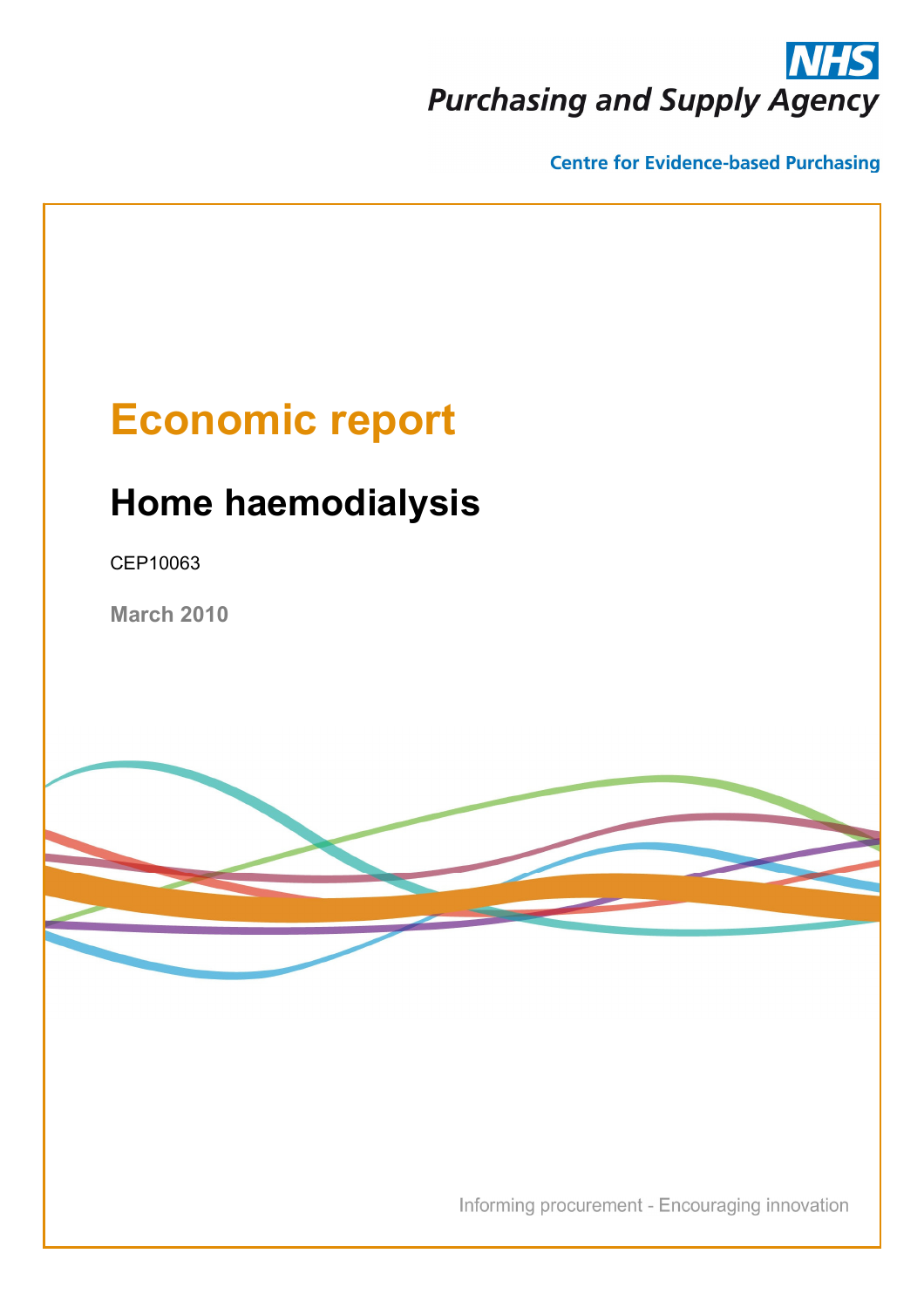# **Contents**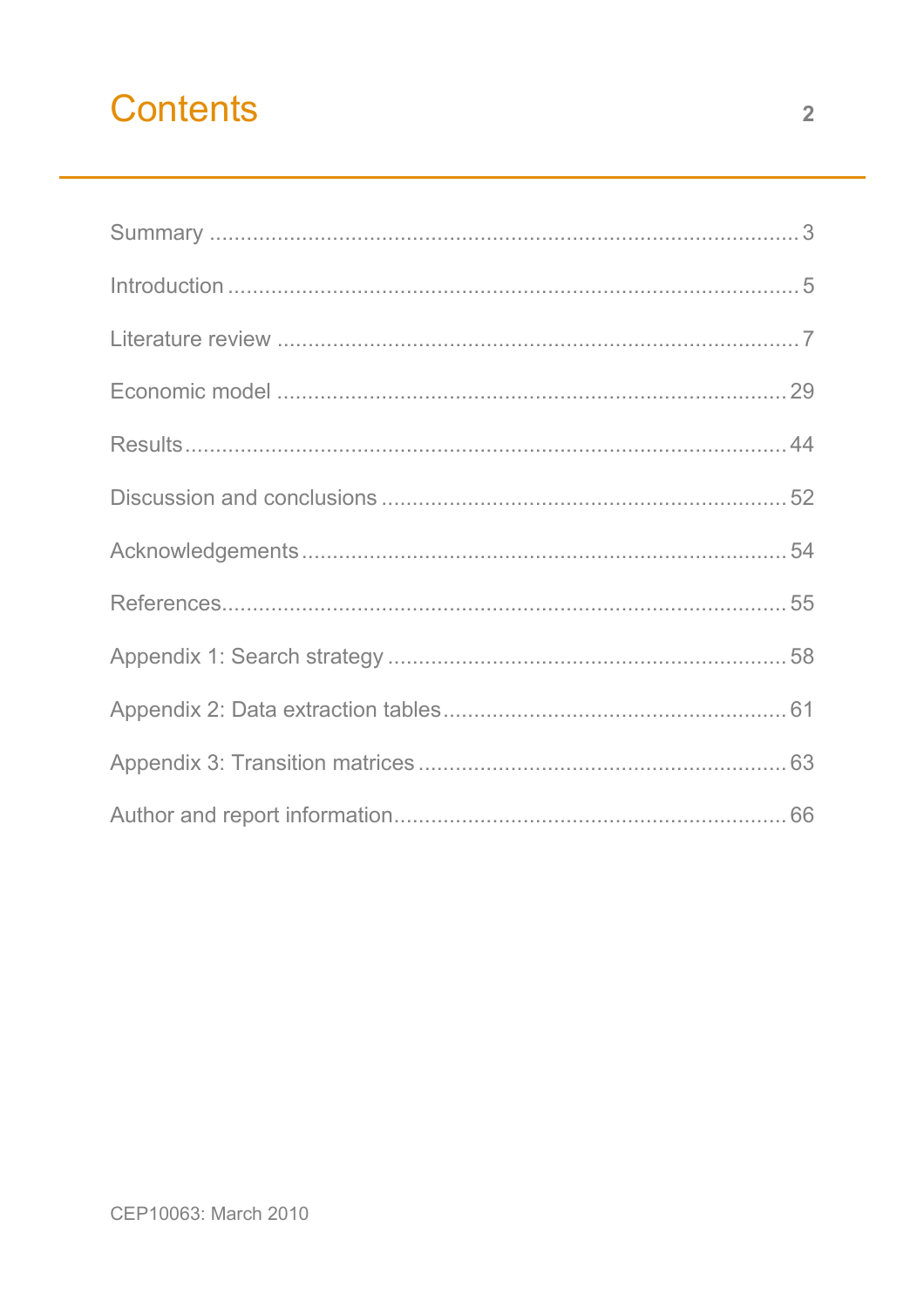# <span id="page-2-0"></span>Summary 3<sup>3</sup>

When kidney dysfunction reaches a critical level, renal replacement therapy is required to sustain life. Haemodialysis is the most common form of dialysis and involves the cleansing of the blood via a dialysis machine. Haemodialysis can take place in a variety of settings. This cost-effectiveness analysis compares home based haemodialysis with hospital based haemodialysis for patients who are suitable for the home intervention. The cost-effectiveness of home haemodialysis is also compared with satellite unit haemodialysis, and the impact of indirect costs on the economic evaluation results is assessed.

Home haemodialysis involves undertaking haemodialysis in the home setting, either independently or with the assistance of a friend or family member. Hospital haemodialysis involves travelling to the hospital and undertaking haemodialysis with the assistance of nursing staff and under the supervision of medical staff. In a satellite unit, treatment is managed by nursing staff with little medical input.

A literature search and review was undertaken to inform the model. The aim of the literature review was to identify and review the published evidence on the clinical and cost-effectiveness of home versus hospital or satellite unit haemodialysis. A structured search based on a previous systematic review was undertaken using several databases and limited to publications after 2001. The clinical studies reviewed were largely observational studies and therefore it was difficult to exclude selection bias as an explanation for the reported results. However, the evidence suggested that home based haemodialysis was at least as clinically effective as hospital and satellite based haemodialysis in terms of renal function, safety and quality of life. The economic evaluations reviewed generally found that home based haemodialysis therapies were either the dominant strategy or a cost effective strategy compared with hospital and satellite unit haemodialysis. Data on resource use and health related utility for haemodialysis interventions are limited, especially in the home setting.

A cost-effectiveness analysis was conducted based on a state transition Markov model. The model time horizon is lifetime and a 1 month cycle length is employed. For the home haemodialysis intervention, patients start with hospital haemodialysis, where they receive training before transition to the home setting. Once patients start home based treatment, patients in the model can die, have a transplant, transfer to peritoneal dialysis or return to hospital dialysis due to home haemodialysis modality failure. Patients in the hospital haemodialysis arm are able to experience all the same transitions as those in the home based intervention but cannot transition to any of the home based haemodialysis states.

The cost categories included in the calculation of Markov state costs include the cost of access surgery, dialysis, complications, medications and other health care services. The key costing assumption for the home haemodialysis intervention is that the capital building costs for home adaptation occur at the start of the home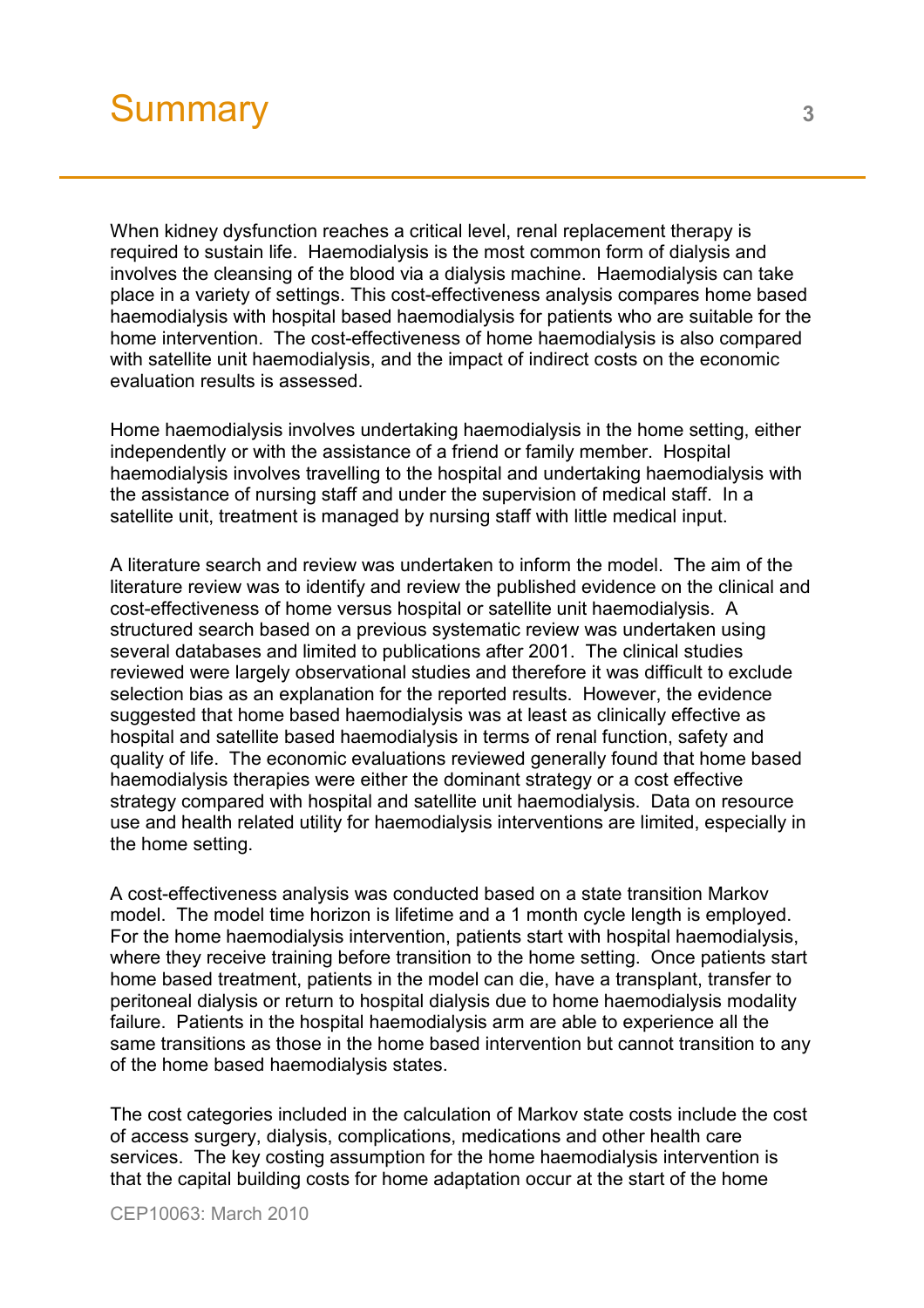# Summary **<sup>4</sup>**

based intervention. The cost of NHS transport has been included in the base case for the hospital haemodialysis intervention. There was little information available regarding the health related quality of life of patients undertaking home based haemodialysis. A key assumption is that health related quality of life is better in the home haemodialysis group compared with hospital haemodialysis and similar to that for patients undertaking limited care haemodialysis.

The base case results and one way sensitivity analyses indicate that home haemodialysis is cost saving (approximately £20,700) and more effective (approximately 0.38 QALYs) than hospital based haemodialysis. Home haemodialysis remained the dominant strategy in all the sensitivity analyses undertaken. When indirect costs were included in the analysis, home haemodialysis remained the dominant strategy. In the comparison with satellite unit haemodialysis, home haemodialysis was once again the dominant strategy, resulting in approximately £17,000 of cost savings and utility improvement of 0.38 QALYs.

The main drivers of the model are the variables that impact on the amount of time the cohort is exposed to the home HD intervention (*i.e.* model time horizon, transplantation rates and home HD modality failure rate).

Home haemodialysis is a cost effective treatment strategy for eligible patients producing a cost saving and improvements in health related quality of life compared with hospital based and satellite unit based haemodialysis.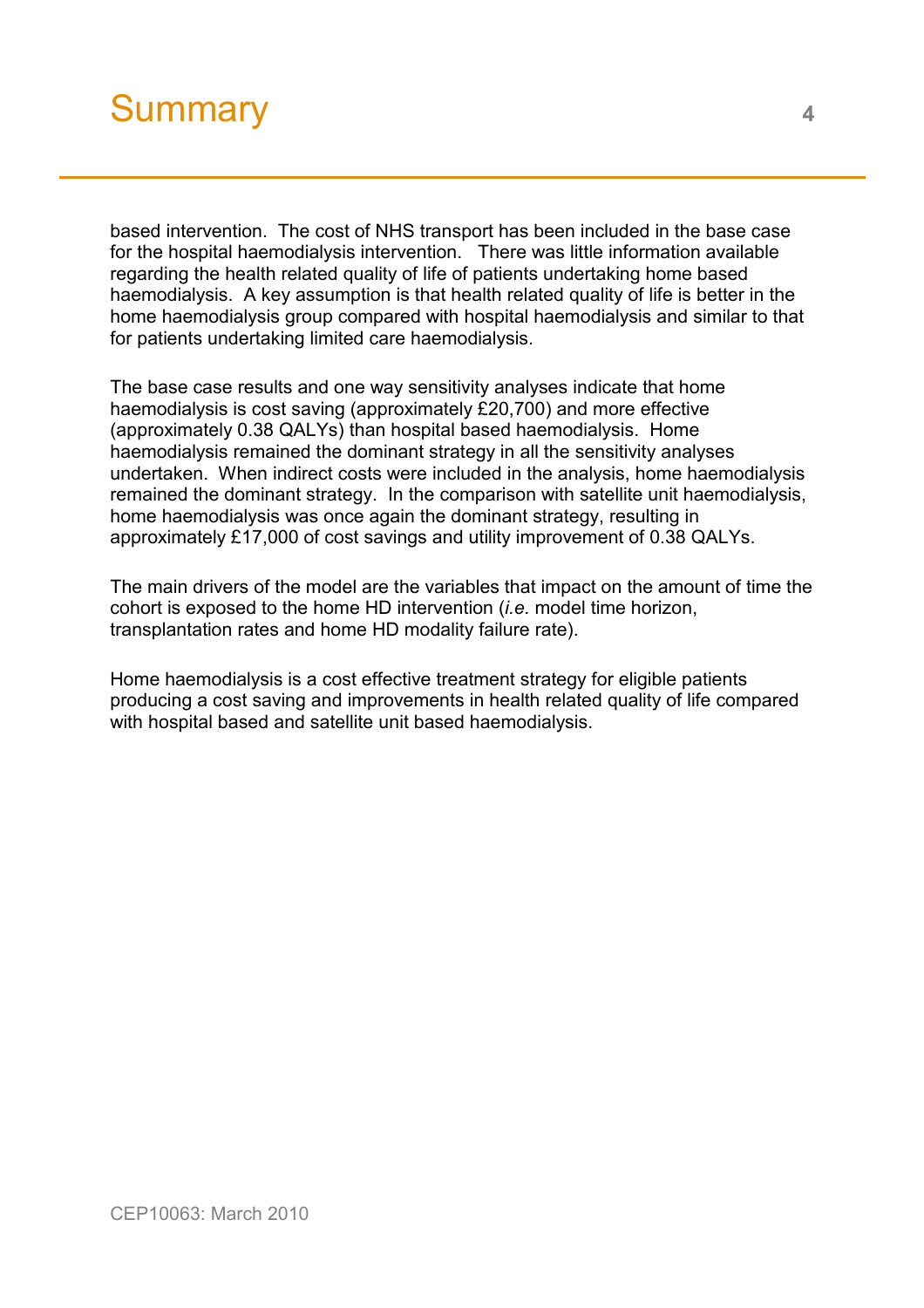# <span id="page-4-0"></span>Introduction **<sup>5</sup>**

# **Background**

Kidney function is required to regulate blood pressure, excrete waste from the blood, and regulate certain hormonal functions. When kidney function reaches a critical level, renal replacement therapy (RRT) is required to support life. If renal transplantation is not an option, or while waiting to receive a donor kidney, patients are generally treated with either haemodialysis (HD) or peritoneal dialysis (PD). In the UK in 2007, 45,484 adult patients received renal replacement therapy, most commonly transplantation (46.6%), followed by HD (43.2%) and then PD (10.2%) [1].

Haemodialysis involves removing blood from the patient, cleaning it by passing it through a dialyser, and returning it to the patient. Haemodialysis can be carried out in a hospital setting, in a satellite unit or within the patient's home. The proportion of HD patients receiving therapy in the different settings in 2007 is presented in table 1.

| <b>Patient population</b> | Home    | <b>Hospital</b> | <b>Satellite</b> |
|---------------------------|---------|-----------------|------------------|
| Under 65 years            | $3.8\%$ | 57.7%           | 37.2%            |
| Over 65 years             | $1.2\%$ | 58.1%           | 40.7%            |
| Non-diabetics (all ages)  | $2.5\%$ | 58.8%           | 38.8%            |
| Diabetics (all ages)      | $0.0\%$ | 62.2%           | 37.8%            |

#### **Table 1. Setting of haemodialysis delivery in 2007\***

\*Figures are calculated from data reported in the UK Renal Registry annual report for 2008 [1].

### **Rationale and scope**

This economic report evaluates the costs and consequences associated with home HD as an alternative to hospital HD. An additional analysis considers the comparison of home HD with satellite HD. An economic model is constructed based on published evidence. The scope is limited to assessment of costs in those patients requiring renal replacement therapy (RRT) who have been designated as suitable for HD. The analysis does not consider frequency of treatment or other methods of RRT.

This report summarises available literature and describes the structure and findings of the economic model. An interactive version of the model is also available, allowing users to determine the likely cost-effectiveness of the technology within their own organisations, on the basis of local data.

### **Product description**

Home HD provides patients with an additional treatment option. Patients and carers (patient's family or friends) are trained in how to perform HD independently at home. Training can take 2 - 4 months to complete, during which time the patient will generally attend a renal unit for treatment sessions. The main advantage of home HD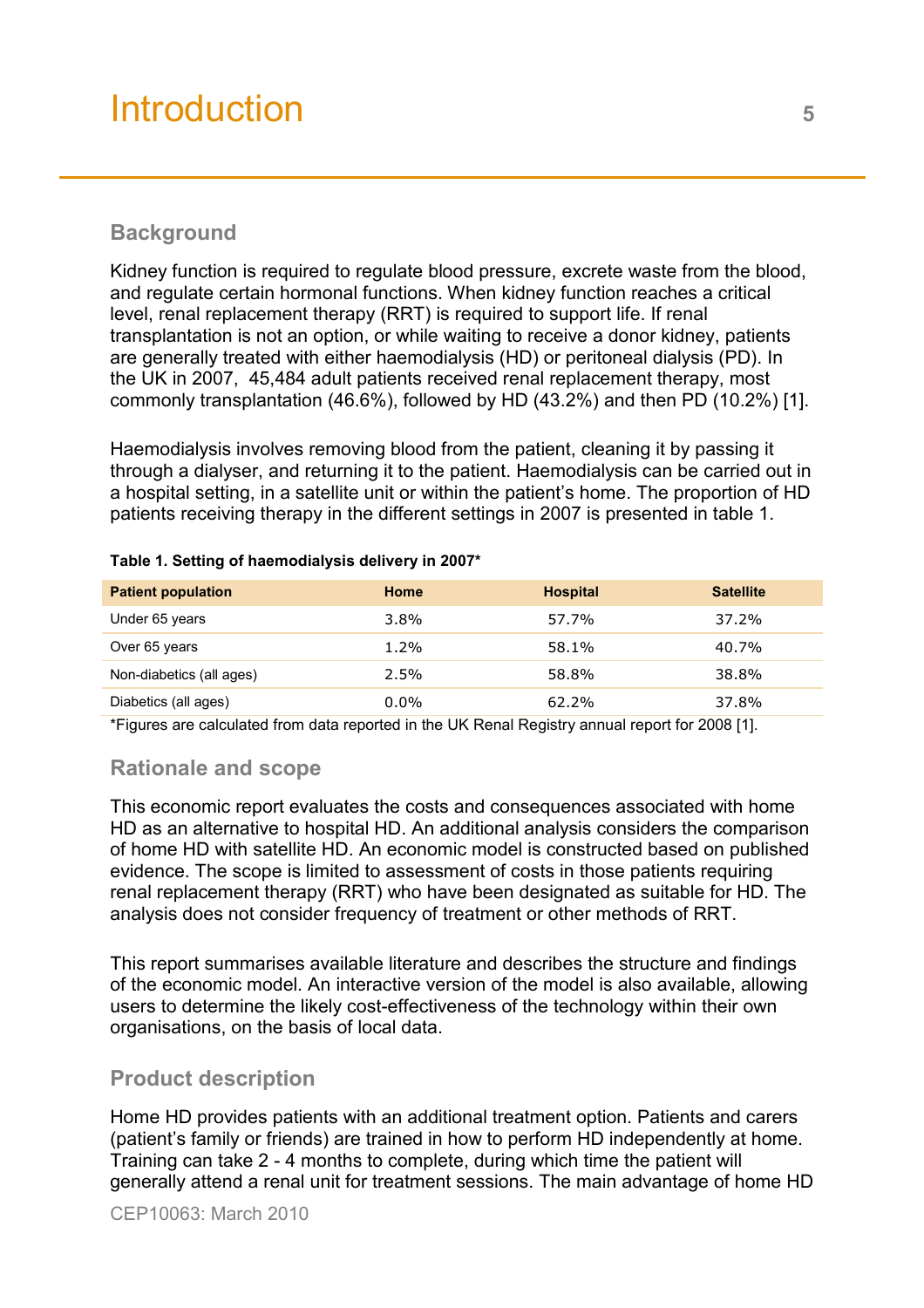# Introduction **<sup>6</sup>**

is the ability to tailor the dialysis regime (timing, length and frequency) to suit individual patients [2]. Other advantages include decreased travel and waiting time compared with hospital and satellite HD [2].

Hospital HD is provided in a specialist dialysis unit of a large hospital. Patients will generally receive outpatient treatment three times a week for 3 - 5 hours [2]. The advantages of hospital HD include the availability of trained physicians and nurses at all times, and their ability to deal with any emergencies that might arise [2].

Satellite HD units were developed to improve geographical accessibility of dialysis services. They are largely run by trained renal nurses with limited input from medical staff [3]. For many patients, the advantage of HD being administered in a satellite unit is the decreased travel time. However, if complications arise, patients may need to be transferred to the hospital renal unit or emergency department [2].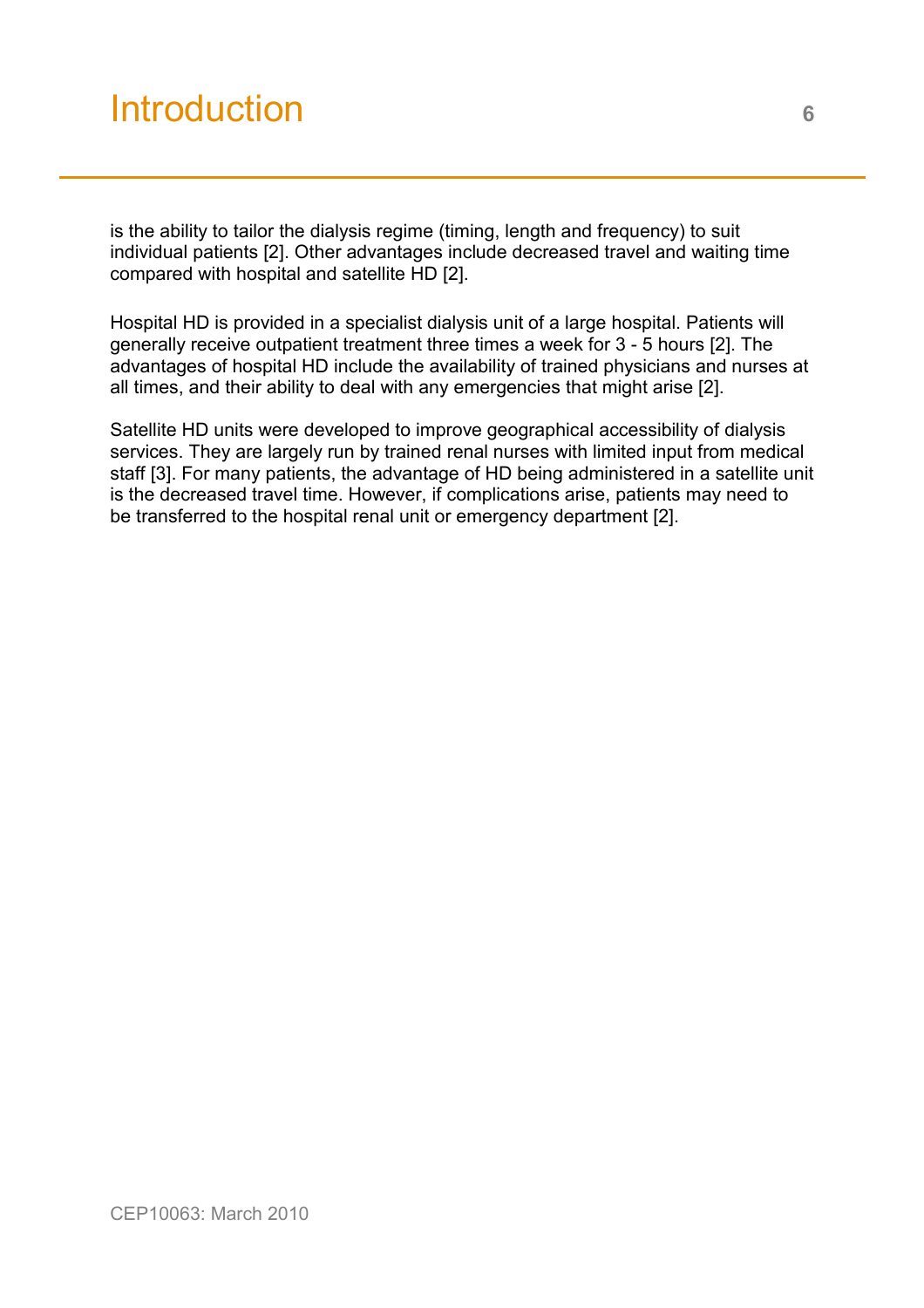# <span id="page-6-0"></span>**Objective**

The aim of the literature review was to identify and review the published evidence on the clinical and cost-effectiveness of home HD versus hospital or satellite HD.

## **Scope**

A national systematic review and economic evaluation entitled *'Systematic review of the effectiveness and cost-effectiveness, and economic evaluation of home versus hospital or satellite unit haemodialysis for people with end-stage renal failure'* was conducted in 2003 as part of the HTA programme [2]. The scope of the current report was to present an update on the literature published thereafter. The review was structured rather than systematic. It was based on the systematic review search strategy, but the approach was less stringent than that required for a formal systematic review.

Attempts were made to include studies reporting results for any adult patient requiring chronic RRT. Studies reporting the effectiveness of different regimes of haemodialysis (*eg* short daily or nocturnal haemodialysis) have not been included unless the study included one group who were investigated in the home setting and another group in the hospital or satellite unit. Studies assessing the effectiveness of PD were excluded as the aim was to investigate the effectiveness of the different settings for the delivery of HD.

### **Methods**

A structured search was conducted to identify relevant papers published from January 2001 through to January 2010. OvidSP was used to carry out searches using the MEDLINE, EMBASE and EBMR databases. The search updated the search strategy used in the HTA review [2]. The search strategy was modified to ensure all studies with subjects on HD were included, and not limited to those defined as having end stage renal failure. Full details of the search strategy are given in appendix 1.

# **Inclusion and exclusion criteria**

The search strategy resulted in 5577 papers. All titles and abstracts were reviewed to identify potentially relevant papers. 46 papers were deemed potentially relevant to the clinical review and 30 papers for the economic review. The full-texts of all potentially relevant papers were acquired. Inclusion and exclusion criteria were applied to the papers in order to define the final set of papers suitable for review.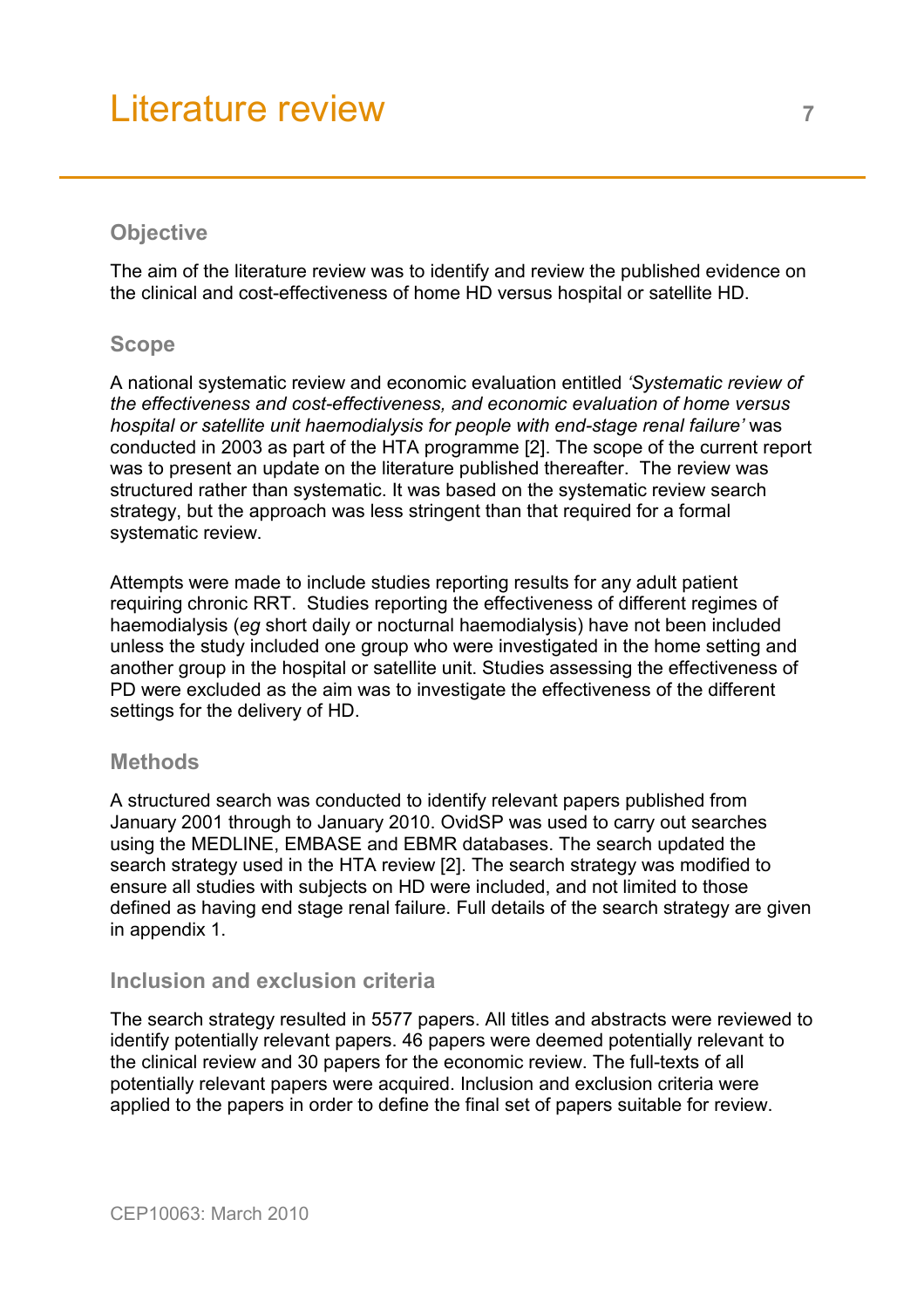l

The following inclusion and exclusion criteria were applied for the clinical effectiveness review. The criteria are based on those applied by the HTA conducted by Mowatt *et al* [2].

- Participants: adult patients requiring RRT.
- Type of study: systematic reviews and all interventional and observational studies were included due to the lack of studies with high quality interventional designs.
- Interventions: home HD compared to either hospital or satellite HD. Studies investigating PD undertaken in any setting, or a mix of subjects on HD and PD were excluded.
- Outcomes: quality of life, hospitalisation rates, employment status, technique failure, adverse events / complications, mortality, dialysis adequacy, blood pressure and renal disease biochemistry.
- Reporting of methods: reviews that did not have a methodology section reporting the strategy used to include and exclude studies were excluded.
- Publication date: the date of publication was from 2001 to week 1 2010. The reference list of the systematic review [2] was reviewed and any studies from 2001 already included in the HTA review were excluded from the current review1.
- Language: studies not in the English language were excluded.

Similar inclusion criteria were applied to the retrieved cost-effectiveness papers.

- Type of study: all cost studies, partial and full economic evaluations and utility studies that met the above '*Participants*' and '*Interventions*' criteria were included in the cost-effectiveness literature review.
- Additional filters: papers that did not include primary research were excluded (unless they were structured or systematic reviews of previously published literature).

The majority of the papers identified in the clinical search investigated the effectiveness of alternative treatment regimes for HD (*eg* short daily and nocturnal HD) rather than assessing the setting of HD delivery and therefore were not included in the current review. The majority of papers identified in the economic search did not report primary research, presented a combination of treatment modalities / regimes or summarised previous studies. Those included in the utility sub-group tended to

CEP10063: March 2010 <sup>1</sup> The Mowatt *et al* [2] literature review included papers that were published up until October 2001.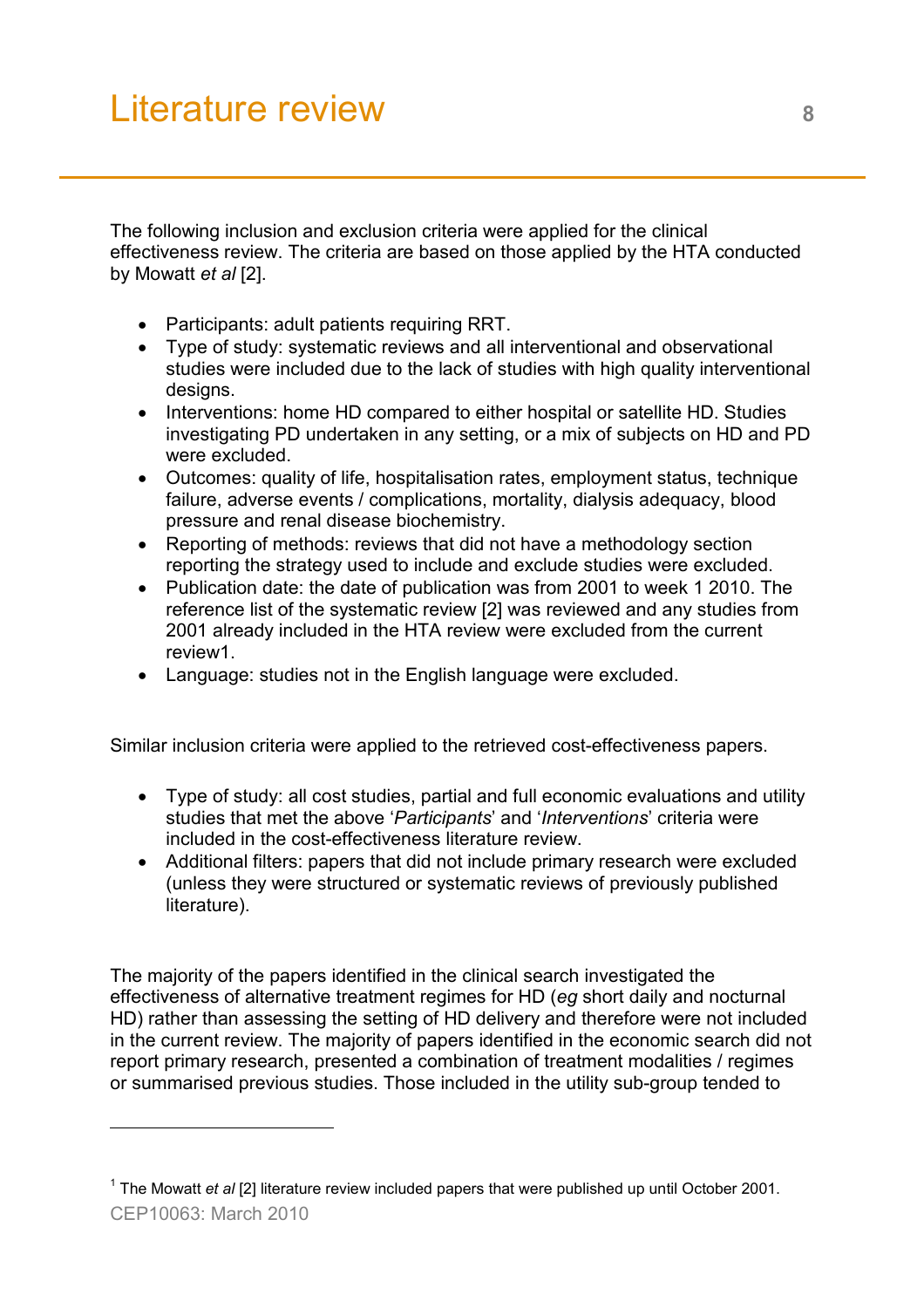report quality of life measures rather than preference-based utilities or utilities derived from alternative methods, or did not report primary research.

## **Results**

There are 7 studies included in the clinical effectiveness review, and 11 studies included in the economic review. A summary of the study design, results and limitations are presented in the following sections.

## **Clinical effectiveness studies**

Of the 7 clinical effectiveness papers reviewed, one was a systematic review [4], and six were comparative studies (one case control [5] , two prospective [[6,7], two retrospective [8,9], and one where the methodology was not well defined [10]). The definition of the interventions in terms of location was not clear in most papers. Many studies report 'in-centre' HD as one of the interventions. However, whether this involved a centre as part of a major hospital or a satellite unit was difficult to ascertain. It was determined that the effectiveness comparison was home HD versus satellite HD in two studies [7,9], home HD versus hospital HD in two studies [5,6], home HD versus satellite and hospital HD in one study [10], and not clear in two studies [4,8]. In terms of the outcomes assessed in the included papers, four studies reported adverse events (including hospitalisations) [5-7,9], three reported dialysis adequacy and successful dialysis delivery [5,6,9], three reported quality of life [5,6,10], two reported mortality [5,8], one reported modality survival (also called technique failure) [4], one reported employment status [10], one reported compliance [6], and one reported health status (as assessed by a measure of nutritional status) [9]. For completeness, we also include a review of the index systematic review conducted by Mowatt *et al* [2]. Table 2 summarises the new data reviewed.

#### **Mowatt** *et al* **2003**

Mowatt *et al* [2] systematically reviewed 27 studies on clinical effectiveness, comprising four systematic reviews, one randomised crossover study and 22 comparative observational studies. The overall quality of the systematic reviews was relatively low (out of a scale of 1 (extensive flaws) to 7 (minimal flaws), two studies scored 3, one scored 4, and one scored 5). Of the 23 primary studies, the mean quality score was also relatively low (12 out of a possible 27). However, this reflects the inherent risk of known and unknown confounders in observational studies. Mowatt *et al* report that in general the equipment used and the duration and frequency of dialysis was often poorly described, and in the majority of papers, patient characteristics (*eg* age, co-morbidities *etc*) were not well balanced between the intervention groups.

The authors report that the characteristics of patients dialysing at home are different from those of patients dialysing in hospital. Home HD patients were younger, more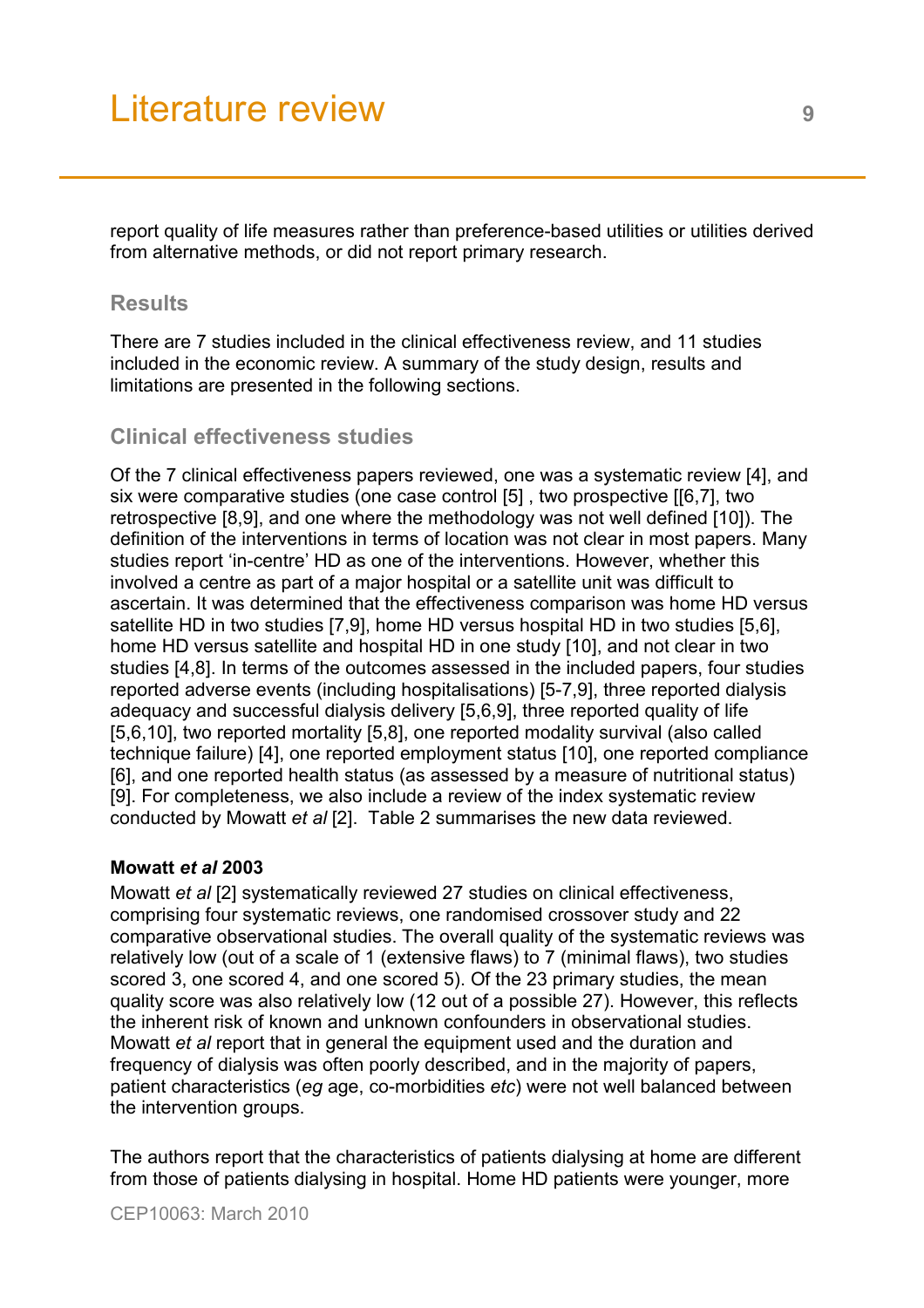likely to be male, and had fewer co-morbidities compared with those dialysing in the hospital and satellite unit setting. Home HD was reported to be more effective than hospital HD and modestly more effective than satellite HD. For several outcomes, home HD was statistically significantly better than the other modalities, and for those outcomes that were not significantly different, the direction of effect favoured home HD. In comparison with those undergoing hospital HD, home HD patients had better blood pressure control, lower mortality rates, fewer adverse events, better quality of life, and were more likely to be in full time employment. Compared with satellite HD patients, those on home HD had moderately better quality of life, were more likely to be in full time employment, and experience better survival. However, home HD patients had more hospitalisations and experienced shorter time to modality failure (the time a patient remains on a specific type of RRT). The authors conclude that it is difficult to estimate the magnitude of effectiveness of home HD versus hospital or satellite HD.

## **Ageborg** *et al* **2005**

Ageborg *et al* [10] report on the results of a comparative study which investigated the quality of life of patients undertaking home HD, self-care HD in a satellite centre, or conventional nurse led HD in a satellite centre. A total of 19 patients across the three groups completed the *Short Form 36* (SF-36) and other questionnaires. The results of the SF-36 for the three groups and the normal Swedish population are presented graphically in the article for eight different health domains, however significance testing was not performed. The home HD group had consistently higher SF-36 scores compared to the other two groups for all aspects of health, and for the social functioning domain, the home HD group had the same score as the normal Swedish population. There are many limitations of this study. Firstly, there were baseline differences between the groups in age, work situation, family situation and years of education. Secondly, the study sample size was very small, with only five subjects in the home HD group. Thirdly, there was lack of detail on study methodology. Therefore, definitive comparisons between the groups cannot be made.

### **Piccoli** *et al* **2004**

In 2004 Piccoli *et al* [7] conducted a comparative study of 77 HD patients (42 treated at home and 35 treated in the centre with limited care) followed up at a renal satellite unit of a large university centre. A trial of daily HD was offered to all subjects, of whom 28 subjects experienced at least one trial of daily HD. Several univariate and multivariate models were used to test the determinants of vascular access failure endpoints (*eg* surgery for new vascular access, angioplasty *etc*) individually, and the determinants of a composite index of all adverse events related to vascular access. Baseline characteristics showed that patients who dialysed at home were younger, had a shorter history of renal replacement therapy, and less co-morbidity than patients treated in the limited care unit. However, testing was not carried out to assess the significance of the difference between subjects dialysing in the different settings. The results show that, in the univariate and logistic regression models, there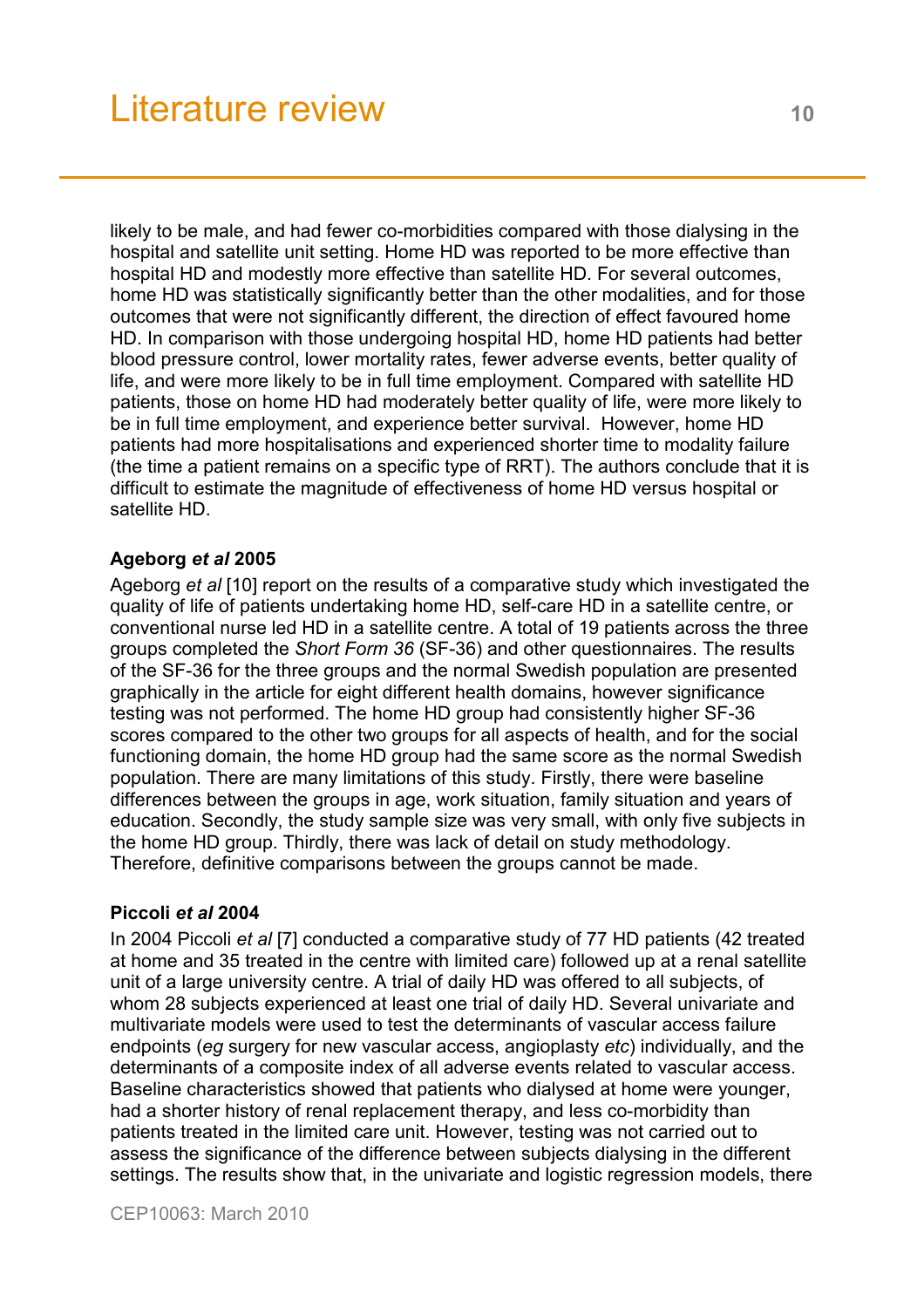were no significant differences in vascular access failure and all adverse events between subjects who dialyse at home and those who dialyse in a limited care facility. In the Cox proportional hazards model, treatment in the limited care setting was a significant factor protective of vascular access failure (p=0.005). The authors report that the study is limited by the small sample size and the possibility that the differences between the groups might be attributable to selection bias.

### **Suri** *et al* **2006**

Suri and colleagues [4] in 2006 completed a systematic review of primary research to assess the published evidence for daily HD, including the quality of studies, the magnitude of benefits and the risks associated with daily HD. Although this study didn't specifically investigate the difference between home HD and HD in other settings, there were some synthesised data on modality survival for the cohorts reviewed who had daily HD in-centre (hospital or satellite setting not specified) versus at home. It is reported that of the studies reviewed, modality survival was reported for nine of the 14 cohorts, and the median modality survival was 59% for incentre patients, versus 93% for home patients. However, there is no assessment of whether this difference is significant. The authors report that generally the studies that were evaluated were limited by small sample size, non ideal control groups and selection bias, therefore these results should be used with caution in any economic modelling. Furthermore, it is unknown if the median modality survival in the different treatment settings for daily HD can be generalised to other more conventional HD regimes.

### **Sands** *et al* **2009**

In 2009, Sands *et al* [9] conducted a retrospective review of 29 patients who were undertaking home HD and had transitioned from in-centre (private outpatient dialysis clinic) HD. The aim of the study was to assess the efficacy and safety of home HD using a specific HD machine (2008K@home). Subjects were included if they had at least 3 months of medical records and three sets of specific laboratory tests for both the in-centre and home HD phases. Evidence of completion of patient and lay helper training was also a specified inclusion criterion. Subjects were excluded if they required health care professional assisted HD while at home.

The outcomes that were assessed included the adequacy dialysis, measured by the standard weekly Kt/V (fractional urea clearance), safety, determined by the rate of adverse events, and overall health, assessed by nutritional status. In addition, the adequacy of home HD was also assessed by comparing the prescribed dialysis with the delivered dialysis. The results showed that dialysis adequacy remained stable during both periods, but increased from  $2.30 \pm 0.5$  to  $2.42 \pm 0.56$  (p<0.05) from the end of the in-centre phase to the start of the home HD phase. To assess the relative safety of the two treatments, the rate of adverse events per 100 treatments was reported. During the in-centre phase, there were 5.84 adverse events per 100 treatments compared with 3.34 in the home HD phase. Mean serum albumin levels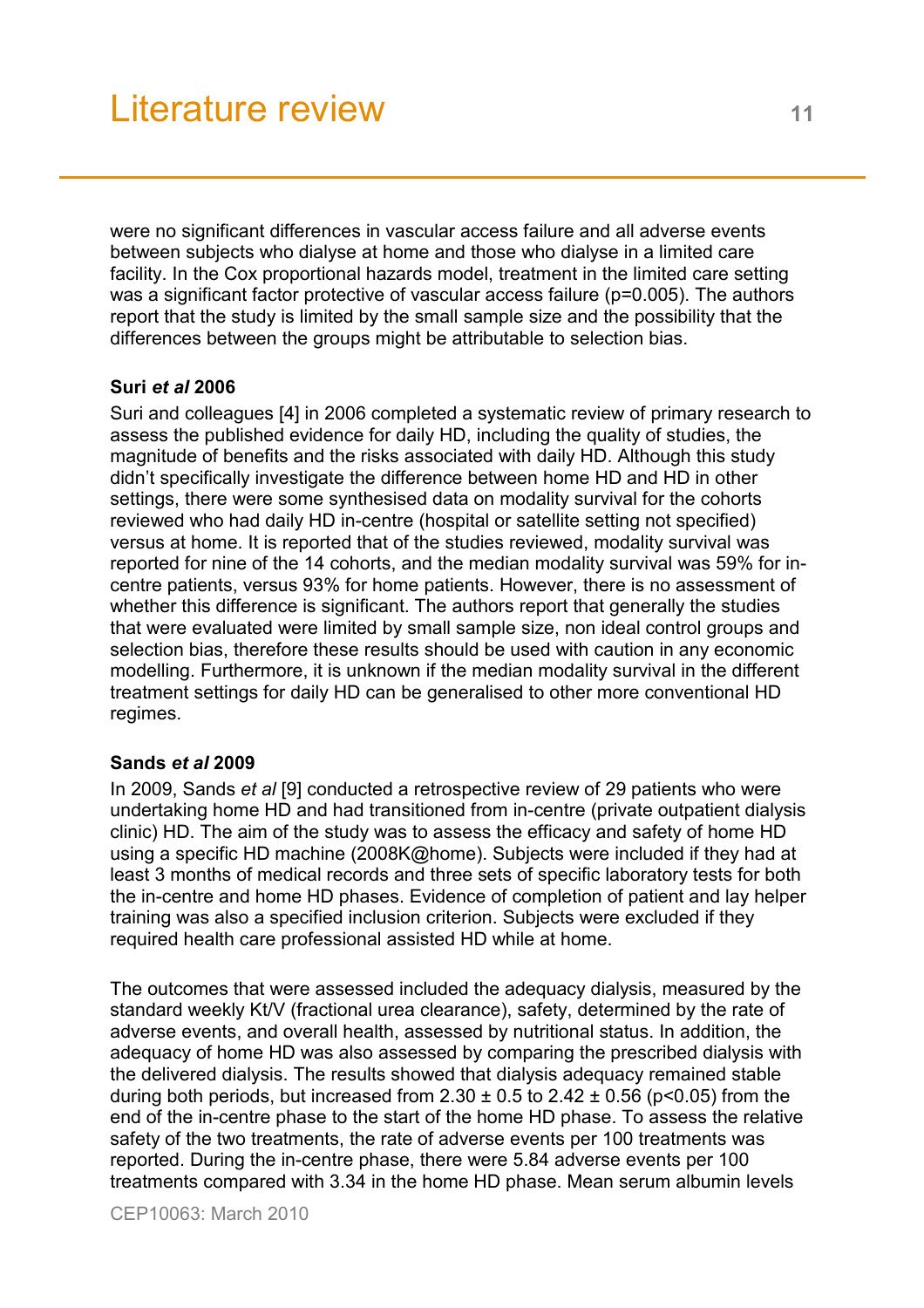increased from  $3.87 \pm 0.50$  g/dL in-centre to  $3.99 \pm 0.43$  g/dL (p < 0.001) during the home period, indicating improved nutrition during the home period. For the home HD phase, the delivered treatment time, blood flow and dialysate flow were all over 95% of those prescribed.

There are several limitations of this study that are acknowledged by the authors. Firstly, the study is retrospective, which could result in the introduction of several biases. Furthermore, the sample size is very small and limited to subjects who were adequately trained and were successful for at least a period of 6 months on home HD. Therefore, it is likely that this sample does not represent the entire cohort of subjects who commence home HD, but a select sample of well trained subjects and partners who have been successful for at least 3 months of home HD. The authors conclude that despite the limitations, the study shows that the selected cohort was successful with home HD with few adverse events.

### **Kraus** *et al* **2007**

In 2007, Kraus *et al* [6] conducted a comparative cross-over study of in-centre versus home HD in 32 patients treated across six renal centres in the US. Patients with end stage renal failure with a life expectancy of at least 1 year, who were dialysing at least three times a week and who were determined to be appropriate<sup>2</sup> for home HD were recruited. Patients with specific co-morbidities and specific dialysis-related adverse effects were excluded. The intervention consisted of using a specific HD system (NxStage System One) for 8 weeks in-centre, followed by a 2 week transition period, and then 8 weeks at home. The primary outcome was the successful delivery of the prescribed fluid volume and a composite measure of all adverse events. Secondary endpoints included treatment compliance adequacy and a quality of life measure. The patient population consisted of relatively young subjects (mean age 51 years), with only a relatively small proportion with diabetes induced end stage renal failure (16%). The results indicate that compliance was comparable between the two treatment settings. Successful delivery of at least 90% of the prescribed fluid volume was achieved in 98.5% of treatments in the in-centre phase and 97.3% in the home phase of the study. Adverse events were defined as any unfavourable or unintended sign, symptom or disease temporally associated with the use of the dialysis device. The adverse event rate per 100 treatments was significantly higher for the in-centre phase (5.30) compared with the home phase (2.10, p=0.007) of the trial. Treatment adequacy (Kt/V) measures were similar across treatment settings. There were no significant differences between treatment settings in any item of the *Kidney Disease Quality of Life Short Form*. There were three hospitalisations during the in-centre phase compared with one during the home phase. There are several limitations of the study that are acknowledged by the authors. There is potential for bias due to the

l

 $2$  The determinants of appropriateness for home HD were defined independently by each centre in this multi-centre study.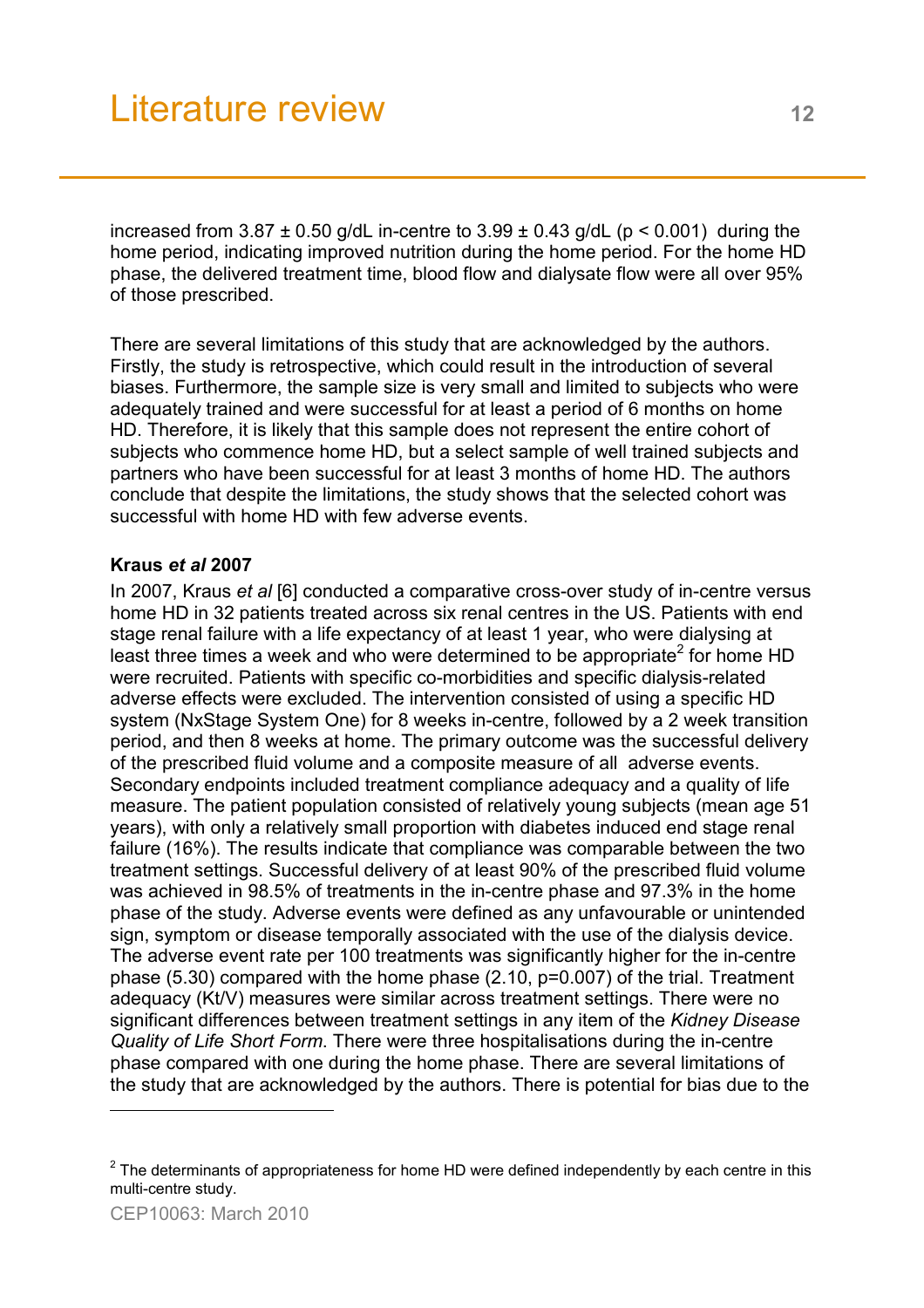study not being a randomised controlled study and the low patient numbers. Since the in-centre phase was the first phase for all participants, a systematic increase in adverse events at the start of daily HD cannot be ruled out as an explanation for the reported increase in adverse events. Reporting of adverse events may be higher during in-centre dialysis due to the presence of dialysis staff. The authors report that despite these potential sources of bias, it can be concluded that the use of the NxStage System One in the home setting is no worse than in-centre.

### **Kjellstand** *et al* **2008**

In 2008 Kjellstand *et al* [8] conducted a retrospective chart review of all the authors' patient records to calculate the survival statistics of patients undergoing short daily HD. The pooled experience of the authors (from Italy, France, UK and USA) provided information on 415 patients treated with short daily HD, 265 of who were treated in the home setting. Survival of the daily HD patient group was compared with data from the US Renal Data System 2005 annual data report. An analysis using the Cox proportional hazards model identified in-centre dialysis as an independent factor associated with mortality. Survival analysis showed that daily home dialysis patients had better survival than in-centre daily dialysis patients, with a relative risk of death for patients dialysing daily at home to be 0.44 compared with in-centre daily dialysis patients after correction for differences in age and diagnosis. Survival curves for patients on home HD were found to be very similar to those for patients who had received cadaveric kidney transplants.

Several study limitations are highlighted by the authors. Firstly, due to the study design, the results are subject to selection bias. The dialysis units, and therefore the patients that were included in this study, were determined by the location in which the authors worked, and therefore it is unclear how well these patients represent the average HD patient in each of the country settings. The authors acknowledge that selection of patients will impact survival outcome, but report that the patients selected for daily HD were those with serious co-morbidities and poor prognosis and are a representative group of chronic dialysis patients. They also report that the results were consistent across the different countries and the different methods used to normalise survival. The authors conclude that the improved survival seen as a result of daily HD was unlikely to be related to patient selection. The applicability of the survival results of home versus in-centre short daily HD to more conventional regimes is unknown.

#### **Saner** *et al* **2005**

Saner *et al* [5] conducted a case cohort study including all 103 patients treated with home HD in the Berne district in Switzerland between 1970 and 1995. The cases were matched with patients undertaking in-centre home HD (at the University hospital of Berne) and were identified by retrospective chart review. The controls were matched for gender, time and age at onset of dialysis and primary renal disease. The aim of the study was to assess whether the improved survival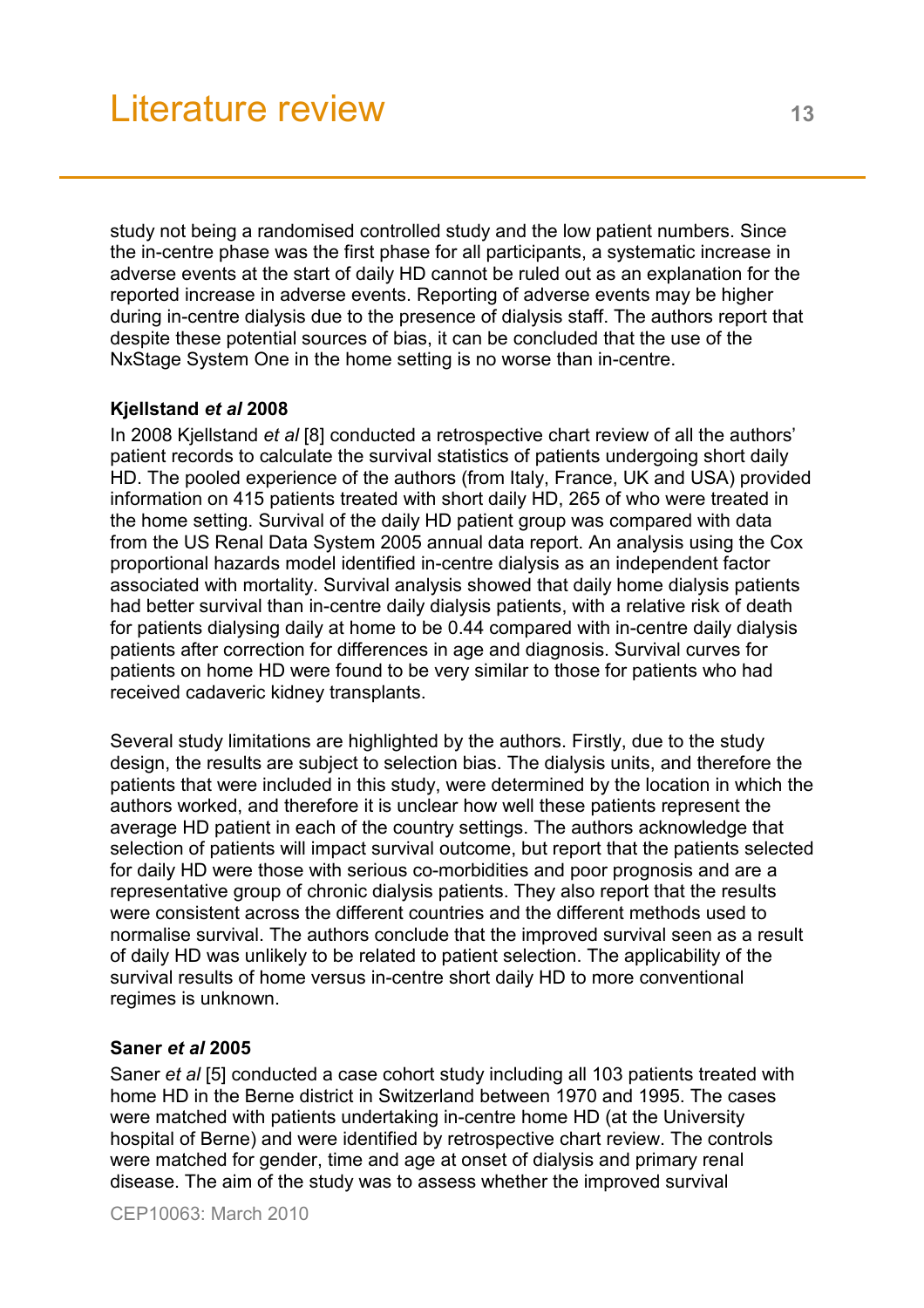previously observed in the home HD group was due to the location of dialysis. Only 58 controls were found for the 103 cases, and therefore only the matched 58 pairs were used in the analysis. The baseline characteristics indicate that a higher proportion of the home HD group were married (84%) compared with the in-centre controls (70%). Both the cases and controls appeared to be similar in terms of age, year of dialysis onset and the main co-morbidities related to survival. However, no significance testing was reported for any of the baseline characteristics.

The treatment duration and the number of treatments per week appeared to be similar between the cases and controls. However, there was no significance testing. The analysis showed that the cases had significantly fewer hospitalisations (6.3 per patient) over the observation period than the controls (10.5 per patient). The total number of operations was higher in the controls compared with the cases (8.8 versus 6.4 per patient). However, the difference was not significant. Survival time was significantly longer for the home HD group than for the in-centre group. The 5, 10 and 20 year survival was 93%, 72% and 34% for the cases, and 64%, 48% and 23% for the matched controls dialysing in-centre. Age at onset of dialysis, year of onset, a comorbidity index, and location of treatment were found to be significant predictors of mortality. However, even after controlling for age, year, and co-morbidity, the survival advantage of home HD persisted.

The authors report that the home HD group were more likely to be married compared to the in-centre group and this could impact the mortality difference seen between the groups given that married people have been reported to have longer survival time. Another observation was that the additional number of deaths in the controls occurred mainly during the first month of treatment, and therefore a sustained survival benefit of home HD cannot be concluded. However, the authors report that even if the apparent benefit of home HD is due to selection bias, the analysis found no negative effect of home HD.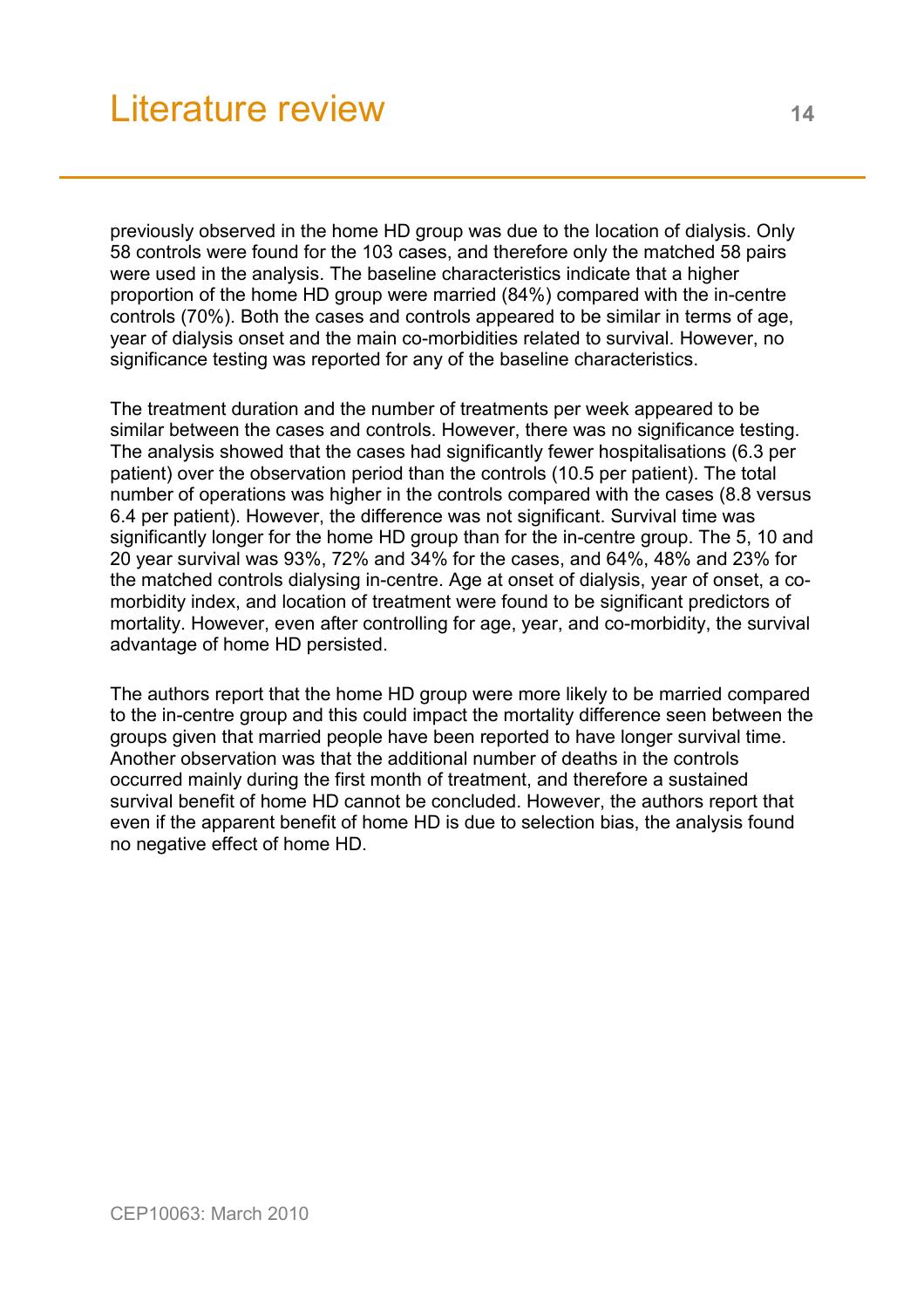| <b>Author</b>             | <b>Type</b>                             | <b>Summary</b>                                                                                                                                                                                        | <b>Outcomes of interest</b>                                                                                                                                                                                                                                                                                                                                                                                                                                                                                                                                                                         | <b>Comments</b>                                                                                                                                      |
|---------------------------|-----------------------------------------|-------------------------------------------------------------------------------------------------------------------------------------------------------------------------------------------------------|-----------------------------------------------------------------------------------------------------------------------------------------------------------------------------------------------------------------------------------------------------------------------------------------------------------------------------------------------------------------------------------------------------------------------------------------------------------------------------------------------------------------------------------------------------------------------------------------------------|------------------------------------------------------------------------------------------------------------------------------------------------------|
| Suri et al<br>2006 [4]    | Systematic<br>review                    | Systematic review<br>of daily<br>haemodialysis                                                                                                                                                        | <b>Modality survival</b><br>Home HD: 85-100% (median<br>93%<br>IC (unclear whether hospital HD<br>or satellite HD): 43-100%<br>(median 59%)                                                                                                                                                                                                                                                                                                                                                                                                                                                         | Limitations:<br>Quality of the studies<br>reviewed<br>Applicability of outcome from<br>daily HD to other more<br>conventional regimes is<br>unknown. |
| Piccoli et al<br>2004 [7] | Comparative<br>study -<br>prospective   | 77 subjects<br>followed up for<br>2160 patient-<br>months (42 home<br>HD, 35 limited care<br>IC).<br>All subjects were<br>offered daily HD.<br>28 subjects<br>completed ≥1 daily<br>HD trial.         | All adverse events related to<br>vascular access:<br>Home HD: 30 events; 2.8/100<br>patient-months<br>Limited care IC: 27; 2.5/100<br>patient-months<br>Differences between settings<br>were NS.<br>Vascular access failure:<br>Home HD: 1.5/100 patient-<br>months<br>Limited care IC: 1.01/100 patient-<br>months                                                                                                                                                                                                                                                                                 | Limitations:<br>Potential for selection bias<br>and low patient numbers                                                                              |
| Sands et al<br>2009[9]    | Comparative<br>study -<br>retrospective | 29 patients<br>receiving home HD<br>and who had<br>transitioned from IC<br>HD (at a private<br>renal care centre).<br>Subjects must have<br>received HD in both<br>settings for at least<br>3 months. | Dialysis adequacy/efficacy<br>$(Kt/V)$ :<br>IC: $2.3 \pm 0.7$ at start; $2.3 \pm 0.7$ at<br>end $(p=NS)$<br>Home HD: 2.4 ± 0.6 at start; 2.5<br>$\pm$ 0.7 at end (p=NS)<br>IC vs. home HD: increased from<br>$2.30 \pm 0.51$ to $2.42 \pm 0.56$<br>(p<0.05)<br>Safety rate of AE per 100<br>treatments:<br>IC: 5.84<br>Home HD: 3.34<br>Health status - mean serum<br>albumin (g/dL):<br>IC: $3.87 \pm 0.50$<br>Home HD: $3.99 \pm 0.43$ (p<0.001)<br>Delivered/prescribed treatment<br>parameters for home HD:<br>Treatment time 98% ± 10%<br>Blood flow 95% ± 7%<br>Dialysate flow $99\% \pm 8\%$ | Limitations:<br>Study design can lead to<br>bias<br>Small sample size<br>Select sample who have<br>been successful on home<br>HD.                    |

### **Table 2. Summary of clinical effectiveness literature**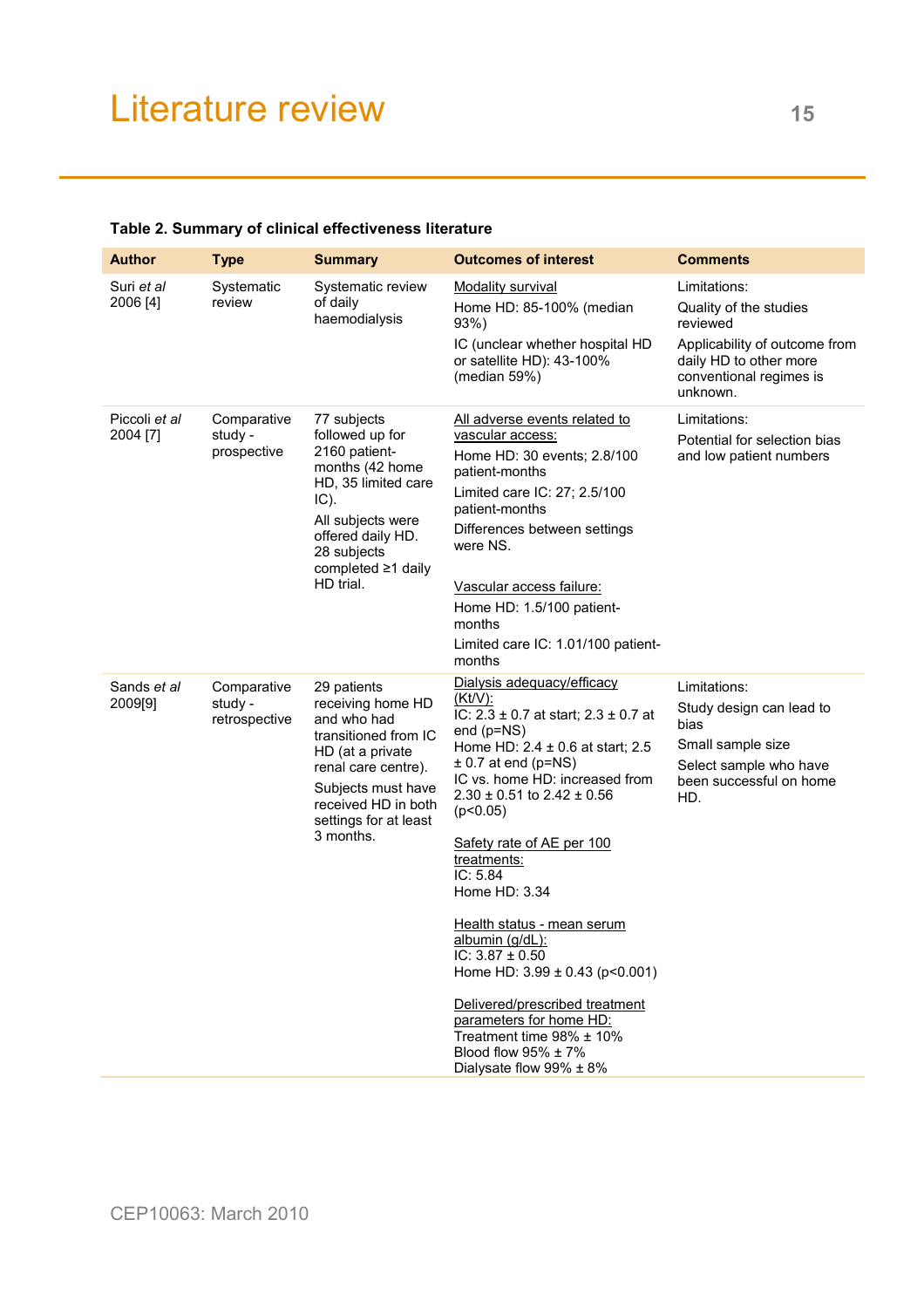| <b>Author</b>                 | <b>Type</b>                             | <b>Summary</b>                                                                                                                                                                                                                                                                                           | <b>Outcomes of interest</b>                                                                                                                                                                                                                                                                                                                                                                                                                                                                                                                                                                                                             | <b>Comments</b>                                                                                                                                                                                                                                         |
|-------------------------------|-----------------------------------------|----------------------------------------------------------------------------------------------------------------------------------------------------------------------------------------------------------------------------------------------------------------------------------------------------------|-----------------------------------------------------------------------------------------------------------------------------------------------------------------------------------------------------------------------------------------------------------------------------------------------------------------------------------------------------------------------------------------------------------------------------------------------------------------------------------------------------------------------------------------------------------------------------------------------------------------------------------------|---------------------------------------------------------------------------------------------------------------------------------------------------------------------------------------------------------------------------------------------------------|
| Ageborg et al<br>2005 [10]    | Comparative<br>study                    | 19 subjects<br>receiving home HD<br>(n=5), self care IC<br>$(n=6)$ or<br>conventional IC<br>(n=8).                                                                                                                                                                                                       | QoL<br>No numerical vales for the quality<br>of life outcome. Home HD group<br>has better SF-36 scores than the<br>other 2 groups for all health<br>domains (physical functioning,<br>role-physical, bodily pain,<br>general health, vitality, social<br>functioning, role-emotional &<br>mental health.<br>home HD group had the same<br>score for the social functioning<br>domain as the normal Swedish<br>population<br><b>Work situation</b><br>Home HD:<br>Working 4/5<br>Student 1/5<br>Self care IC:<br>Working 4/6<br>Sick leave 1/6<br>Disability pension 1/6<br>Conventional IC:<br>Sick leave 1/8<br>Disability pension 7/8 | Limitations:<br>Study design can lead to<br>bias.<br>Baseline differences<br>between groups can be<br>reason for differences in<br>outcome measures.<br>Small sample size<br>Little information on<br>recruitment and reasons for<br>non participation. |
| Kjellstrand et<br>al 2008 [8] | Comparative<br>study -<br>retrospective | 415 subjects<br>undertaking daily<br>haemodialysis IC<br>(unknown if in<br>hospital or satellite<br>unit) ( $n=150$ ) and<br>home $HD(n=265)$<br>from USA, Italy,<br>France and UK.<br>Compared with<br>data from the<br>USRDS 2005 data<br>(conventional HD<br>and recipients of<br>kidney transplants) | <b>Factors influencing survival:</b><br>1. Secondary renal disease HR<br>2.72 (CI 1.76-4.20, p<0.0001)<br>2. IC HD 2.42 (CI 1.54-3.79).<br>3. Age > 52 years HR 2.39 (CI<br>$1.49 - 3.83$<br>Survival of daily home HD versus<br>daily IC HD<br>RR=0.44 after correcting for<br>differences in age and diagnosis.<br>Survival curve for daily home<br>haemodialysis versus USRDS<br>2005 data for cadaver kidney<br>recipients presented                                                                                                                                                                                                | Limitations:<br>Study design can lead to<br>bias.<br>Applicability of survival data<br>from daily HD to other more<br>conventional regimes is<br>unknown.                                                                                               |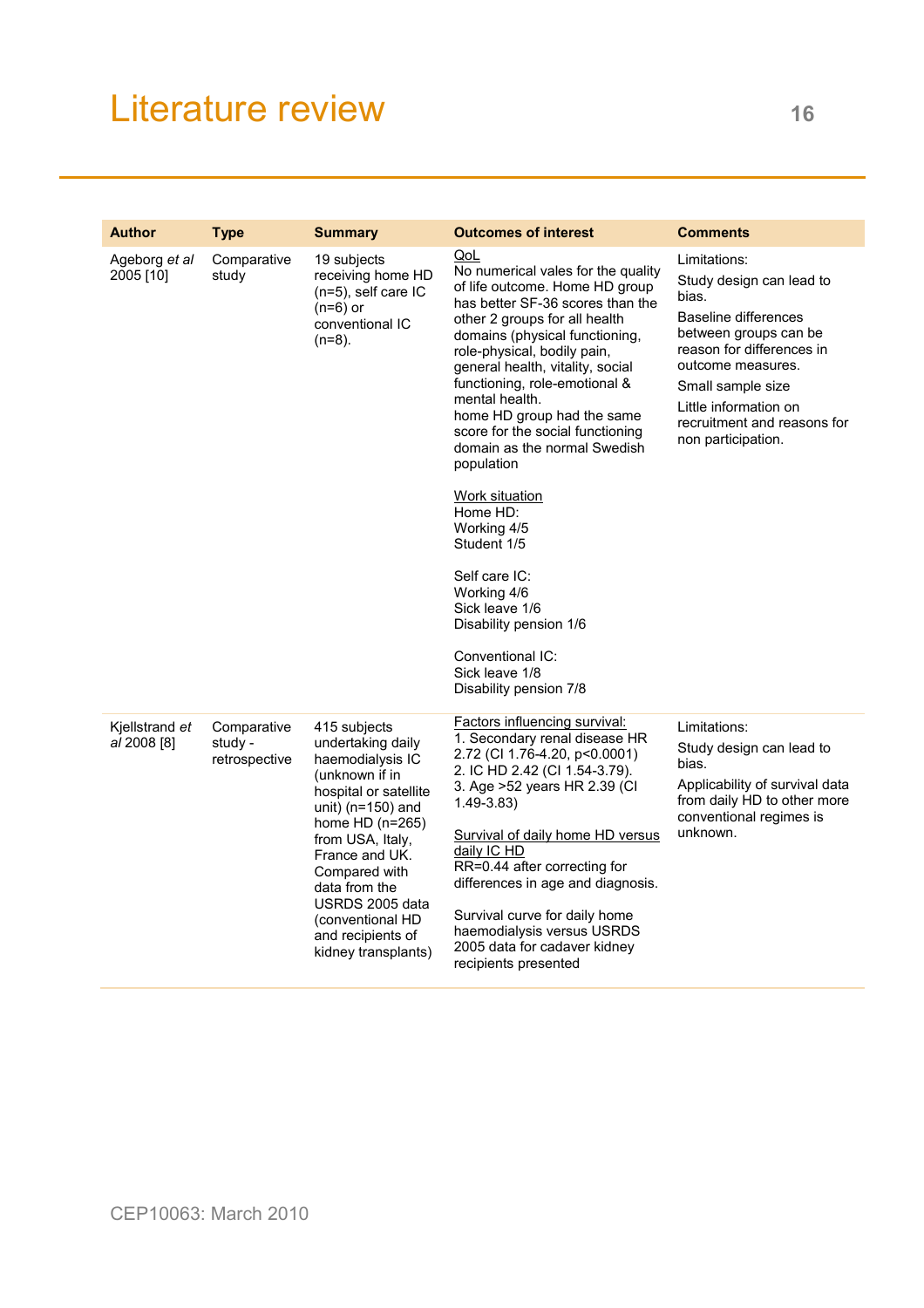| <b>Author</b>           | <b>Type</b>           | <b>Summary</b>                                                                                                                                    | <b>Outcomes of interest</b>                                                                                                    | <b>Comments</b>                                                                                                                                                                 |
|-------------------------|-----------------------|---------------------------------------------------------------------------------------------------------------------------------------------------|--------------------------------------------------------------------------------------------------------------------------------|---------------------------------------------------------------------------------------------------------------------------------------------------------------------------------|
| Saner et al<br>2005 [5] | Case control<br>study | 103 home HD<br>patients<br>58 IC (hospital)<br>patients matched<br>for age and time of<br>dialysis onset, sex,<br>and kidney disease<br>category. | Hospitalisations:<br>Home $HD: 6.3$<br>IC: $10.5$ ( $p < 0.001$ )<br>Operations:<br>Home $HD: 6.4$<br>IC: 8.8<br>Difference NS | Limitations:<br>Study design and findings<br>don't preclude the<br>conclusion that the<br>difference in outcomes is<br>due to differences between<br>the home HD and IC groups. |
|                         |                       | Age at dialysis<br>onset:<br>Home HD: 50.1<br>(SD13.5)<br>IC: 50.6 (SD 13.1)                                                                      | Survival:<br>5 years<br>Home $HD: 93\%$<br>IC: 64%<br>10 years                                                                 |                                                                                                                                                                                 |
|                         |                       | Married:<br>Home HD: 84%                                                                                                                          | Home HD: 72%<br>IC: 48%                                                                                                        |                                                                                                                                                                                 |
|                         |                       | IC: 70%<br>Work:<br>Technical/Farming<br>Home HD: 37.9%<br>IC: 20.7%<br>Office<br>Home HD: 29.3%<br>IC: 46.6%                                     | 20 years<br>Home HD: 34%<br>IC: 23%                                                                                            |                                                                                                                                                                                 |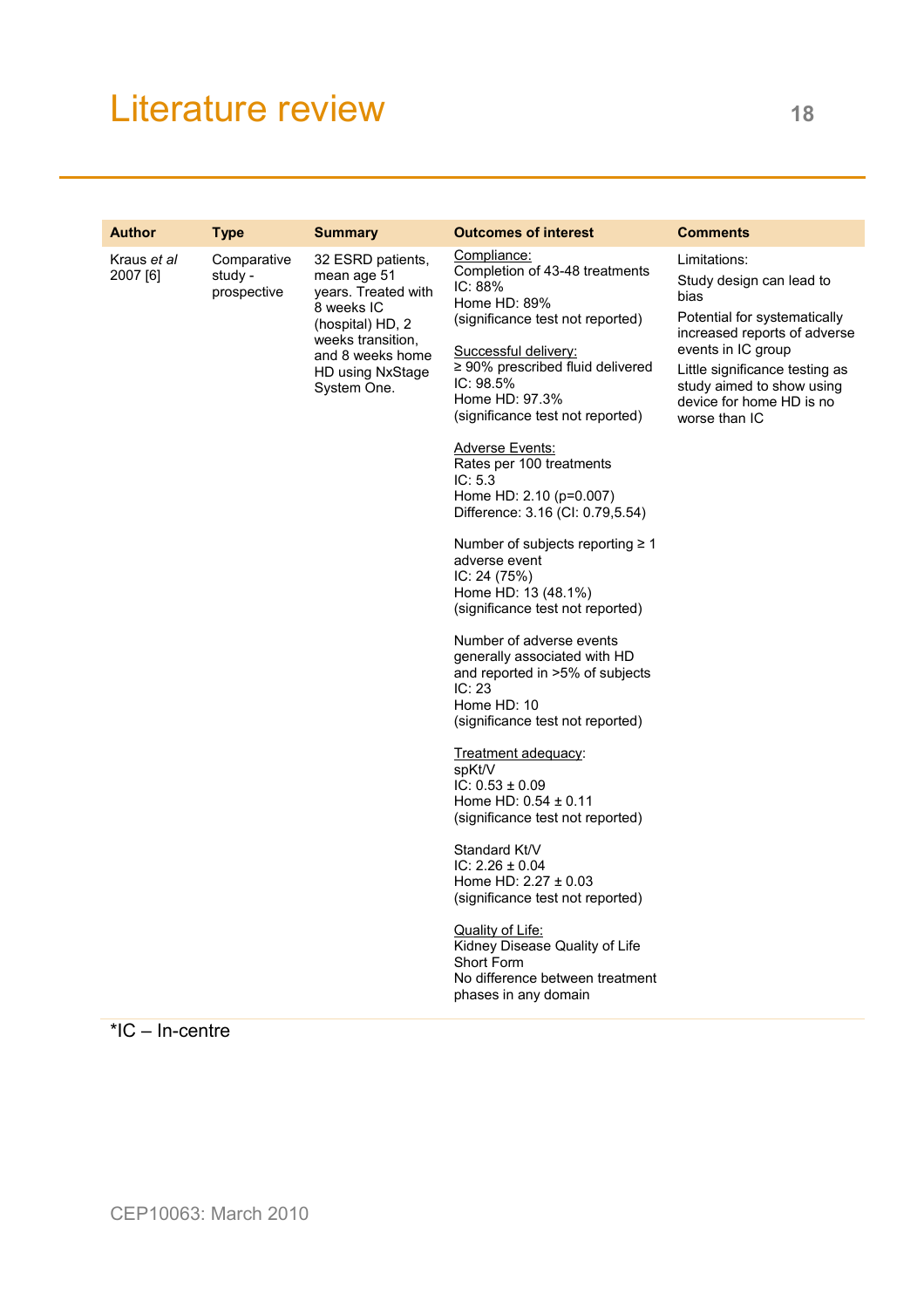# **Economic studies**

The search strategy identified 11 relevant studies, five of which were economic evaluations, one a systematic review of economic evaluations, three costing studies and two utility studies (one of which comprised a structured review of the utility literature). One economic study was included in the index systematic review and so is not reported separately here. The results from the index systematic review and economic model are included in our review. Data extraction tables for the two key economic evaluations are presented in appendix 2.

# **Economic evaluations**

Five economic evaluations and two systematic reviews of previous evaluations were identified as relevant to the current review. Other more general reviews of costing studies were excluded from this review. Two of the five economic evaluations were conducted from a UK perspective. (One of these reported an adjusted analysis of the first model.)

### **Mowatt** *et al* **2003**

The authors developed an economic model to assess the cost-effectiveness of home HD relative to hospital HD or satellite HD. The base case patient population comprised patients under 50 years of age. A Markov model was developed consisting of three health states which included the three interventions of home HD, hospital HD and satellite HD. The absorbing states<sup>3</sup> in the analysis were death, transplantation, and continuous ambulatory peritoneal dialysis (CAPD). Data on direct health service costs, probability of transitioning to the various health states, probabilities of specific adverse events and health utility in the different health states were required to populate the model. These data were based on the systematic review conducted by the same authors (see below). The time horizon for the model was 5 and 10 years and the cycle length was 1 year. The primary outcome considered was incremental cost per quality adjusted life year (QALY) gained.

Findings suggest that for patients who were younger and with fewer co-morbidities who receive home HD for 4-5 hours three times per week (conventional regime), home HD was less costly than satellite HD which in turn was less costly than hospital HD. These differences in costs were driven by the differences in the staffing resource use across the different interventions.

l

 $3$  A state from which a subject cannot transition and in which no further costs or benefits attributable to home HD are accrued.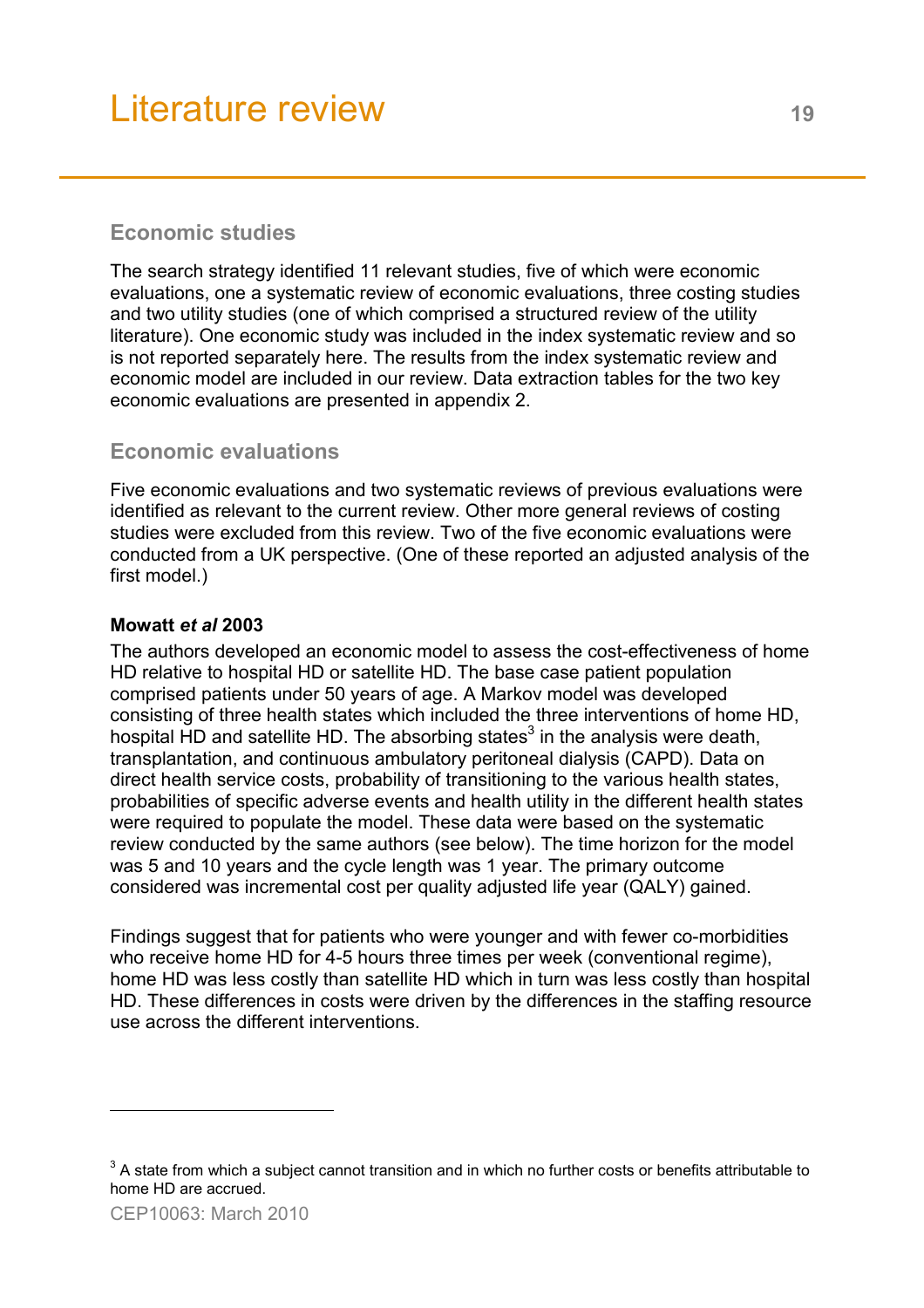Home HD was found to be the dominant strategy compared with hospital HD for all time horizons analysed, *ie* home HD was found to be both less costly and result in higher QALY gains than hospital HD. In the first year, home HD was the dominant strategy compared with satellite HD. However, over the 5 and 10 year time horizons, the cost of home HD was greater. Utility weight for both home and satellite HD was assumed to be the same. However, the survival benefit that was applied for the home strategy resulted in an incremental cost-effectiveness ratio (ICER) of £2215 per QALY for the 5 year time horizon and £3914 for 10 years of follow up. In sub-group analyses of diabetic patients (< 50 years or > 65 years), home HD tended to dominate both hospital and satellite HD when considering a 5 year analysis time horizon (10 year results not reported).

Several sensitivity analyses were conducted to assess the impact of various variables on the cost-effectiveness estimates. The two factors that had the largest impact were the inclusion of travel costs for hospital and satellite unit HD, and carer allowance for the home HD cohort. The resultant ICER for home versus hospital HD was approximately £12,000 per QALY and was £45,000 to £50,000 when home HD was compared with satellite HD. Home-based short daily and nocturnal HD gave an ICER of approximately £8500 per QALY over 5 years when compared with conventional hospital HD, and approximately £30,000 per QALY over 5 years when compared with satellite HD. However, in this analysis it was assumed that home short daily and nocturnal dialysis does not result in any increase in QALYs compared with home HD using the conventional regime.

The authors report that limitations of the cost-effectiveness model include the use of data from non-randomised studies, and the possibility that newly developed home HD devices may change the results of the analysis. The model assumes improvements in survival for home HD over hospital HD based on results of a paper by Hellerstedt *et al* 1984 [11]. The utility benefits are based on a small but matched sample and collected using general population valuations based on a UK tariff [12].

Mowatt *et al* present a relatively simple model where the majority of data inputs are clearly explained. However resource use was not always clear for all cost categories, and the methodology used to calculate the annual dialysis machine costs for the home HD cohort also lacked detail.

#### **McFarlane** *et al* **2006**

The McFarlane *et al* [13] study reports on a Markov state transition cost-effectiveness model comparing two interventions. In the first, the cohort starts the model with hospital HD and then transfers to home nocturnal haemodialysis (HNHD). The other intervention consists of the cohort staying on hospital HD. The study was conducted in two hospitals in Toronto, Canada from the health payer perspective with a lifetime time horizon. The Markov model is fairly comprehensive in allowing change in HD modalities, transplantation and death. This model incorporated one Markov state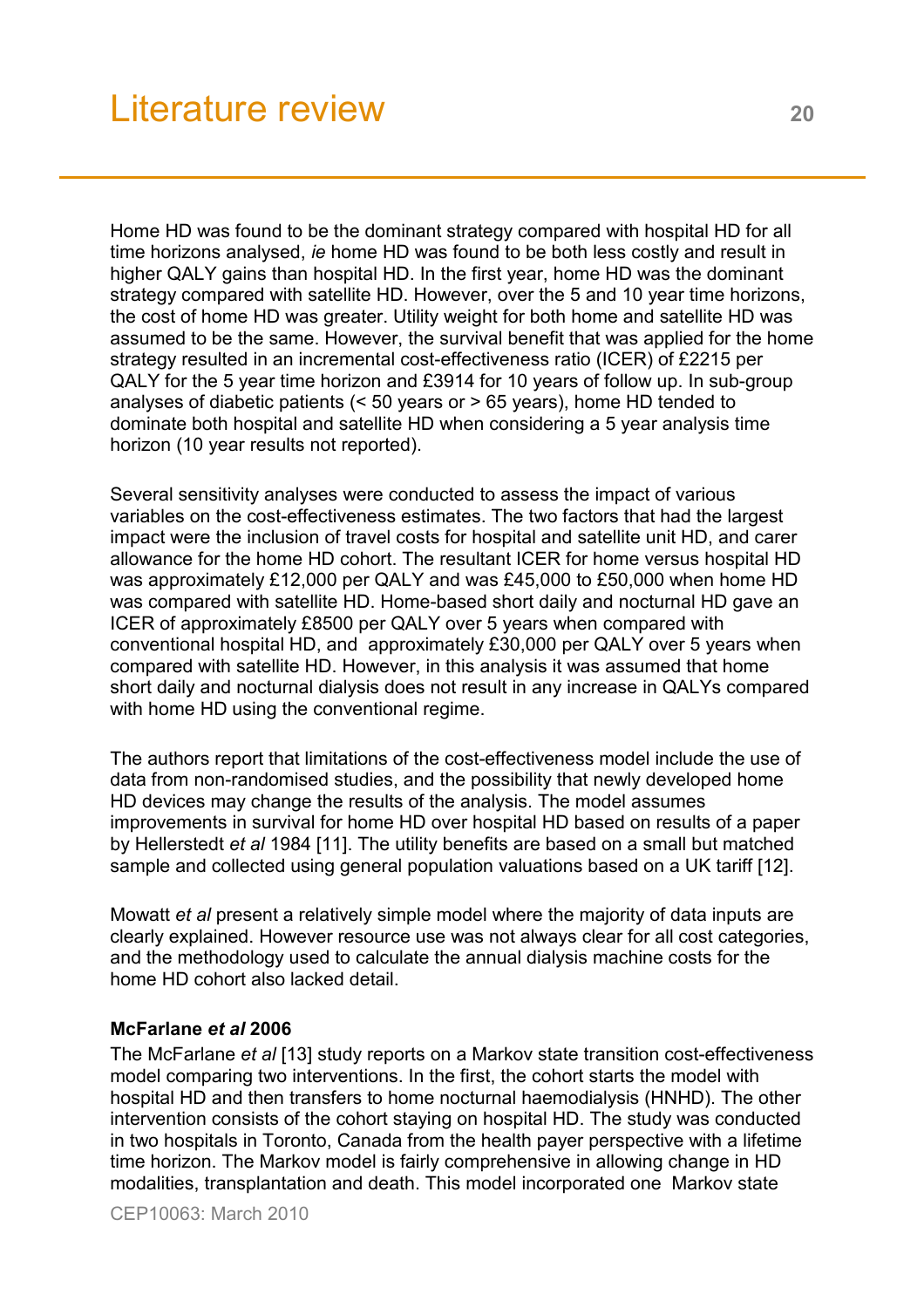representing HNHD during the first year, and another state represented HNHD in subsequent years in order to capture the high initial costs of HNHD.

The cost and utility data in the analysis used estimates from previous publications form the same authors [14,15]. Other transition probabilities were based on published studies, experience from the hospitals the authors work in and author estimates/assumptions. The study found that for the base case, HNHD was less costly and more effective than hospital HD. HNHD was the dominant strategy in the majority of scenarios and sensitivity analyses except when hospital HD was less costly or associated with higher utility or when transplantation or death occurred in less than 108 weeks after home HD initiation. The authors report limitations including the lack of rigorous randomised controlled trial data for key inputs, the possibility that the model simplifies the lives of patients undergoing HD, and the possibility of selection bias due to the simulated model cohort being systematically different from the average HD subject. They also report the possibility of survival bias as the data sources for the model were studies that used prevalent HD patients.

#### **Gonzalez-Perez** *et al* **2005**

Gonzalez-Perez *et al* report additional results of the cost-effectiveness analysis comparing home, hospital and satellite HD conducted by Mowatt *et al* [2] for the purpose of the HTA analysis (described above). The base case analysis considered patients less than 50 years of age with no co-morbidities. The model was that described by Mowatt *et al* [2] however the costing approach taken was slightly different in that the costs of home conversion necessary for home HD were included in the analysis and applied at the start of home HD treatment. The transition probabilities reported suggest that there may also be a difference in the mortality benefit assumed for home HD but it is not clear if these data differ from those reported in Mowatt *et al* [2] or are just presented in a different way.

The annual cost of home HD was found to be higher than satellite and hospital HD. However, marginal benefits in survival meant that a QALY benefit was accrued. The incremental cost per QALY for home HD compared against satellite HD was estimated at £57,600 at 1 year, but reduced significantly thereafter; incremental cost per QALY at 5 and 10 years was reported at £6,665 and £3,493. In the comparison of home HD with hospital HD, the incremental cost per QALY was estimated at £14,600 at 1 year; at time periods of 5 years and beyond, home HD dominated hospital HD.

Similar sensitivity analyses were conducted as for Mowatt *et al* [2] - different estimates of utility for home HD, requirement for an assistant for home HD (no requirement assumed in the base case), different levels of clinical cover for satellite HD and different mortality rates (setting home HD mortality equal to hospital and satellite HD rates and vice versa). In the comparison with hospital HD, the model was

CEP10063: March 2010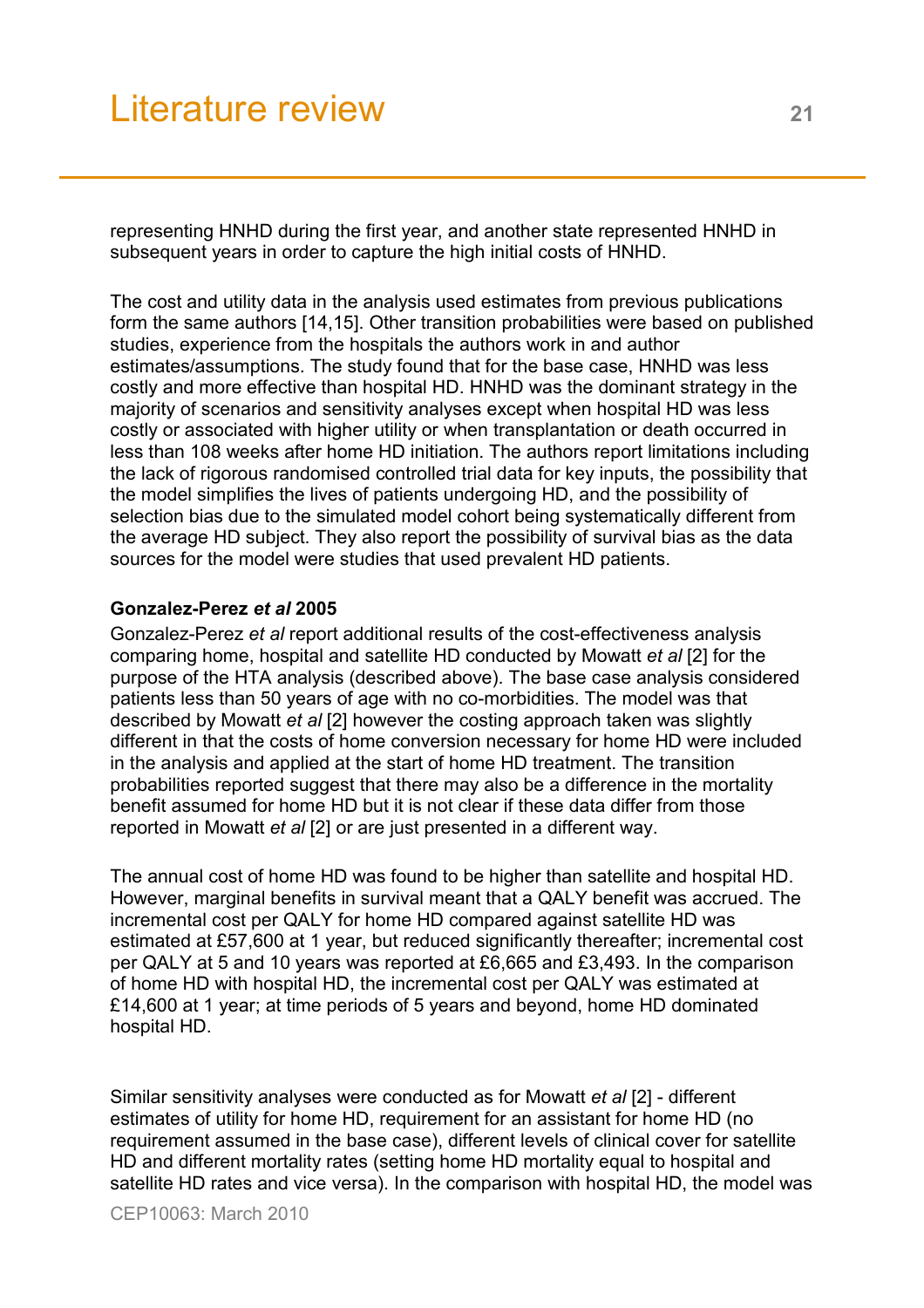not sensitive to these parameters and home HD remained dominant. The authors highlight key issues that need consideration when interpreting the results of the study: while patients who remain on home HD longer result in more attractive ICERs, in practice these patients may be more likely to receive transplantation. In addition, roll-out of home HD may require an additional infrastructure of specialist nurses who are in limited supply in the UK.

### **Kroeker** *et al* **2003**

Kroeker *et al* [16] constructed a simple mathematical model to estimate the cost per QALY for conventional HD (three times weekly in hospital) versus daily and nocturnal home HD. The authors report that annual costs for daily HD were substantially lower than both nocturnal and conventional HD costs (\$67k versus \$74k and \$73k respectively). The authors also estimate annualized QALYs for each patient group based on *Health Utilities Index* (HUI) scores taken over the study period. Daily HD resulted in a 0.04 QALY gain versus a 0.01 gain for nocturnal HD and a 0.09 reduction for conventional HD. Costs per QALY are reported on a treatment basis and range from \$85,400 for daily HD through \$120,900 and \$116,800 for nocturnal and conventional HD respectively. Incremental cost-effectiveness ratios were not estimated.

Cost and utility data for the analysis were taken from the London Daily/Nocturnal Haemodialysis study (conducted in London, Ontario). This study collected cost and quality of life data for a period of 18 months. A total of 44 patients were included in the study. Retrospective cost data were collected for 12 months prior to study initiation in order that patients could serve as their own controls. The study was designed to assess operating costs and therefore one time start-up costs were excluded from the analysis. Treatment costs were approximately doubled in the daily and nocturnal treatment arms but cost savings were a function of reduced numbers of consults, hospitalizations, emergency room visits and lab tests. The authors conclude that there are substantial benefits for home daily HD and that expansion of this treatment modality is clearly justified.

Limitations of the study include the small sample size and non-inclusion of training costs for home HD patients. The retrospective cost collection also suggested a difference in morbidity between the patients selected for the three study groups (*ie* retrospective costs when all patients were on conventional HD differed between groups) so comparisons between groups may not be robust and focus should be on the before and after analyses which used the patients as their own controls. Kroeker *et al* report resource differences according to both frequency and setting of therapy.

#### **McFarlane** *et al* **2003**

McFarlane *et al* [13] conducted a study to assess the cost-utility associated with home nocturnal HD (HNHD) (n = 24) and conventional in-centre (hospital) dialysis (n = 19) in demographically similar groups of patients who had been part of a previous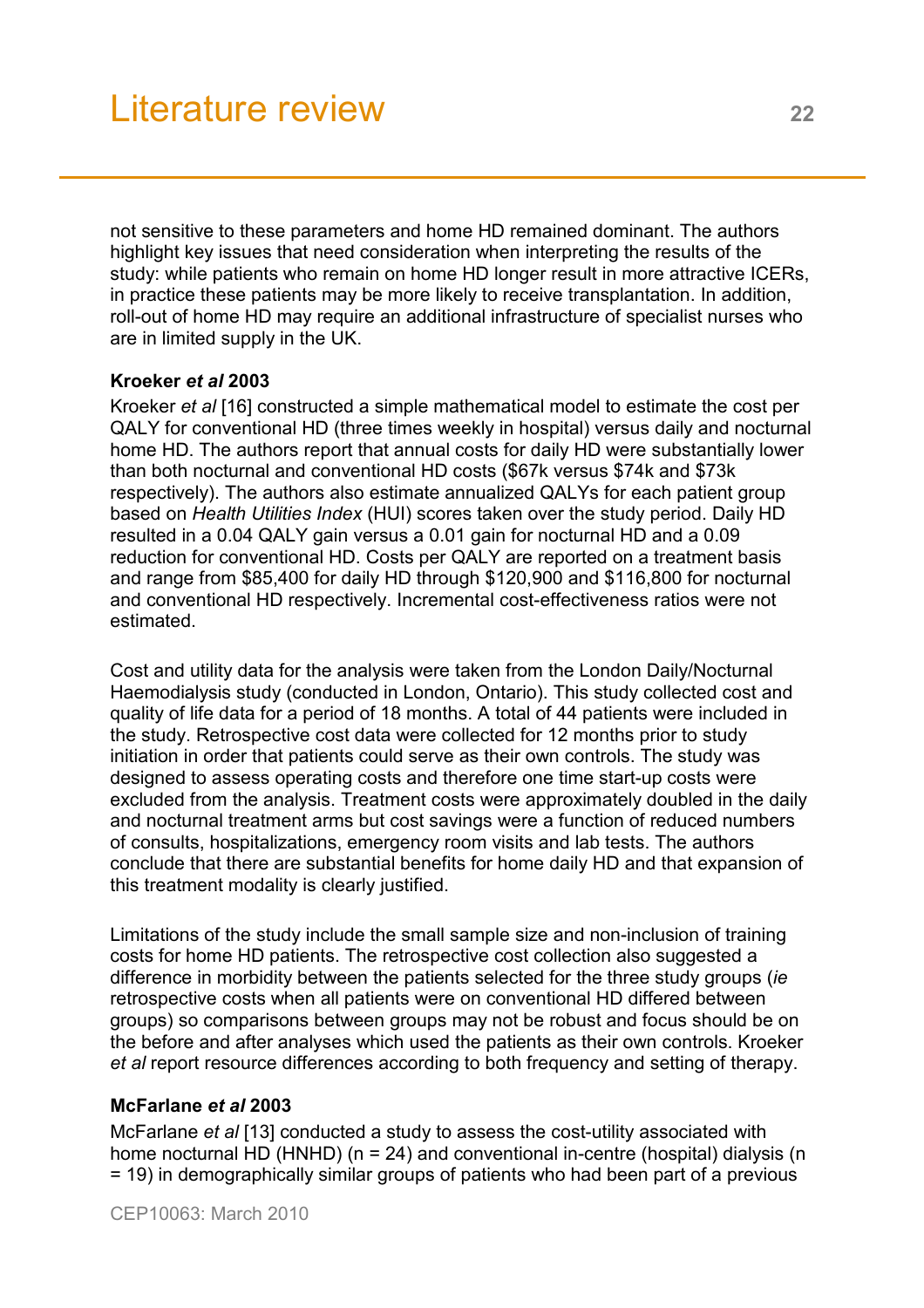costing study conducted by the authors [14]. The authors found that total health care costs for the home nocturnal group was significantly lower than those of the in-centre (hospital) HD group (\$55,139 vs. \$66,367  $p = 0.03$ ). The authors found that lower staffing and overhead costs for nocturnal HD ( $p < 0.01$ ) contributed to this while HNHD materials, and depreciation were all significantly more expensive ( $p < 0.01$ ) but did not impact the overall cost differential.

Utilities were estimated through use of a computer program which elicited standard gamble (SG) based utility scores for the two intervention groups. In the hospital HD group, the utility score was 0.527 (SD 0.347). In the HNHD group, the utility score was 0.772 (0.230). The utility difference between the groups was reported to be significant (p=0.028). The authors found that quality of life was significantly higher in the HNHD patients and that costs were lower and that HNHD dominated in-centre HD across a range of sensitivity analyses. The authors report that a strength of the analysis was the similarity in both the demographics and mindset of the two groups – the patients in the in centre HD group were interested in HNHD and were capable of undergoing the regimen but did not have the facilities available at their centres. However, they note that the two groups were both dissimilar to the 'average' HD patient cohort in terms of age and co morbidities and duration of dialysis.

### **Mowatt** *et al* **2003 (systematic review)**

The systematic review of economic literature covered all papers published up to and including 2001. The review covered 18 studies that report the costs and outcome of the interventions of interest. Of the 18 studies, the majority (13 studies) were costeffectiveness studies, or studies that reported costs and effectiveness separately. There were three cost-minimisation studies (including one systematic review of cost studies) one cost-utility study and one cost-benefit study.

The authors report that available evidence suggests that health outcomes as a result of home or satellite unit HD are as good as or better than hospital HD. However, these results are likely to be limited by selection bias. It is clear that the annual treatment costs for home HD are lower than for hospital dialysis. However, the exact cost advantage is difficult to quantify as costs are also affected by patient selection. It was found that the initial start-up costs of home HD are high, but the pay back period for these higher costs was estimated at approximately 14 months. The economic studies used a similar health benefit for home and satellite HD. The costs of satellite HD varied significantly depending on the staffing intensity and the ability of the unit to make optimal use of the dialysis machines. Haemodialysis of increased frequency (short daily or nocturnal) at home compared with conventional hospital HD resulted in better outcomes and lower costs if reductions in hospitalisation rates were incorporated.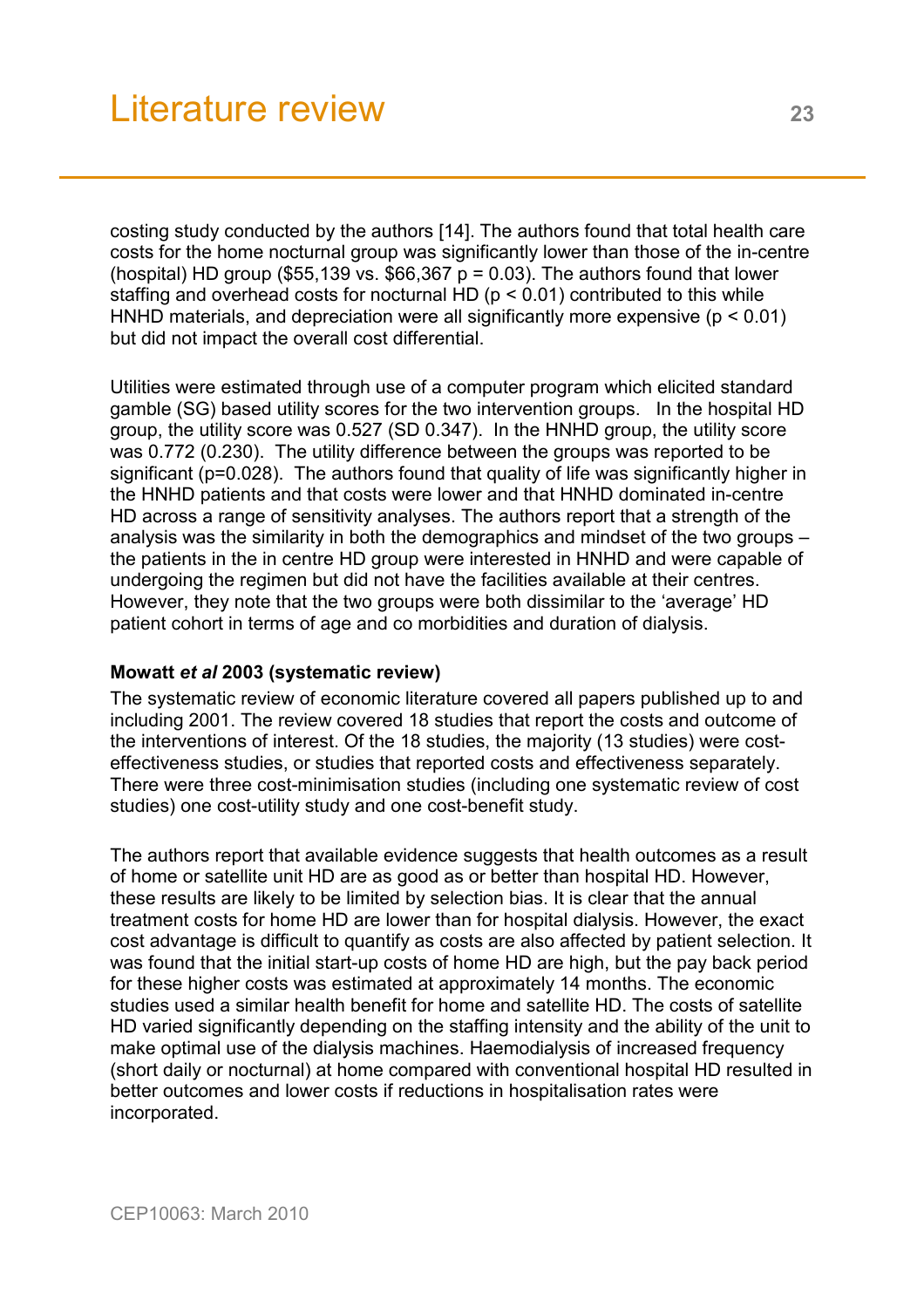#### **Winkelmeyer** *et al* **2002 (systematic review)**

Winkelmeyer *et al* [17] conducted a systematic review of economic literature relating to renal replacement therapy up to and including the year 2000. Papers were selected for review if they contained data related to costs and quality of life. The key objective of the review was to estimate cost-effectiveness ratios for RRT to evaluate trends over the past decades. Of the 13 papers reviewed, only two reported costutility analyses. Cost-effectiveness ratios were estimated and converted into year 2000 prices by the authors. They did not estimate relative effectiveness.

The authors found that cost-effectiveness ratios for in-centre HD and home HD remained relatively stable over time (between \$55,000 and \$80,000 per life year gained (LYG) for in-centre HD and between \$33,000 and \$50,000 for home HD). However, they found that the cost-effectiveness ratios for renal transplantation reduced over time from over \$40,000 per LYG in the 1970s to around \$10,000 in the 1990s. They suggest that these trends are likely to reflect changing methodologies in both economic analysis and clinical practice (*ie* more patients treated and / or sicker cohorts eligible for treatment). The authors speculate that home HD costs are likely to have been underestimated in these cohorts as care-giver costs were not included in any of the reported studies. They suggest that it could be expected that these would form a significant proportion of the total costs given the requirement for carer aid expected for home HD patients.

# **Cost studies**

Three cost studies were identified as relevant to the current literature review. Only one of the three studies was conducted from a UK perspective.

### **Baboola** *et al* **2008**

In 2008 Baboola *et al* [18] conducted a multi-centre costing study of the various renal dialysis modalities across six hospitals in Wales and across the UK. The renal modalities included in the costing included hospital HD, satellite HD, home HD, automated PD and CAPD. The authors conducted interviews with health service providers to identify the specific clinical pathway followed in delivering the different dialysis modalities. The study used a mixed costing approach consisting of microcosting and a top down approach. The results are presented as summary costs for the different cost components for all modalities except for home HD which is reported only as a summary annual cost per patient. Costs are also presented for the six different centres in the study. The variability between centres was fairly substantial. However, when overhead costs were removed, the range decreased.

The authors report that the costs may be slightly overestimated for ambulatory PD and home HD and that there was variability between hospitals in the methods used to estimate overheads. Further limitations of the study include the lack of detail in terms of data collection period and the reference cost year. It is reported that there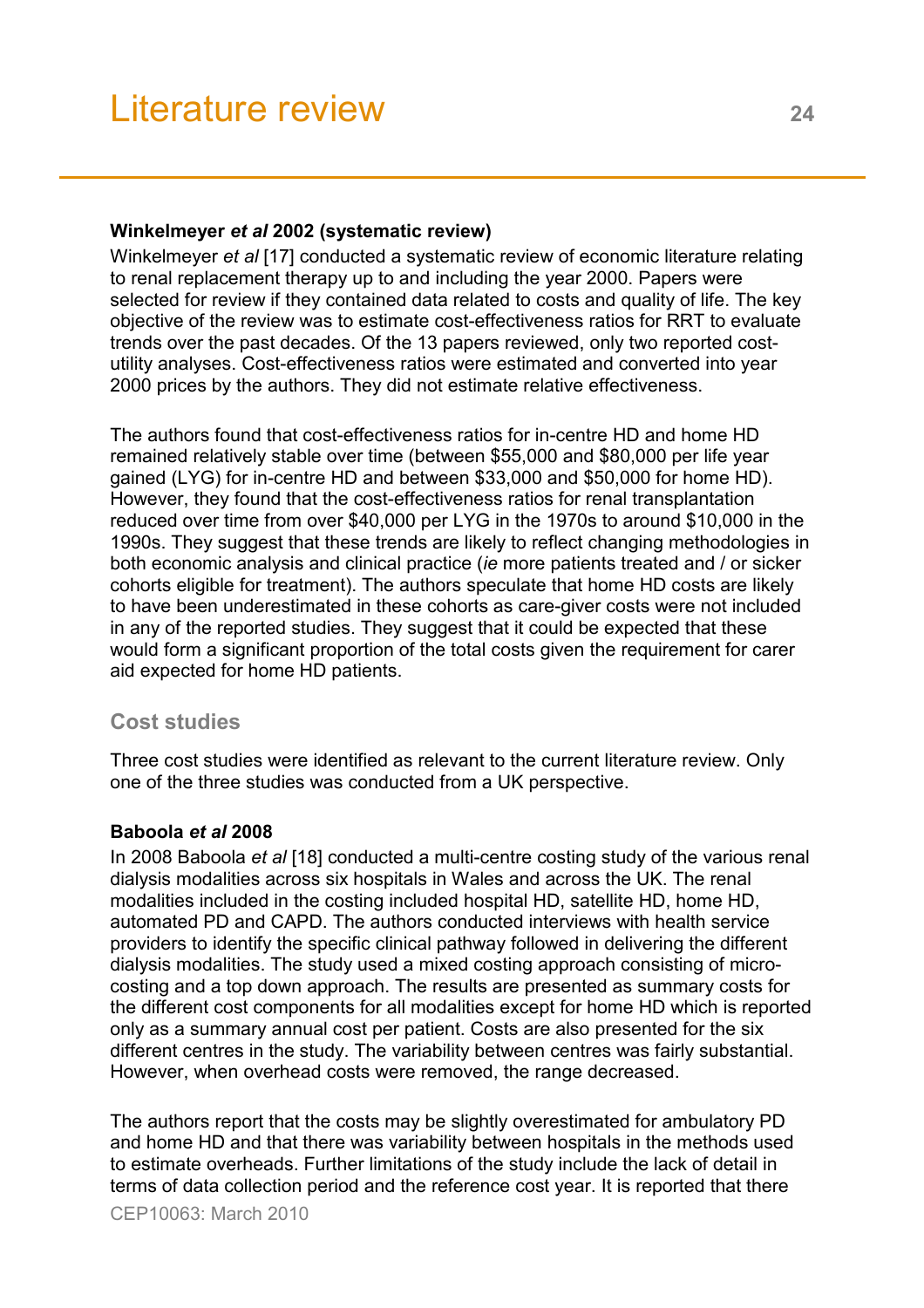was only one unit which provided home HD and that the delivery of home HD was outsourced to a commercial organisation. Therefore, the authors assumed similar costs for consumables and machine costs to hospital HD, and staffing support, overheads and transport were assumed to be similar to automated PD. The validity of these assumptions was not reported. There is also little detail on resource use, for example nursing time per patient *etc*. This limits the generalisability of the model and the usefulness of the data for subsequent analyses.

## **Agar** *et al* **2005**

Agar *et al* [19] report the findings of an Australian study assessing the costs of satellite HD versus nocturnal home HD in a cohort of patients who had completed an uninterrupted 12 month regimen of one or other treatment modalities at the same renal centre. Patient groups were adjusted in order that the calculation compared two 'notional' 30-patient cohorts. The authors found that HNHD resulted in 10% lower costs than satellite HD (\$AUS 33,392 per year versus \$AUS 36,284). The paper concludes that nocturnal dialysis may be a useful stepping stone from the regimented 3 treatments per week of conventional therapy toward funding for increased frequency regimens. The paper focused on the different types of local funding mechanisms in operation and the potential savings at the parent renal unit versus the point of service (*eg* the satellite unit).

### **McFarlane** *et al* **2002**

McFarlane *et al* [14] conducted a prospective costing study comparing the costs of HNHD compared to conventional hospital HD across two renal units in Toronto, Canada. Patients from the HNHD program were matched for controls from a different hospital that did not offer a home HD programme. The controls were selected on their eligibility and interest in home HD. The reported results include weekly and annual cost for various cost categories for in-centre and home HD, costs for different costing perspectives, and some resource use information.

The authors report a limitation of this study is the limited generalisability of the results to centres of different sizes and those newly setting up a HNHD unit. The authors note that although the HNHD group and the control group were similar, neither group was representative of the typical HD patient.

# **Utility studies**

Only two papers were identified as relevant to the current review, one a report on original research, and the other a structured review of previous literature. Additional studies which reported quality of life but did not encompass a measure of utility were excluded from the review. The research was not conducted in a UK population but utilities were estimated based on a UK tariff.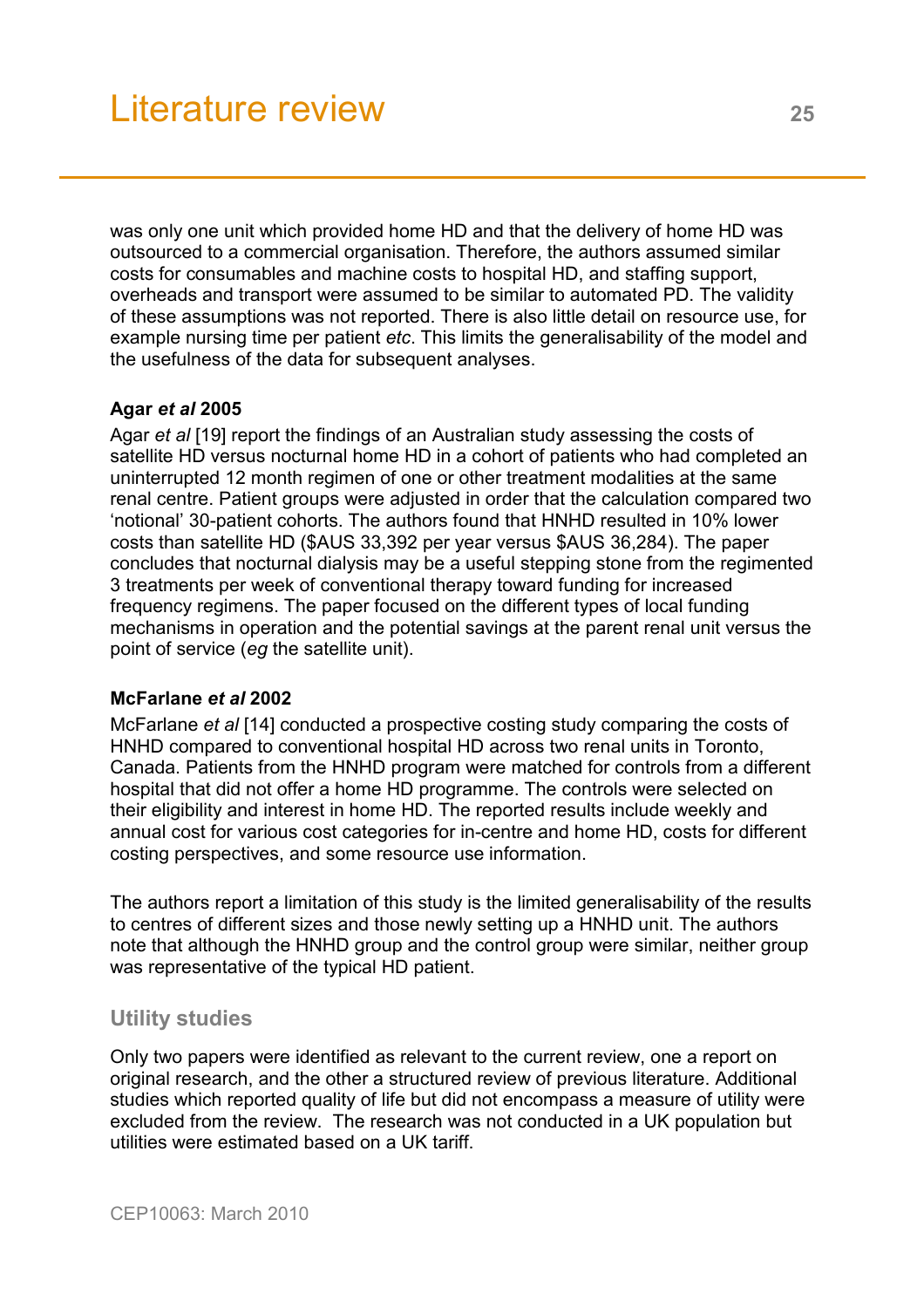#### **Manns** *et al* **2003**

Manns *et al* [20] conducted a study to determine the important determinants of health related quality of life (HR-QOL) in a sample of 192 RRT patients enrolled in an ESRD programme in Alberta, Canada. Although the study was undertaken in Canada, the tariffs used in the study were anchored to the UK general population. The sample included HD patients (n = 151) and PD patients (n=51). Patients entering the study represented the prevalent population and had been stabilised on treatment for a minimum of 6 months. Of the HD patients a small proportion (n = 16) comprised home HD or self-care patients. HR-QOL was assessed at study start and 6 months using the SF-36, the EQ5D and a disease-specific quality of life scale. Regression analysis was conducted to see which of seven core characteristics (modality of HD, living arrangements, education, gender, race, co-morbidity index and co-morbidity sex interaction) best determined HR-QOL. Only the results of the EQ5D are reported here. Living arrangements, race and co-morbidity were found to be determinants of HR-QOL. Results confirmed that RRT patients experience significant disutility with an overall EQ5D rating of 0.609 (including HD and PD patients). The paper also reports HR-QOL by subgroups: home HD and self-care HD grouped together 0.698 (95% CI 0.451-0.943); satellite HD 0.637 (95% CI 0.532-0.742); hospital HD 0.609 (95% CI 0.553-0.665). However, sub-groups were small and the robustness of these data is questionable.

The authors highlight two key limitations of the study - patients who agreed to be enrolled in the study tended toward lower co-morbidity ratings than those who chose not to participate, and patients voluntarily chose the modality of RRT, meaning that results may not be applicable to those patients for whom no choice is possible.

#### **Dale** *et al* **2008(structured review)**

The authors report results of a structured review of utility papers published between January 1990 and January 2006 [21]. A total of 35 relevant papers were reviewed and assigned quality scores according to a simple algorithm developed by the authors for the purpose of the review. The authors report a high degree of variability in research in this area from the method of utility elicitation used through to the quality of the papers. However, the majority of papers (70%) scored low on the quality assessment scale (between 2 and 3 on a scale of 6). Full results and descriptions of the utilities estimated are provided in the paper but are not summarised here. Very broadly, estimates for home HD varied between 0.49 and 0.77 and for HD between 0.42 and 0.87. The type of valuation method used (*eg* standard gamble, time trade-off, EQ5D *etc*) had a significant impact on derived utilities, and reported patient groups ranged from standard renal replacement patients to those with significant co-morbidities. The importance of standardising methodologies for utility estimation, particularly when data are intended to be used to estimate outcomes such as an incremental cost per QALY is stressed.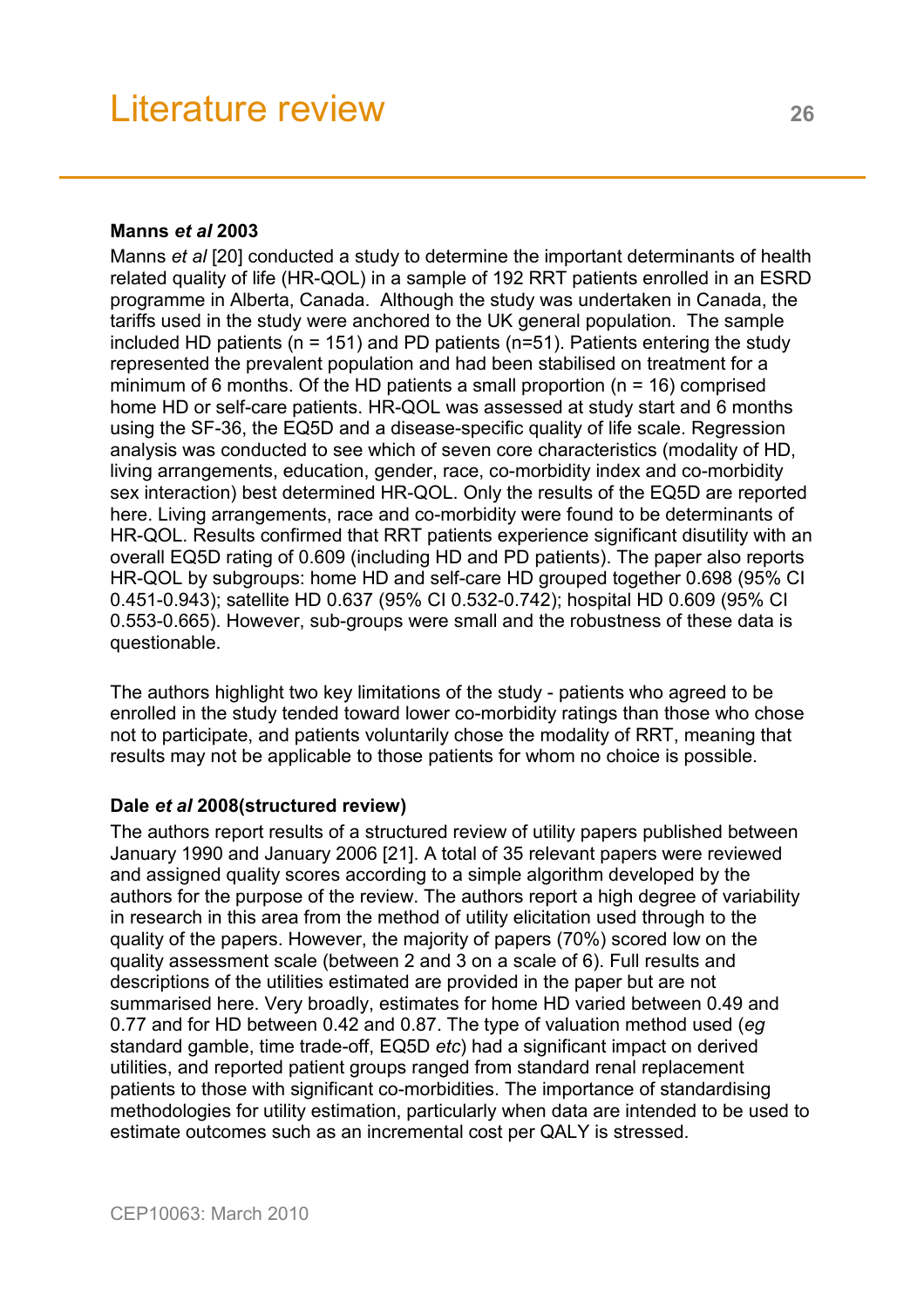The authors suggest that only two studies of those reviewed have direct relevance to future UK evaluations, namely those conducted by Manns *et al* [22] and de Wit [12] (used in the base case in the Mowatt economic analysis [2]). This reflects NICE's requirement for a standardised measure of utility (the EQ5D) estimated using valuation from the UK general population. Interestingly, the paper by de Wit is highlighted as one of those where the preference scores derived are relatively high in comparison with other studies. Although this is not categorised as a quality issue, the use of the more up-to-date paper by Manns may be indicated for subsequent analyses.

# **National guidance**

The National Institute for Health and Clinical Excellence (NICE) published a technology appraisal on this topic in 2002 [23], based on the HTA conducted by Mowatt *et al* [2] and consultations with renal patient groups and clinical experts. The guidance is limited to consideration of the location of HD and does not consider different frequencies of HD or other methods of RRT. The recommendations apply only to those patients who have been defined as suitable for HD.

The Guidance reports that due to the selection bias of studies and the difficulty in conducting randomised controlled trials to compare the efficacy of the location of HD, there is no robust evidence to support the superior effectiveness of home HD. However, the evidence suggests that home HD is at least as effective as hospital HD. It was also reported that increased frequency of dialysis can improve markers of cardiovascular disease and decrease cost of some healthcare resources. NICE concluded that the difference in costs between home and hospital HD is likely to be even greater in favour of home HD than reported by Mowatt *et al* [2], and made the following recommendations.

- All suitable patients should be offered the choice between the different HD treatment settings.
- An assessment of clinical needs, social circumstances, and home environment is required to determine suitability for home HD.
- Patients and carers should be fully informed regarding the different options for HD, and impact of the different options on their life and household.
- Patients undertaking HD in the hospital who are potentially suitable for home HD should be informed about all their dialysis options.
- Home HD patients and their carers require training and access to a support service which offers respite hospital or satellite HD as required.
- Home HD patients should have the option to change HD locations if their circumstances change.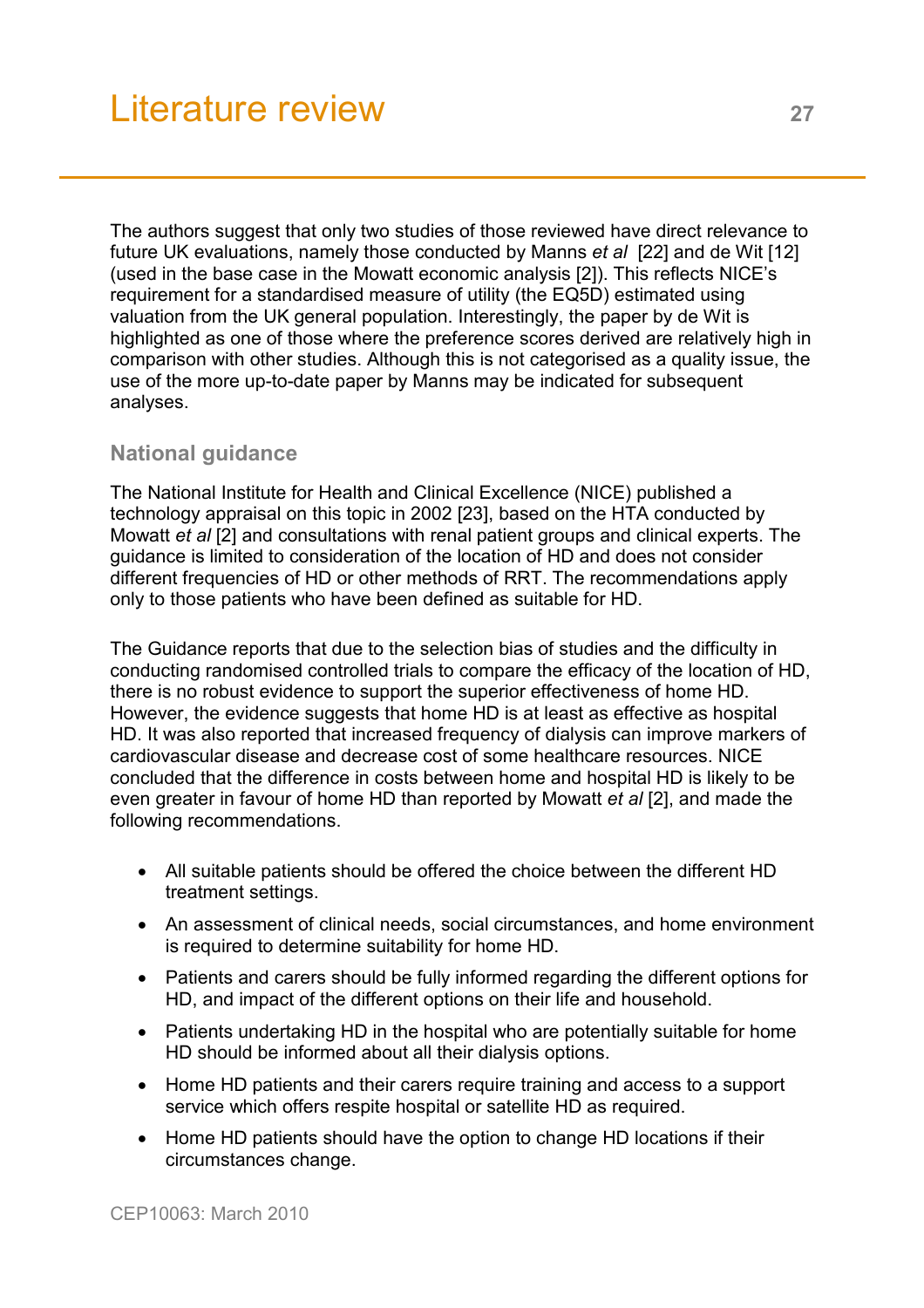# **Discussion**

Despite a high number of original hits when running the literature search strategy, the final number of papers eligible for inclusion in this review was limited. Those data that were identified suggested a high degree of variability in both cost and utility. However, home HD was consistently found to be more attractive, in economic terms, than hospital HD. Key limitations of the included studies related to generalisability of the data and robustness of the conclusions.

Limitations in the application of the Mowatt *et al* [2] model to the current UK setting is that it is a relatively simple model which doesn't incorporate states that are likely to have some impact on the results. For example, the model assumed that once patients commence home HD, they don't revert back to hospital based HD. However it is likely that for an intervention that is required long term, patients' circumstances may change resulting in them reverting to hospital based therapies (NICE guidance recommends that patients should be given the opportunity to change HD locations). McFarlane *et al* [13] present a more complicated disease model with many states relating to the costs and outcomes of transplantations. Our current model aims to answers the question specifically related to the location of HD and therefore the outcome of transplantation has less relevance.

The current model will investigate whether a Markov model structure that incorporates features of both the Mowatt [2] and McFarlane [13] models and updates treatment costs to reflect current UK clinical practice may alter the results of a costeffectiveness analysis. The de novo model will also change some key assumptions based on the latest available evidence.

In terms of utility data, we would suggest that we limit consideration to the two papers heralded by Dale *et al* (ref) as relevant to subsequent UK economic analyses. Both of these papers utilise the EQ5D as the method for eliciting preferences and both are anchored to the UK general population. No papers were retrieved in this search beyond 2006 which is the date at which the Dale structured review terminated.

It is more difficult to find appropriate sources for transition to transplant or death amongst the papers reviewed and it is anticipated that these data are likely to come from national data such as the UK renal registry [1] and the NHS Blood and Transplant publications [1,24]. One paper reported convincing ratios suggesting survival benefits for home HD patients over hospital HD patient but care needs to be taken in using this ratio in our model (RR death 0.44) as it is not clear for how long this benefit would be sustained. One of the key criticisms applied to all the papers reviewed was the comparability of patient groups, it is therefore important that the patient group included in the economic analysis is clearly defined and that data, where possible, relate specifically to this group.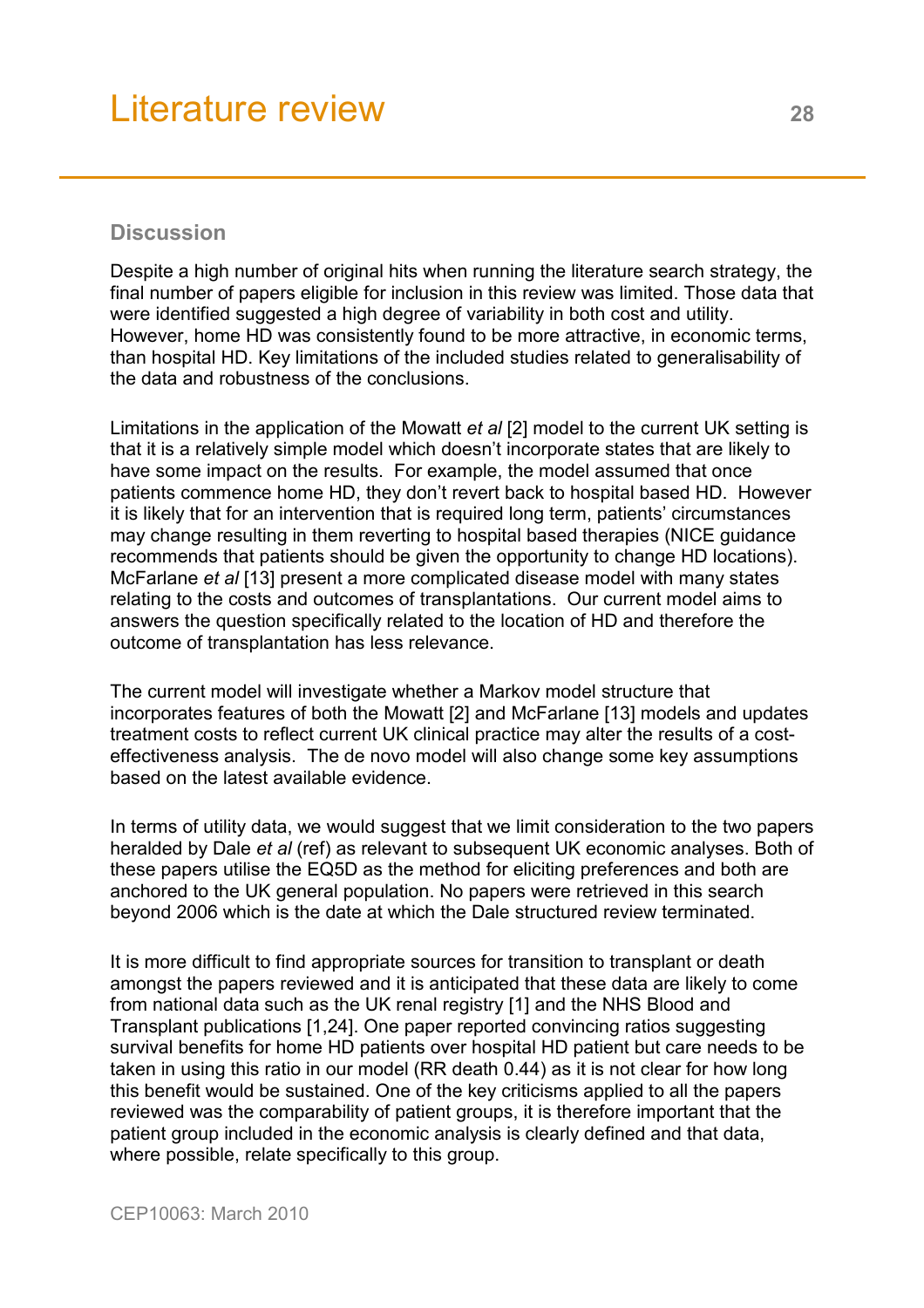# <span id="page-28-0"></span>Economic model **<sup>29</sup>**

# **Objectives**

The objectives of the current analysis are to:

- evaluate the cost-effectiveness of home HD compared with hospital based HD for patients requiring RRT as a result of kidney failure in the UK setting.
- assess the indirect costs associated with home haemodialysis.

## **Scope**

An analysis has been conducted to assess the cost-effectiveness of home HD relative to conventional hospital HD and HD conducted at a satellite unit.

The scope is limited to assessment of costs in those patients requiring chronic RRT who have been defined as suitable for home HD. The analysis does not consider frequency of treatment or other methods of RRT.

#### **Methods**

There have been two key economic evaluations assessing the cost-effectiveness of home based HD, however neither of the models met the objectives for the current model. The Mowatt *et al* [2] study provides a credible basis for further UK based analyses, however the cost estimates need to be updated and improvements to the model structure could also be made. The McFarlane *et al* [13] Markov model, although comprehensive in structure, requires data inputs for which there is little UKspecific evidence available. Furthermore, the treatment pathways reflect Canadian treatment practices for HNHD, and therefore applicability to conventional home HD in the UK setting is limited.

The current model comprises a simple Markov state transition model, with a structure that incorporates features from the Mowatt *et al* HTA model [2] and the more sophisticated model developed by McFarlane *et al* [13] (Figure 1). The most current data inputs will be incorporated into the current model.

The perspective of the model is that of the National Health Service (NHS) and Personal Social Services (PSS). Indirect costs (limited to transport costs and informal care) are included as a sensitivity analysis.

The time horizon of the model is the lifetime of the patient (up to age 90 years). The time horizon for the base case analysis is 10 years. Outcomes for 1 and 5 year time horizons are investigated in sensitivity analyses.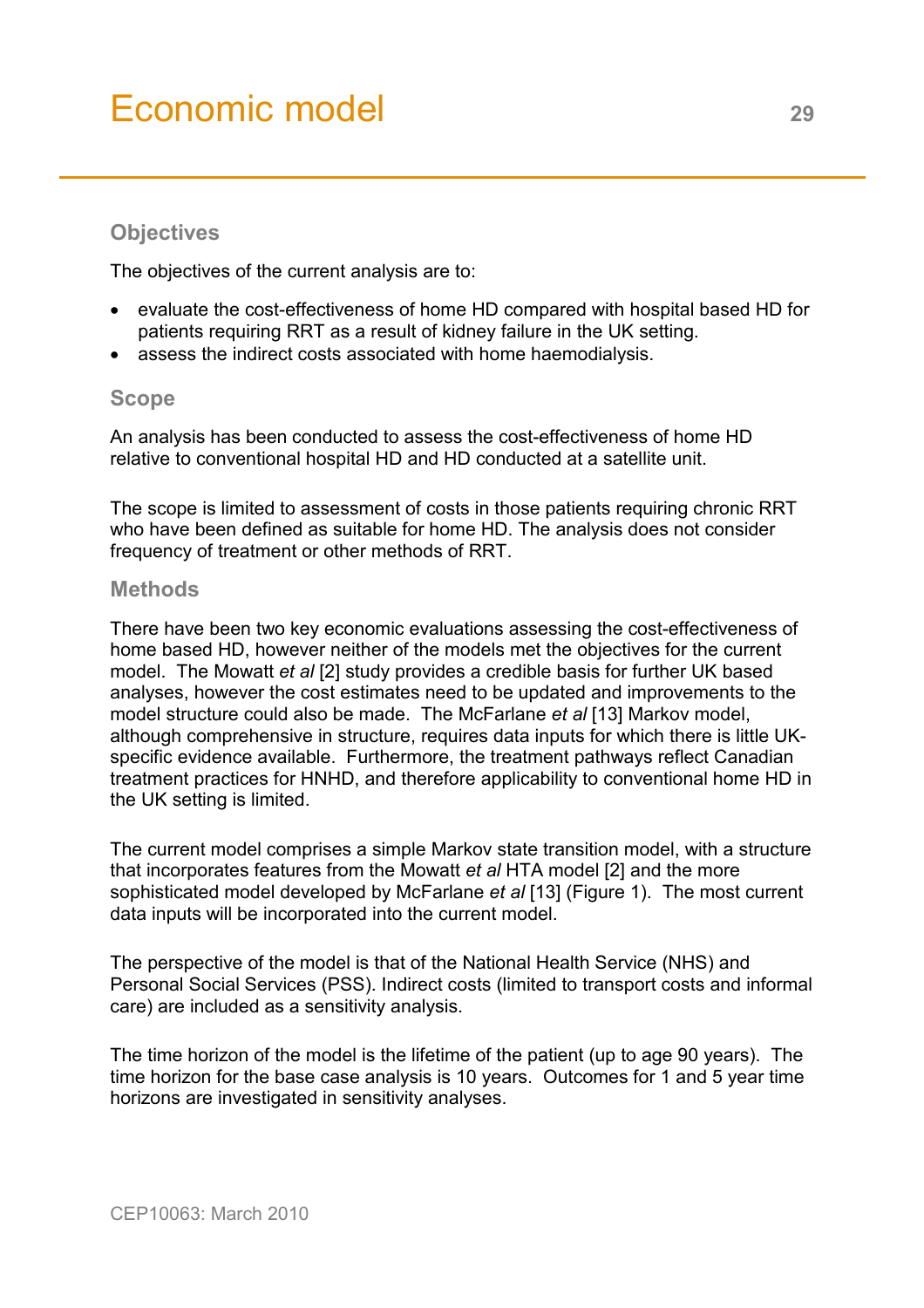# Economic model 30

The patients included in the model base case are patients requiring HD without additional complications. The starting age for the patient cohort is 48 years. This age reflects the mean age in published trials in this area.



**Figure 1. Model outline** 

For the home HD treatment strategy, all patients start the model in a state undertaking hospital-based HD during which they receive training for home HD (hospital HD/T home HD). Patients can then transfer to the state representing the first month of home haemodialysis (home HDm1). From here, the subject can either transfer to the state representing costs and outcomes on subsequent months of home based treatment (home HD), or experience home HD modality failure and return to hospital HD. The hospital HD state has the same transition probabilities as hospital HD/T home HD, except that patients cannot transfer to any of the homebased HD states.

From the four key states described, patients can also transfer to three absorbing states (shaded in grey), representing that patients can die, have a kidney transplant, or transfer to PD. Once patients move to an absorbing state they remain in this state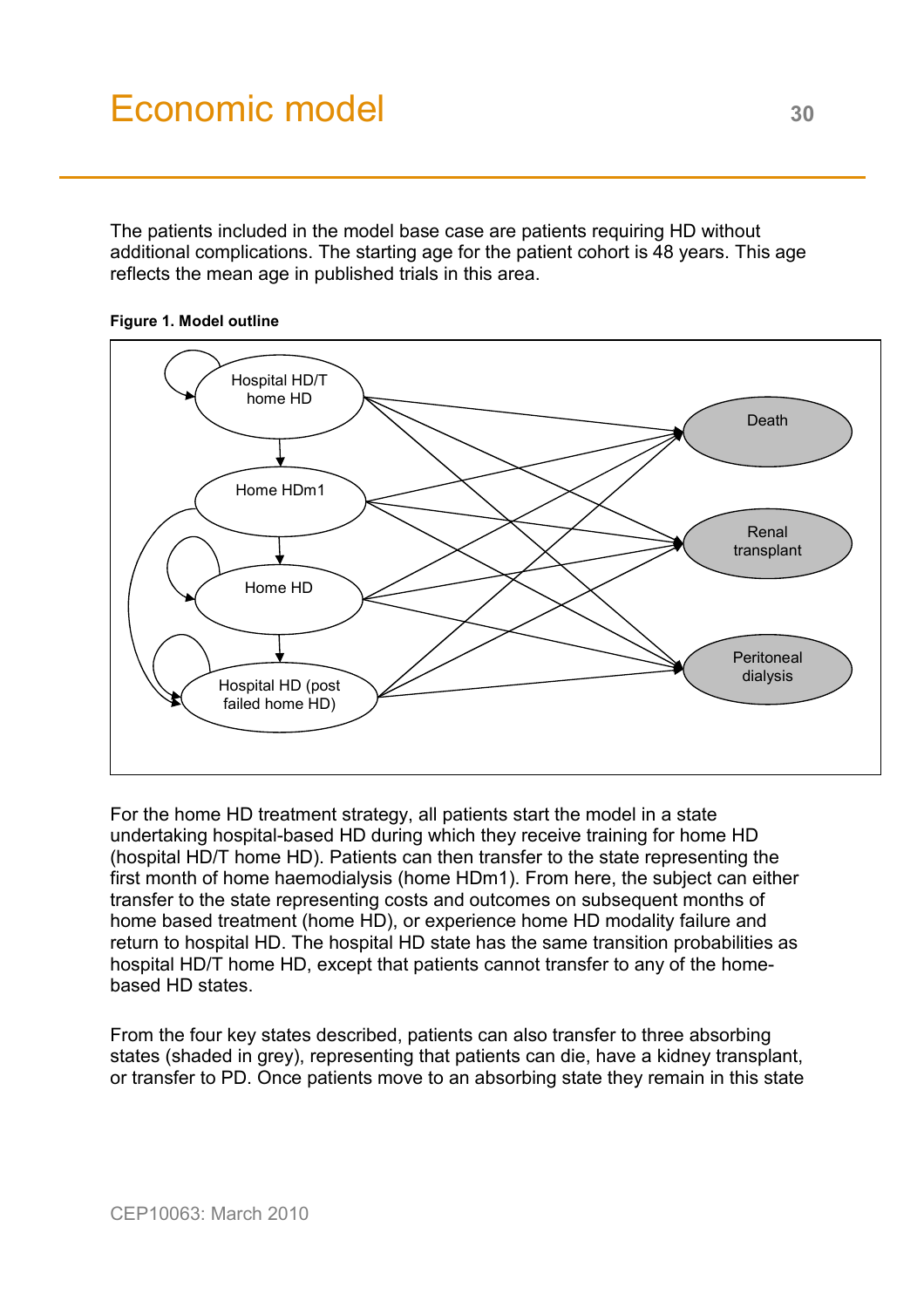and do not accrue additional costs or benefits<sup>4</sup>. In each of the non absorbing states, patients can experience complications which are captured in each of the state costs. Only complications resulting in hospitalisations have been incorporated into the model state costs. According to expert clinical opinion, the majority of healthcare resource use associated with HD related complications will be captured as hospital admissions. The exception is the use of antibiotics which are likely to be delivered during the HD session. Health outcomes of complications are not incorporated in the model.

The current model uses a 1 month cycle length. The McFarlane [13] Markov model uses a 1 week cycle length, whereas the Mowatt *et al* [2] model uses a 1 year cycle length. The chosen cycle length allows us to manipulate the time spent in training for home HD.

For the hospital HD treatment strategy, patients start in the hospital HD state which excludes training costs and patients cannot transfer to any of the home-based HD states. In the sensitivity analysis, the home based HD intervention is compared to satellite unit based HD where all home related HD states are substituted for satellite unit HD states and the cohort will be able to experience the same transitions as patients in the home-based HD strategy. The primary outcome of the analysis is the incremental cost per QALY gained through use of home HD relative to hospital HD. Secondary outcomes include total cost stratified by type of cost (capital, staff or other) and total QALYs.

### **Data**

l

Due to the lack of published RCTs comparing the efficacy of the various locations for HD, the data used to populate this model is limited and various assumptions based on expert clinical opinion have been made. Extensive sensitivity analyses are performed to assess the impact of alternative data and assumptions on the results.

# **Transition rates**

Data from the UK Renal Registry [1], NHS Blood and Transplant Activity Report 2009 [24] and other published data [13] are used to ascertain the transition probabilities. Basic transitions reflecting the published annual rates are detailed in the table below (table 3). In the model, these data are adjusted to reflect the 1 month cycle length (see appendix 3).

 $4$  Although patients in the PD and renal transplant absorbing states are likely to accrue costs and benefits in real life, these have not been included in the current model. The transition to these states are identical for all treatment arms, and therefore the costs and benefits accrued in these states are assumed to be independent of the location of HD.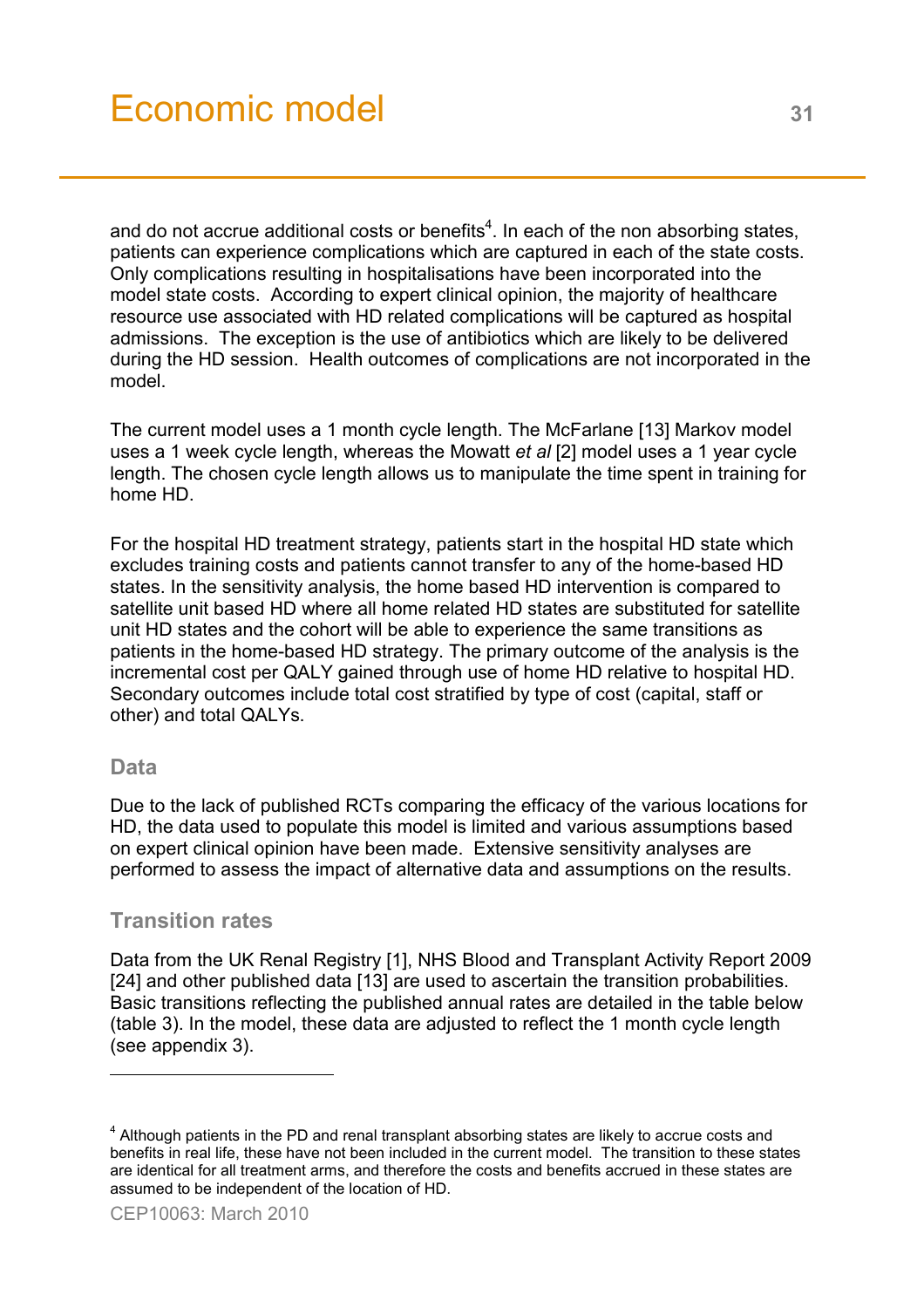The probability of transplantation was calculated assuming that the model cohort consists of patients who are on the renal transplant list. In 2008-09, of the 12,067 patients on the kidney transplant list, 2172 patients where transplanted [24]. The patients on the transplantation list represent a select group of patients; in 2007 the total number of subjects having dialysis (PD and HD) was approximately 24,352 [1] and this number would have increased by 2008-09. The cohort in the model consists of relatively young subjects with little co-morbidity, and it was clinically confirmed that this cohort is likely to be representative of patients on the transplantation list. Rates from the list were therefore assumed applicable to our model cohort. In the sensitivity analysis, the impact of this assumption is tested by changing the transplantation rate.

#### **Table 3. Model annual transition probabilities**

| <b>Transitions within model</b> | Year 1 | <b>Subsequent years</b> | <b>Source</b>                      |
|---------------------------------|--------|-------------------------|------------------------------------|
| home HD modality failure*       | 0.05   | 0.05                    | McFarlane et al 2006 [13]          |
| Rate of transplantation         | 0.18   | 0.18                    | NHS Blood and Transplant 2009 [24] |
| Rate of switch to PD            | 0.03   | 0.003                   | UK renal registry 2008 [1]         |

\* Only applicable for the home-based HD intervention

# **Mortality**

The literature review suggested that mortality of RRT patients is age dependant. For this reason, death is not included as a transition within the model transition matrix but is estimated according to patient age. The UK Renal Registry Annual Report 2008 [1] states the expected age-dependent increase in mortality for RRT patients compared to the general UK population (table 4 These mortality rates for RRT are applied to the latest UK life-tables [25] to estimate a basic survival rate within the model. These data are assumed to approximate survival for hospital-based HD patients given that these patients make up the majority of patients included in the UK Renal Registry.

Published data suggest a mortality benefit for home HD patients over hospital-based HD [2,8] and the HTA model [2] incorporated a survival benefit in the base case. However data on mortality come from observational studies with the potential for selection bias. Clinical opinion suggests that if the regime of HD is the same across the different settings, then physiologically there is limited clinical explanation for a survival benefit with home  $HD<sup>5</sup>$ . In the base case, no mortality benefit for home HD is

l

 $5$  Clinical opinion indicates that there could be a survival benefit associated with home HD related to lower depression levels and lower incidence of multi-resistant virus infections.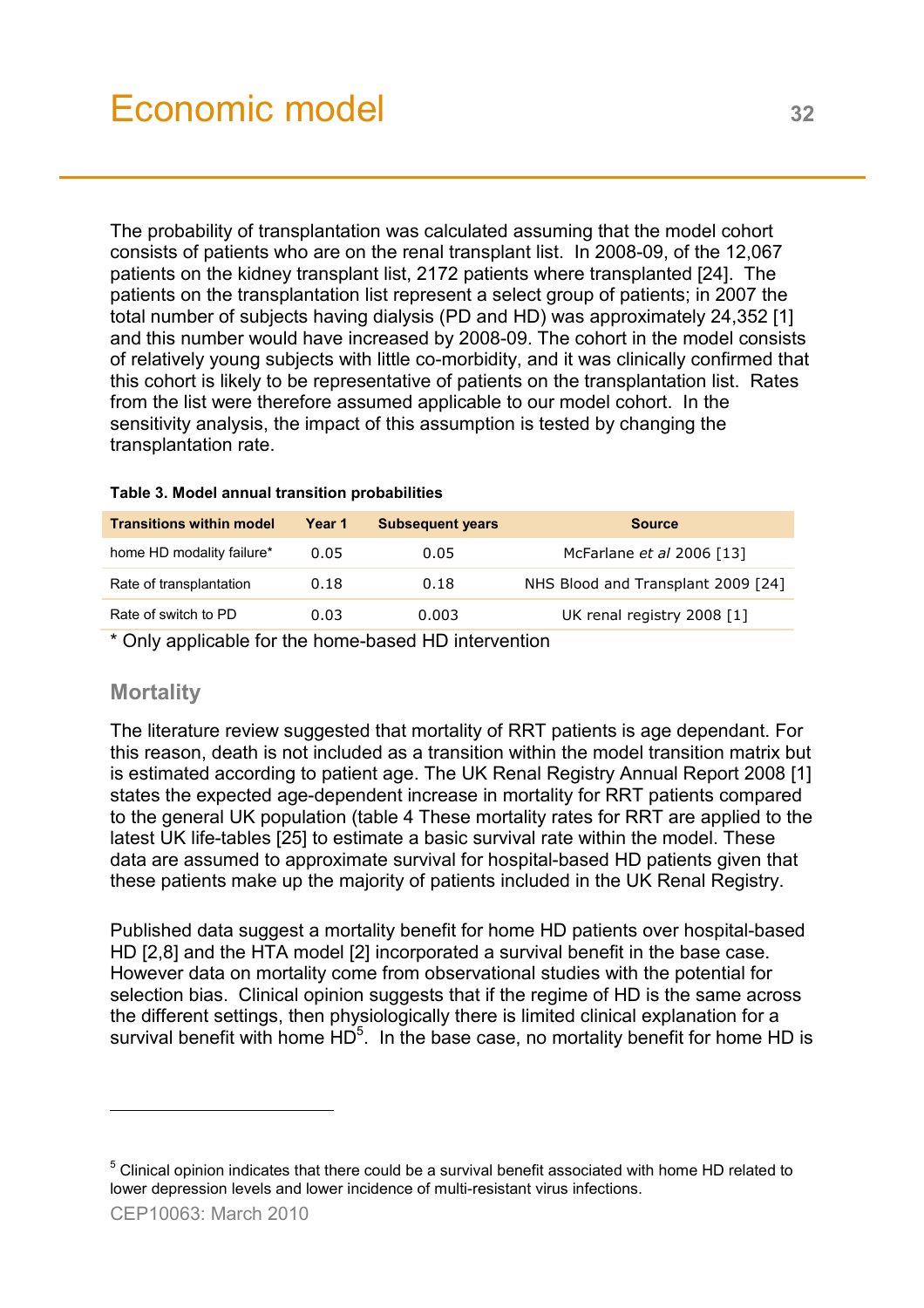# Economic model 33

assumed, however in a sensitivity analysis, data from Kjellstrand  $[8]^\circ$  are used to weight the basic survival estimates to incorporate the mortality benefit into the model.

| Age       | <b>Mortality rate</b> |
|-----------|-----------------------|
| $20 - 24$ | 21.5                  |
| 25-29     | 31.1                  |
| 30-34     | 20.4                  |
| 35-39     | 19.3                  |
| 40-44     | 18.3                  |
| 45-49     | 16                    |
| 50-54     | 14.2                  |
| 55-59     | 10.8                  |
| 60-64     | 10.5                  |
| 65-69     | 8.7                   |
| 70-74     | 7.1                   |
| 75-79     | 5.9                   |
| 80-84     | 4.6                   |
| $85+$     | 2.9                   |

#### **Table 4. Death rate by age for RRT patients [1]**

### **Cost data**

l

The cost of Markov states have been estimated from several sources. The aim was to source resource use for the different states in the model, however when this was not possible, the cost reported in previous publications have been inflated to 2008/09 prices using the *Hospital and Community Health Services* (HCHS) pay and price inflation index [26]. UK specific unit costs have been sourced from the National Schedule of Reference Costs 2008/09 [27], the Personal Social Services Research Unit (PSSRU) 2009 [26], the British National Formulary 2009 [28], and the Office of National Statistics 2009 [29] . All costs have been adjusted to reflect the expected cost in 1 month (one cycle) in each of the states.

 $^6$  The Kjellstrand [8] study reports a mortality RR of 0.44 for daily HD in the home setting compared to daily HD in the hospital setting. It is assumed that because both reported interventions have the same frequency of dialysis (daily), the differential mortality is a result of the location of the HD and therefore can be applied to the current model although the HD frequency in the current model (conventional 3 times per week) is different to the Kjellstrand study (daily HD).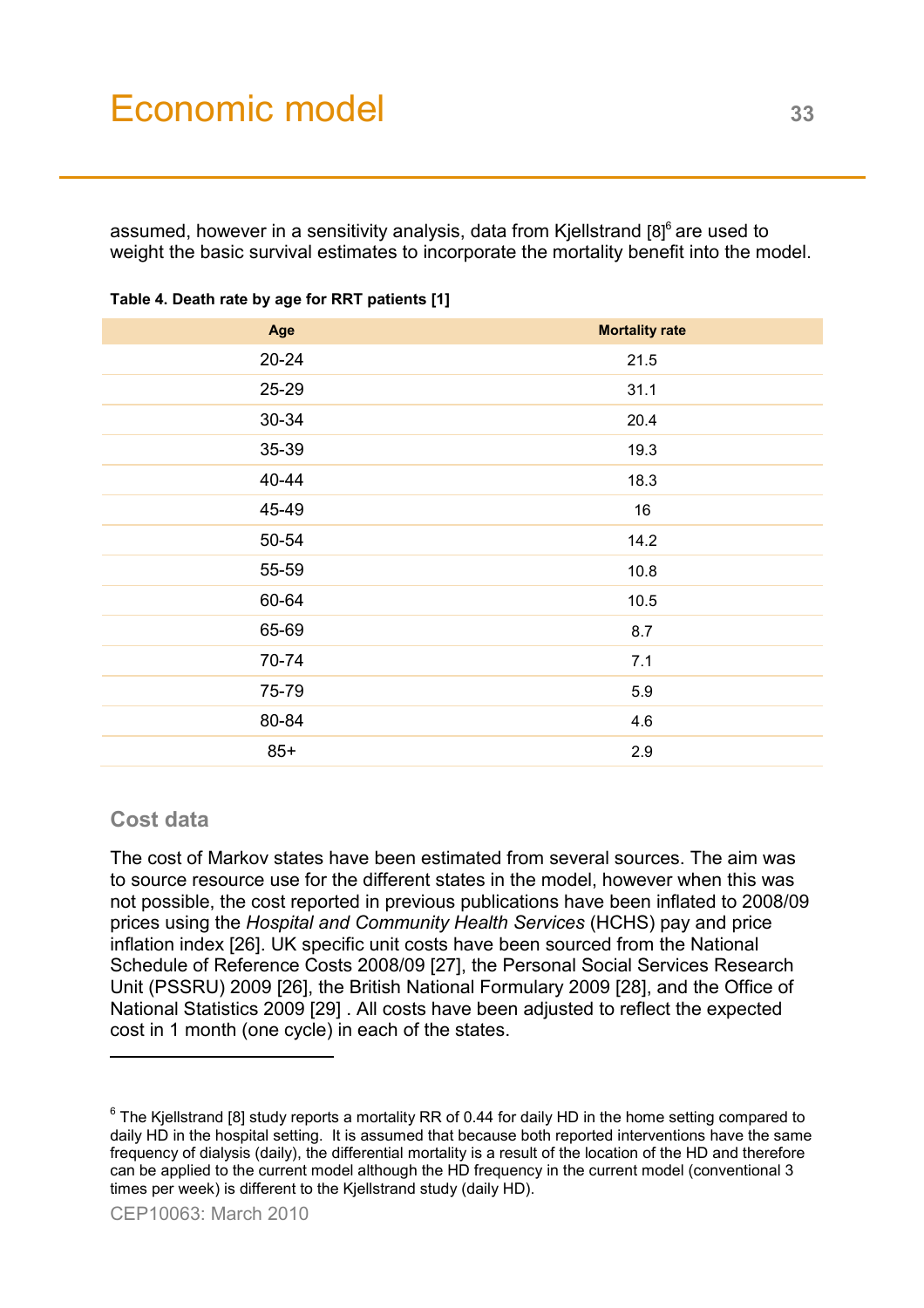The aim was to use UK specific resource use data to reflect clinical practice in the UK. However, detailed data on home HD related resource are limited. When the required data were not available for the home HD intervention, the proportion of resource use between hospital HD and home HD reported in overseas studies has been used to adjust the UK data on hospital HD resource use to estimate home HD resources. Four key cost categories are included in the analysis: dialysis, medications, complications and other healthcare services. Dialysis costs include consumables, capital costs, home renovations (for home HD), equipment costs, staff costs, medications, transport costs and outpatient visits. The methods used for estimating these costs are described below.

#### **Vascular access surgery**

Although there are several HD access mechanisms, it is assumed that all patients use fistulas for vascular access. According to clinical opinion, when fistulas are used for vascular access, they will need to be replaced between 1.8 and 2 times every 10 years. At the start of the model (first cycle), the cost of access surgery is added to all patients on HD. Due to this cost not being repeated each cycle of the Markov state, it is not captured as a state related cost. In the same way, the cost of vascular access surgery is built into the model every 5 years and applied to all patients in states related to any form of HD. The elective in-patient unit cost for '*Vascular access surgery for renal replacement therapy'* was used and a weighted average of the cost for patients with and without complications was calculated [27].

#### **Dialysis costs**

The cost per session of dialysis consumables reported in Mowatt *et al* 2003 [2] was adjusted to exclude the cost of erythropoietin (which has been costed separately), and inflated to 2008/09 prices.

For the states in which HD is delivered in the hospital setting, the capital cost of the hospital building as reported in Mowatt *et al* 2003 [2] has been inflated to 2008/09 prices. For the home HD intervention, Mowatt *et al* 2003 [2] reports an annuitised cost for home renovations. The current model assumes that the capital outlay occurs in the first month of starting home HD, and therefore the inflated capital outlay for home conversion was calculated and applied to the first cycle in the home HDm1 state. It was assumed that the home conversion would last the patient's lifetime and therefore no further building conversion costs have been applied to the home HD intervention.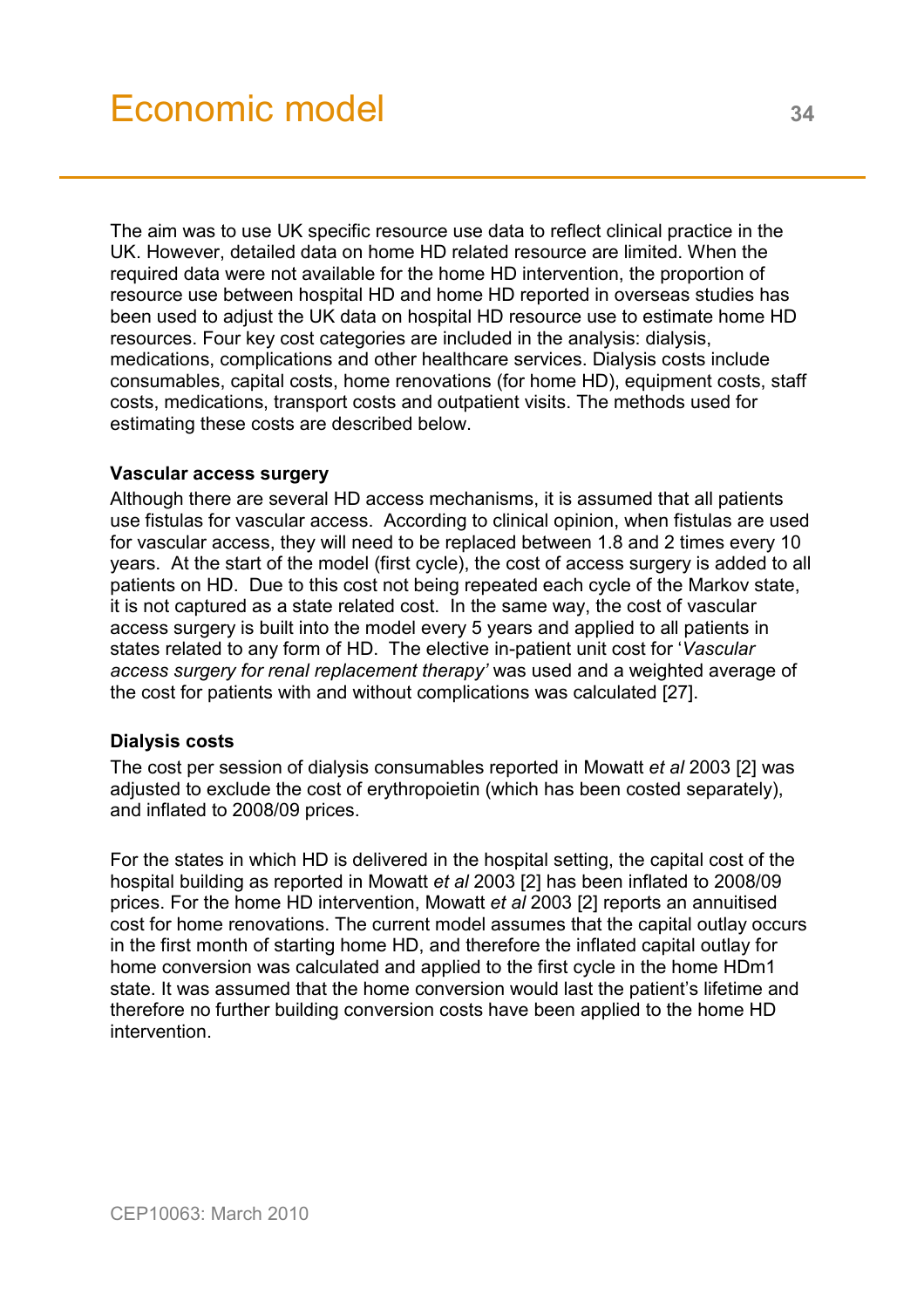Roderick *et al* 2005 [3] completed a HTA evaluation of the costs and effectiveness of the provision of RRT in hospitals and satellite units in the UK<sup>7</sup>. A cross sectional comparison of patients receiving satellite HD and those receiving hospital HD who were eligible for satellite HD was undertaken. This study reports that the annual cost of the HD machine per patient treated in the hospital. This value has been inflated and used in the model for states associated with hospital HD. For the home based HD states, the annuitised cost of the dialysis machine as reported in Mowatt *et al* [2] is used. An option would be to apply the entire cost for a new dialysis machine when home based HD commences in the model, however according to clinical opinion, it is most likely that patients on home HD receive older machines, and that if a patient no longer required the machine, it would be used immediately for another patient. In a sensitivity analysis the cost of a new dialysis machine as reported in Roderick *et al* [3] is inflated and applied as a once off cost in the home-based HD intervention in the home HDm1 state. For the home HD intervention, the monthly cost of water treatment and parts was reported by Mowatt *et al* [2] and has been inflated and included in the model.

Mowatt *et al* [2] reports the calculated medical staff cost per patient per HD session. For the hospital HD related states, this cost has been inflated and applied. For the home HD related states, no hospital medical staff costs related to dialysis sessions has been included. The hospital nursing staff time per patient per session is reported in the Roderick [3] HTA and has been inflated and used in the hospital-based HD states. McFarlane *et al* 2002 [14] report the amount of nursing time required for HNHD compared to HD in a hospital unit. The ratio of nursing time in the 2 settings has been applied to the time required for hospital HD states and applied to home HD states. This assumes that that conventional home HD requires the same nursing input at HNHD. This assumption is likely to be conservative (the costs for home HD are likely to be less that HNHD). Time requirements for a dialysis technician for hospital HD and HNHD was reported in McFarlane *et al* [14]. The wage of a dialysis technician was assumed to be the same as a Band 5 nurse and the time requirement for HNHD was assumed to be the same as convention home HD. The travel costs for a dialysis technician was estimated using figures from Mowatt *et al* [2] and applied to the home HD related states.

Roderick *et al* [3] report that 48% of patients attending hospital HD require NHS transport. The cost reported in the National Schedule of Reference Costs [27] is applied in the model. No NHS transport costs have been applied to the home HD related states.

l

 $^7$  Note this paper did not fulfil our criteria for inclusion in the literature review as it does not include a home HD component but it plays an important role in subsequent costing of the hospital HD regimen.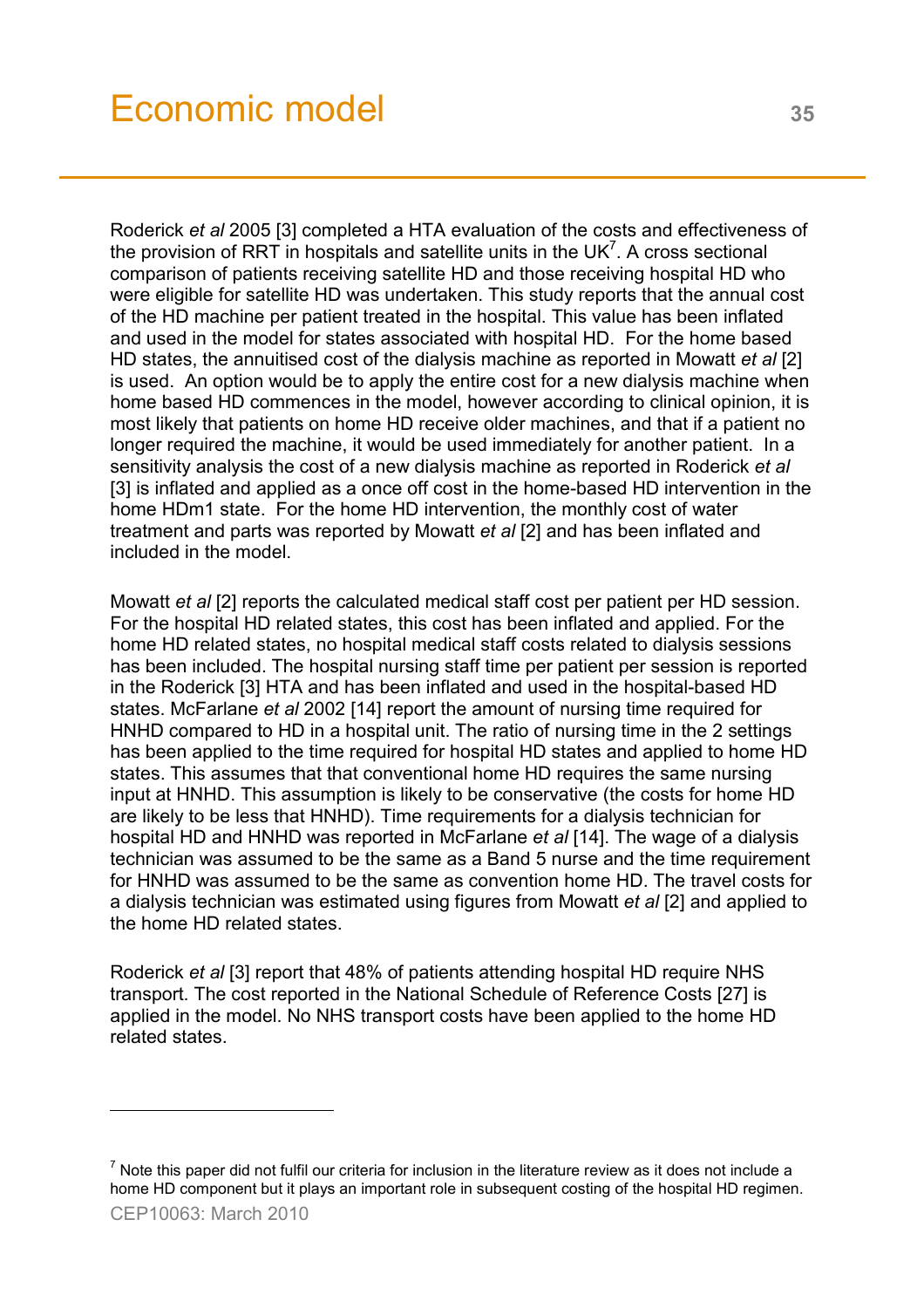Roderick *et al* [3] reports the average number of visits to the outpatient renal clinic for those having hospital-based HD. It was assumed that home HD patients would have the same number of visits. The cost for a consultant led face to face follow up appointment at a nephrology clinic was sourced from the National Schedule of Reference Costs [27].

Training for home HD is assumed to take place in the hospital, and training costs have been included in the Hosp/T\_HDD state for the home HD intervention. It is costed by inflating the cost of training reported by Mowatt *et al* [2].

## **Medications**

Erythropoietin (EPO) is an expensive drug and frequently used in HD. This is the only medication cost that is included in the model. Roderick *et al* [3] reports the mean dose of EPO per patient per week on hospital HD. The mean dose per patient prescribed EPO has been calculated and used for hospital HD related states. For home HD related states, the proportion of EPO use in HNHD and hospital HD as reported in McFarlane *et al* [14] is used to adjust the proportion of patients on home  $HD$  prescribed  $EPO<sup>8</sup>$ .

### **Complications**

Although there are several adverse events that can occur in patients undertaking HD, the only events that have been costed in this analysis are hospitalisations. Roderick *et al* [3] reports the number of hospitalisations for those undertaking hospital HD. This was costed by calculating the weighted average of all the non elective admissions described as 'Chronic renal failure' using the National Schedule of Reference Costs [27]. The number of hospitalisations reported in Roderick *et al* [3] has been adjusted by the proportion of hospitalisations reported in the home HD and hospital HD groups in the Saner *et al* [5] publication which reports lower rates of hospitalisations for the home HD group. Possible reasons for fewer hospitalisations in the home HD group maybe related to the fact that in the hospital setting, monitoring by medical and nursing staff may increase the likelihood of reporting adverse events and the convenience of a hospital admission whilst the patient is at the hospital dialysis unit might increase the number of hospitalisations. Patients dialysing in the centre may also have fewer social supports and therefore may need hospitalisation for more minor events compared to those patients who may have carers to nurse them through minor complications.

l

<sup>8</sup> The price differential between HNHD and hospital HD as reported in McFarlane *et al* [14] 2002 was used to ascertain the relative use of EPO in the 2 groups.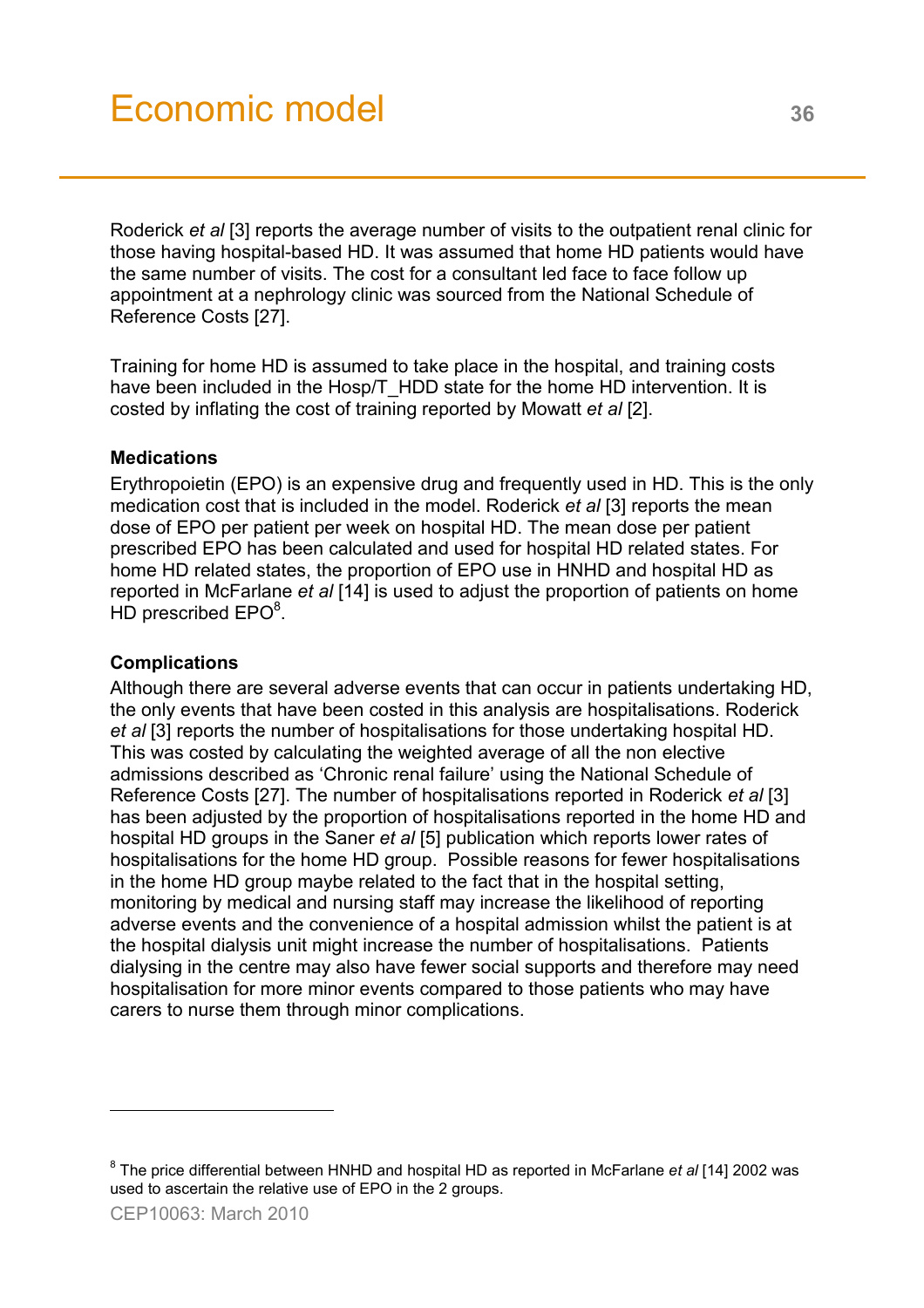#### **Other healthcare services**

The number of GP, district nurse and social worker visits was reported in Roderick *et al* [3] for patients undertaking hospital HD. It is assumed that the resource use for GP services is the same for both the home HD and hospital HD interventions. According to McFarlane *et al* [14] the amount of social worker time for both the HNHD and the hospital HD groups are the same, and therefore the home HD and the hospital HD groups are assumed to require the same amount of time and visits. It is assumed that patients in the home HD states have double the amount of visits by a district nurse compared to the hospital HD states. All the 'Other healthcare services' are costed using the PSSRU [26].

#### **Indirect costs**

In a sensitivity analysis, the impact of including patient travel/wait time costs, travel costs and carer time costs is assessed. The median adult hourly rate as reported by the Office of National Statistics [29] is used to cost patient and carer time. For private transport costs, the cost of travel for a community health worker is used as it is assumed that the travel costs for patients and health care workers are the same.

Table 5 summarises the unit costs used in the model. Where source data have been adjusted, a comment is included in the table. Table 6 shows the resource use for each of the non absorbing Markov states, and table 7 provides a summary of the state costs. The total costs represent the monthly per cycle costs assigned within the base case model.

|          | Cost                                       | Unit costs $(E)$       | <b>Source</b>                                     | <b>Comment</b>                                                               |
|----------|--------------------------------------------|------------------------|---------------------------------------------------|------------------------------------------------------------------------------|
| Access   | Vascular access<br>surgery                 | 1687.53 per<br>surgery | National Schedule<br>of Reference costs<br>$[27]$ | Weighted average of codes<br>QZ13A and QZ13B for<br>elective inpatient stayQ |
| Dialysis | Consumables                                | 37.62 per<br>session   | Mowatt et al [2]                                  | Cost of EPO removed from<br>Mowatt reported costs and<br>inflated            |
|          | Capital costs -<br>building                | 8.95 per<br>session    | Mowatt et al [2]                                  | Inflated                                                                     |
|          | Capital costs -<br>dialysis machine        | 971.53 per<br>year     | Roderick <i>et al</i> [3]                         | Inflated                                                                     |
|          | Capital costs - water<br>treatment systems | 624.52 per<br>year     | Mowatt et al [2]                                  | Applied to home HD<br>intervention only                                      |
|          | Medical staff                              | 7.785 per<br>session   | Mowatt et al [2]                                  | Inflated                                                                     |
|          | Nursing staff                              | 6679.76 per<br>year    | Roderick <i>et al</i> [3]                         | Inflated                                                                     |

#### **Table 5. Unit costs**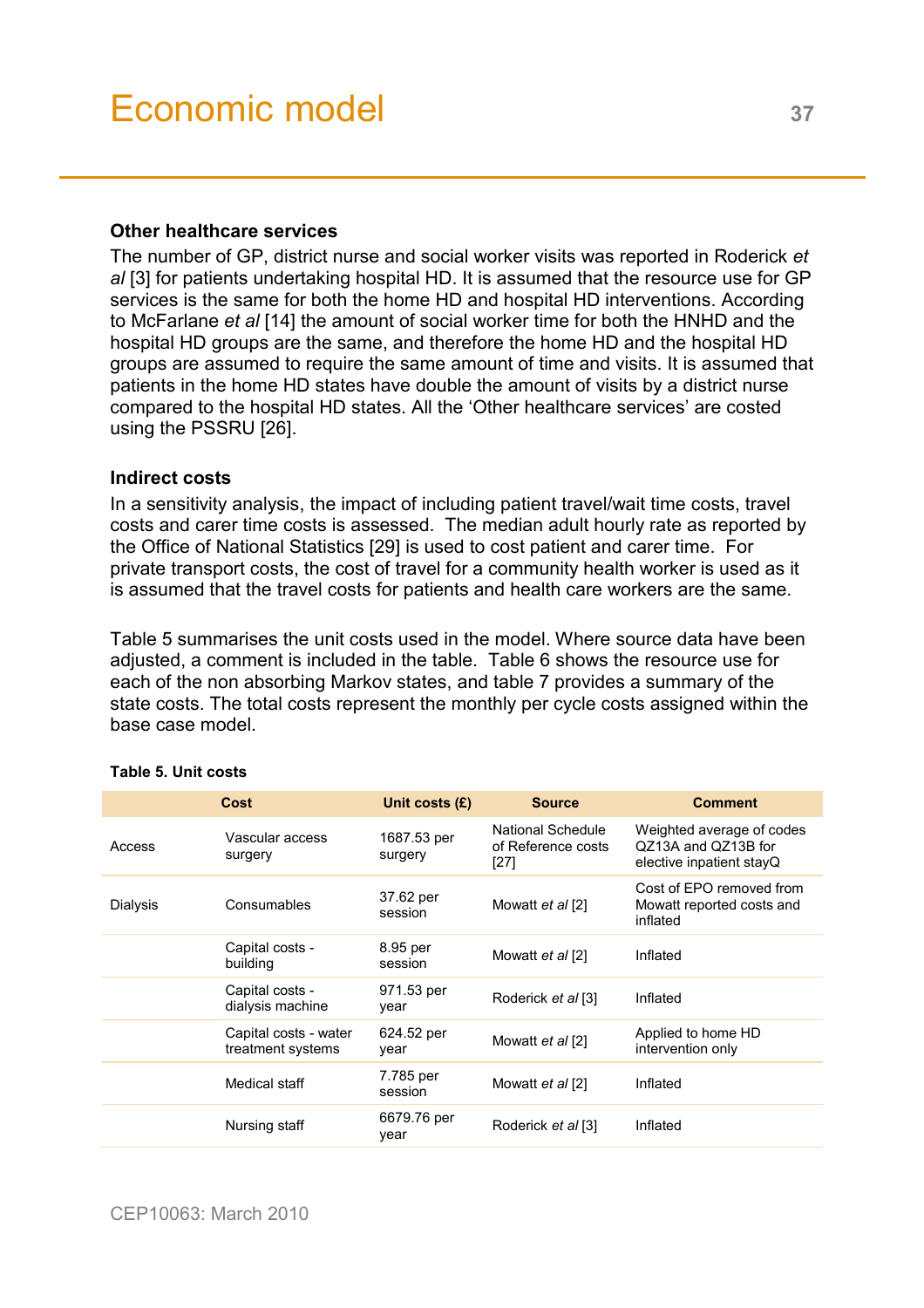# Economic model 38

|                                 | <b>Renal Technician</b>                 | 27,100<br>assumed<br>annual salary | Assumption;<br><b>PSSRU [26]</b>                         | Assumed same salary as a<br>Band 5 nurse                                                    |
|---------------------------------|-----------------------------------------|------------------------------------|----------------------------------------------------------|---------------------------------------------------------------------------------------------|
|                                 | Renal Technician -<br>travel costs      | 133 per year                       | Mowatt et al [2]                                         | Inflated and applied to home<br>HD intervention only                                        |
|                                 | NHS Travel costs                        | 29 one way                         | <b>National Schedule</b><br>of Reference costs<br>$[27]$ | Outpatient patient transport<br>service                                                     |
|                                 | Patient/Carer time<br>costs             | 10.99 per hour                     | <b>Office of National</b><br>Statistics [29]             | 2009 Annual Survey of<br>Hours and Earnings.<br>Median adult hourly rate                    |
|                                 | Patient travel cost                     | 1.4 per visit                      | <b>PSSRU [26]</b>                                        | Assume travel costs for<br>community health worker<br>comparable to patient travel<br>costs |
|                                 | Scheduled outpatient<br>hospital visits | 136 per visit                      | <b>National Schedule</b><br>of Reference costs<br>$[27]$ | Nephrology clinic                                                                           |
|                                 | Training cost                           | 2.77 per<br>session                | Mowatt et al [2]                                         | Inflated                                                                                    |
| <b>Medications</b>              | EPO                                     | 40.83 per<br>8,000 units           | <b>BNF [28]</b>                                          |                                                                                             |
| Complications                   | Hospitalisations                        | 2130.33per<br>admission            | <b>National Schedule</b><br>of Reference costs<br>$[27]$ | Weighted average non<br>elective admissions with<br>chronic renal failure                   |
| Other<br>Healthcare<br>services | GP                                      | 52 per visit                       | <b>PSSRU</b> [26]                                        | Assume 17.2 minute<br>consultation                                                          |
|                                 | District nurse (home<br>visit)          | 26 per visit                       | <b>PSSRU</b> [26]                                        | Home visit                                                                                  |
|                                 | Social worker                           | 138 per visit                      | <b>PSSRU</b> [26]                                        | 1 hour visit                                                                                |

#### **Table 6. Resource use per month in each Markov state**

|          | Cost                                   | <b>Hospital</b><br>HD/T_home<br><b>HD</b> | <b>Hospital HD</b> | Home<br>HD <sub>m1</sub> | <b>Home HD</b> | Source/<br><b>Notes</b>                          |
|----------|----------------------------------------|-------------------------------------------|--------------------|--------------------------|----------------|--------------------------------------------------|
| Dialysis | Consumables                            | 13                                        | 13                 | 13                       | 13             | Per session cost<br>converted to<br>monthly cost |
|          | Capital costs -<br>building            | 13                                        | 13                 |                          | -              |                                                  |
|          | Capital costs -<br>dialysis<br>machine | 0.08                                      | 0.08               | 0.08                     | 0.08           |                                                  |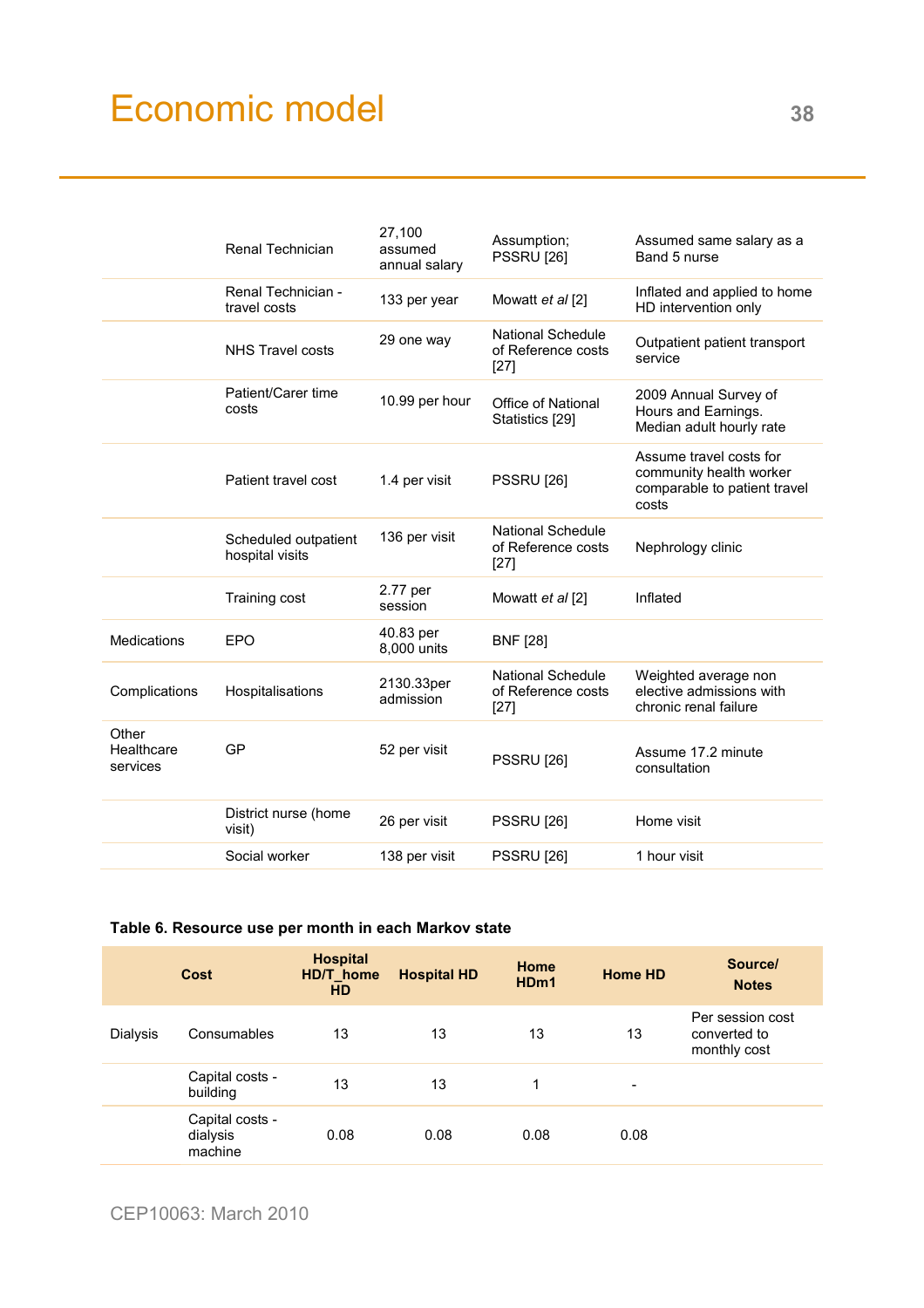# Economic model 39

|                                     | Capital costs -<br>water<br>treatment<br>systems |           |           | 0.08                     | 0.08                     |                                                                                                     |
|-------------------------------------|--------------------------------------------------|-----------|-----------|--------------------------|--------------------------|-----------------------------------------------------------------------------------------------------|
|                                     | Medical staff                                    | 13        | 13        | $\overline{\phantom{a}}$ | $\overline{\phantom{a}}$ |                                                                                                     |
|                                     | Nursing staff                                    | 0.08      | 0.08      | -                        | $\overline{a}$           |                                                                                                     |
|                                     | Renal<br>technician                              | 0.0033    | 0.0033    | 0.01                     | 0.01                     | McFarlane et al<br>$[13]$                                                                           |
|                                     | Renal<br>technician -<br>travel costs            |           |           | 0.08                     | 0.08                     |                                                                                                     |
|                                     | <b>NHS</b> travel<br>costs                       | 26*0.48   | 26*0.48   |                          |                          | Roderick et al [3],<br>48% of patients use<br>NHS transport                                         |
|                                     | Patient / carer<br>time costs                    | 21.45     | 21.45     | 13                       | 13                       | Roderick et al [3],<br>assumption that 1<br>hour carer time<br>required for each<br>home HD session |
|                                     | Patient travel<br>cost                           | 13*0.52   | 13*0.52   |                          |                          | Roderick et al [3],<br>52% of patients use<br>private transport                                     |
|                                     | Scheduled<br>outpatient<br>hospital visits       | 0.29      | 0.29      | 0.29                     | 0.29                     | Roderick et al [3]                                                                                  |
|                                     | Training for<br>home HD                          | 13        |           |                          |                          |                                                                                                     |
| Medicatio<br>ns                     | <b>EPO</b>                                       | 4.33*0.91 | 4.33*0.91 | 4.33*0.91                | 4.33*0.91                | Roderick et al [3]<br>reports 91% of<br>patients are<br>prescribed EPO                              |
| CCs                                 | Hospitalisation<br>s                             | 0.059     | 0.059     | 0.035                    | 0.035                    | Roderick et al [3];<br>Saner et al [5]                                                              |
| Other<br>healthcar<br>е<br>services | GP                                               | 0.375     | 0.375     | 0.375                    | 0.375                    | Roderick et al [3]                                                                                  |
|                                     | District nurse<br>(home visit)                   | 0.158     | 0.158     | $0.158*2$                | $0.158*2$                | Roderick et al [3],<br>assumed double<br>the amount of visits<br>for home HD/home<br>HDm1           |
|                                     | Social worker                                    | 0.158     | 0.158     | 0.158                    | 0.158                    | Assumption based<br>on Roderick et al<br>[3] and McFarlane<br>et al [14]                            |
|                                     |                                                  |           |           |                          |                          |                                                                                                     |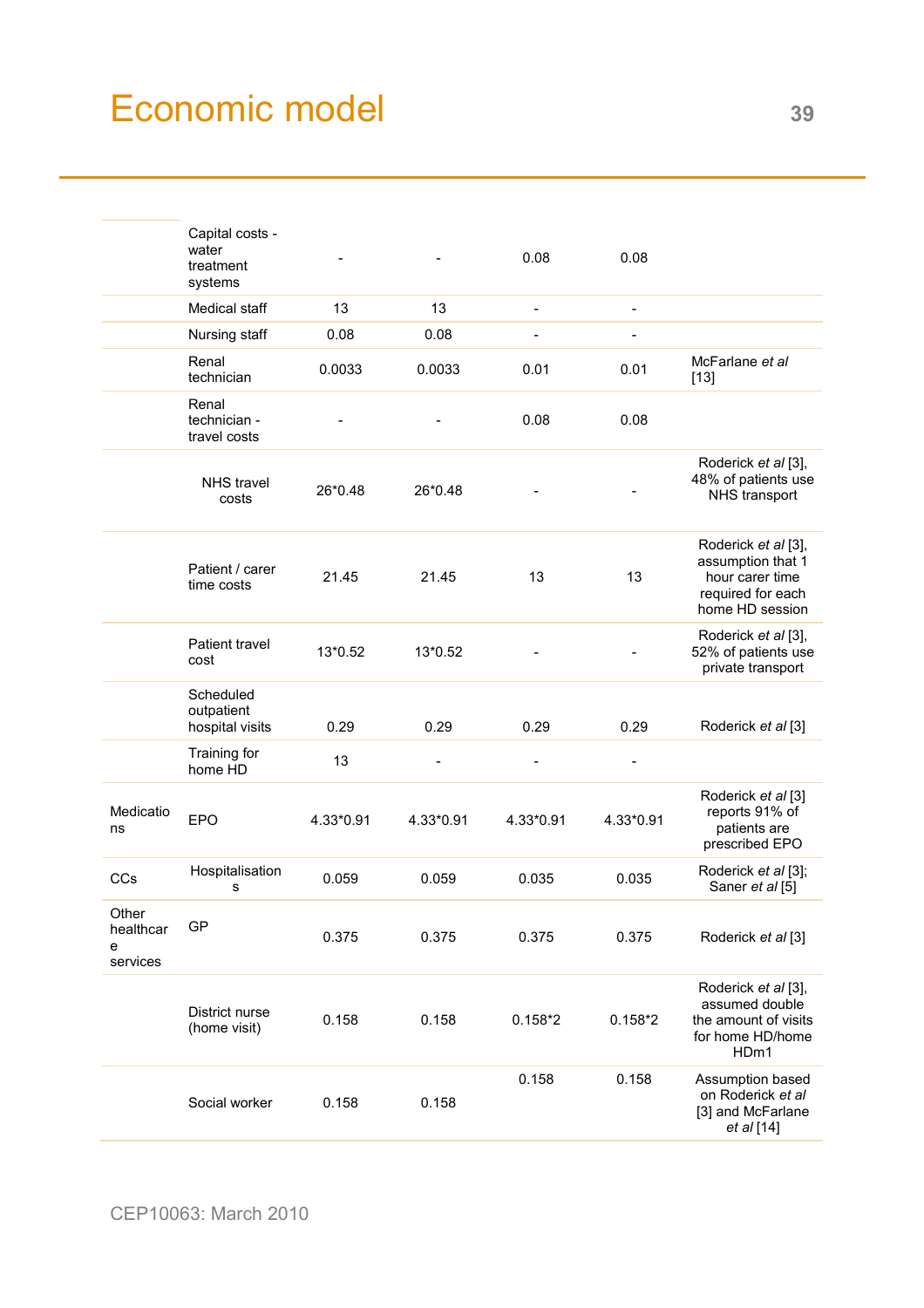|                                 | <b>Cost</b>                                | <b>Hospital</b><br>HD/T_home<br><b>HD</b> | <b>Hospital HD</b>       | <b>Home HDm1</b>         | <b>Home HD</b>           |
|---------------------------------|--------------------------------------------|-------------------------------------------|--------------------------|--------------------------|--------------------------|
| Dialysis                        | Consumables                                | 489.10                                    | 489.10                   | 489.10                   | 489.10                   |
|                                 | Capital costs - building                   | 116.30                                    | 116.30                   | 5784.08                  | $\overline{a}$           |
|                                 | Capital costs - dialysis<br>machine        | 80.96                                     | 80.96                    | 270.99                   | 270.99                   |
|                                 | Capital costs - water<br>treatment systems | $\frac{1}{2}$                             | $\overline{\phantom{a}}$ | 52.04                    | 52.04                    |
|                                 | Medical staff                              | 101.21                                    | 101.21                   | $\overline{\phantom{a}}$ | $\blacksquare$           |
|                                 | Nursing staff                              | 556.65                                    | 556.65                   | 151.81                   | 151.81                   |
|                                 | Renal technician                           | 90.33                                     | 90.33                    | 135.50                   | 135.50                   |
|                                 | Renal technician - travel<br>costs         |                                           | $\overline{\phantom{a}}$ | 11.08                    | 11.08                    |
|                                 | NHS travel costs                           | 359.73                                    | 359.73                   |                          | $\overline{a}$           |
|                                 | Patient / carer time<br>costs              | 116.01                                    | 116.01                   | 142.87                   | 142.87                   |
|                                 | Patient travel cost                        | 9.46                                      | 9.46                     | $\overline{\phantom{a}}$ | $\frac{1}{2}$            |
|                                 | Scheduled outpatient<br>hospital visits    | 39.56                                     | 39.56                    | 39.56                    | 39.56                    |
|                                 | Training for home HD                       | 35.97                                     | $\blacksquare$           | $\blacksquare$           | $\overline{\phantom{a}}$ |
| <b>Medications</b>              | <b>EPO</b>                                 | 160.75                                    | 160.75                   | 96.98                    | 96.98                    |
| CCs                             | Hospitalisations                           | 125.87                                    | 125.87                   | 75.52                    | 75.52                    |
| Other<br>healthcare<br>services | <b>GP</b>                                  | 19.50                                     | 19.50                    | 19.50                    | 19.50                    |
|                                 | District nurse (home<br>visit)             | 4.12                                      | 4.12                     | 8.23                     | 8.23                     |
|                                 | Social worker                              | 21.85                                     | 21.85                    | 21.85                    | 21.85                    |
|                                 | <b>Total costs for base case</b>           | 2,201.88                                  | 2,165.91                 | 7,156.24                 | 1,372.16                 |

#### **Table 7. Summary of Markov state costs (£)**

# **Utility data**

Utility values for the health states are based on those reported by Manns *et al* 2003 [20]. The literature suggests that home HD patients have improved quality of life and utility relative to hospital HD patients. In the model we apply the preference-based utility from Manns *et al* to hospital HD. However there was difficultly in ascertaining utilities for the home HD group due to small patient numbers and applicability of literature to the UK setting. Therefore the value reported in Manns *et al* for hospital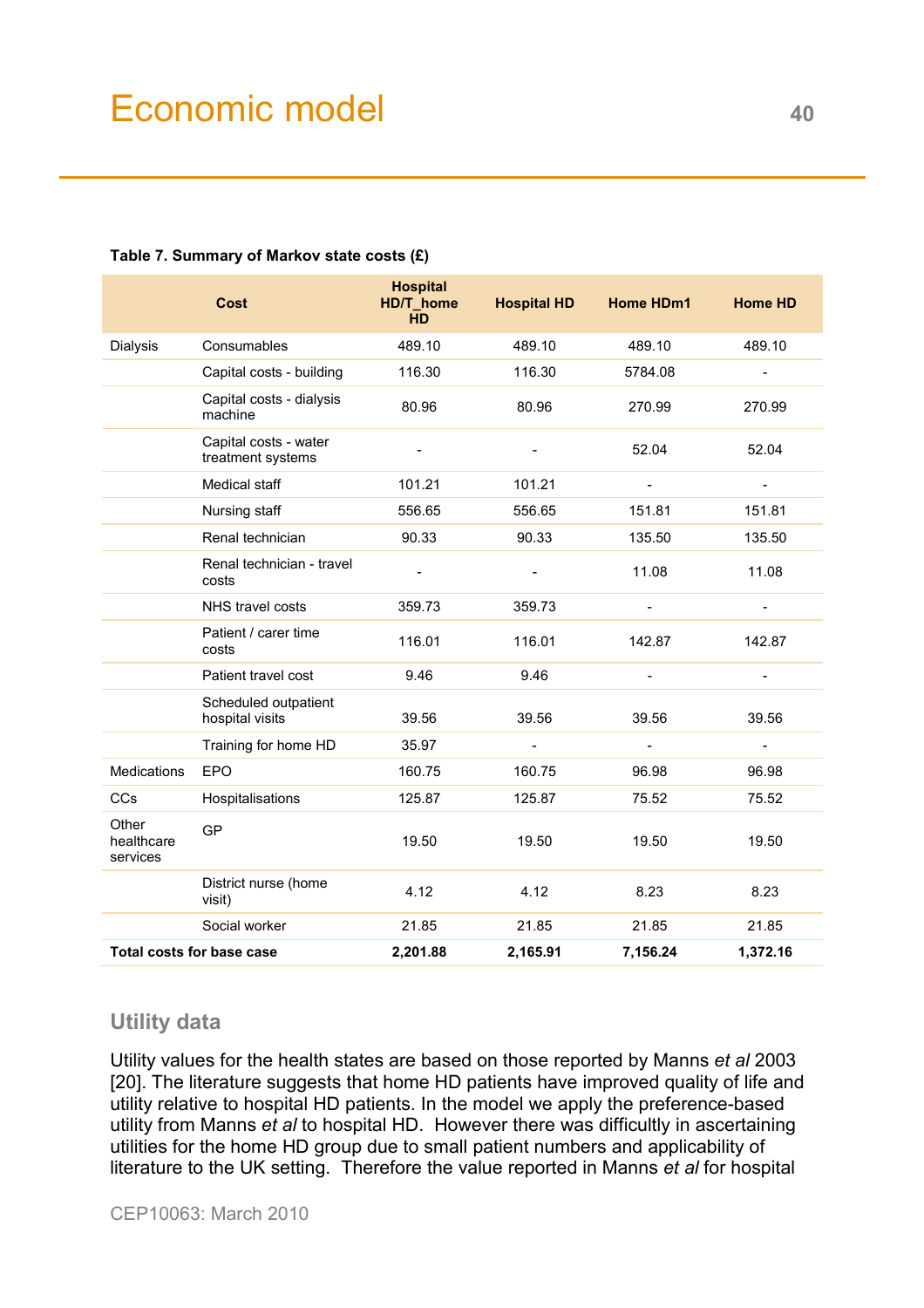# Economic model 41

HD is adjusted using the relative weight for limited care HD and hospital HD reported in deWitt *et al* 1999:

Hospital HD utility = 0.609; home HD utility = 0.609 \* (0.81/0.66) = 0.747

It is assumed that the utility of patients undergoing HD in a limited care setting is comparable to patients undertaking home HD. The state utility is applied for the duration for which the subject remains in each state.

As there is no convincing evidence to support the increased efficacy of home HD compared with hospital HD, it is interesting that health related quality of life appears to be better in home HD patients. This could be related to the increased complications and hospitalisations in the hospital HD group compared with home HD and the impact of more control over their HD on patient psychosocial wellbeing could also be a possible explanation.

Please note that this utility benefit can be 'switched off' within the model. In the analysis against satellite HD we assume that the utility for satellite HD patients is the same as hospital HD patients. This is supported by the evidence from Roderick *et al* [3] which reports that the EQ5D in hospital HD and satellite HD is very similar (0.60) and not significantly different to each other. Clinical opinion confirms that the quality of life in subjects on home HD is likely to be higher than those dialysing in the hospital and satellite unit setting.

# **Sensitivity analyses**

A series of one-way sensitivity analyses were performed in order to address the issue of uncertainty around key model parameters. Analysis parameters are described in table 8.

| <b>No</b> | <b>Sensitivity</b><br>analysis | <b>Base case values</b> | Values used in the sensitivity<br>analysis |
|-----------|--------------------------------|-------------------------|--------------------------------------------|
|           | Discount rate                  | 3.5%                    | 0%                                         |
| 2         | Discount rate                  | 3.5%                    | 6%                                         |
| 3         | Time horizon                   | 10 years                | 1 years                                    |
| 4         | Time horizon                   | 10 years                | 5 years                                    |
| 5         | Time horizon                   | 10 years                | 20 years                                   |
| 6         | Age at start                   | 48 years                | 65 years                                   |
|           | Age at start                   | 48 years                | 40 years                                   |

#### **Table 8. Variables used in one way sensitivity analyses**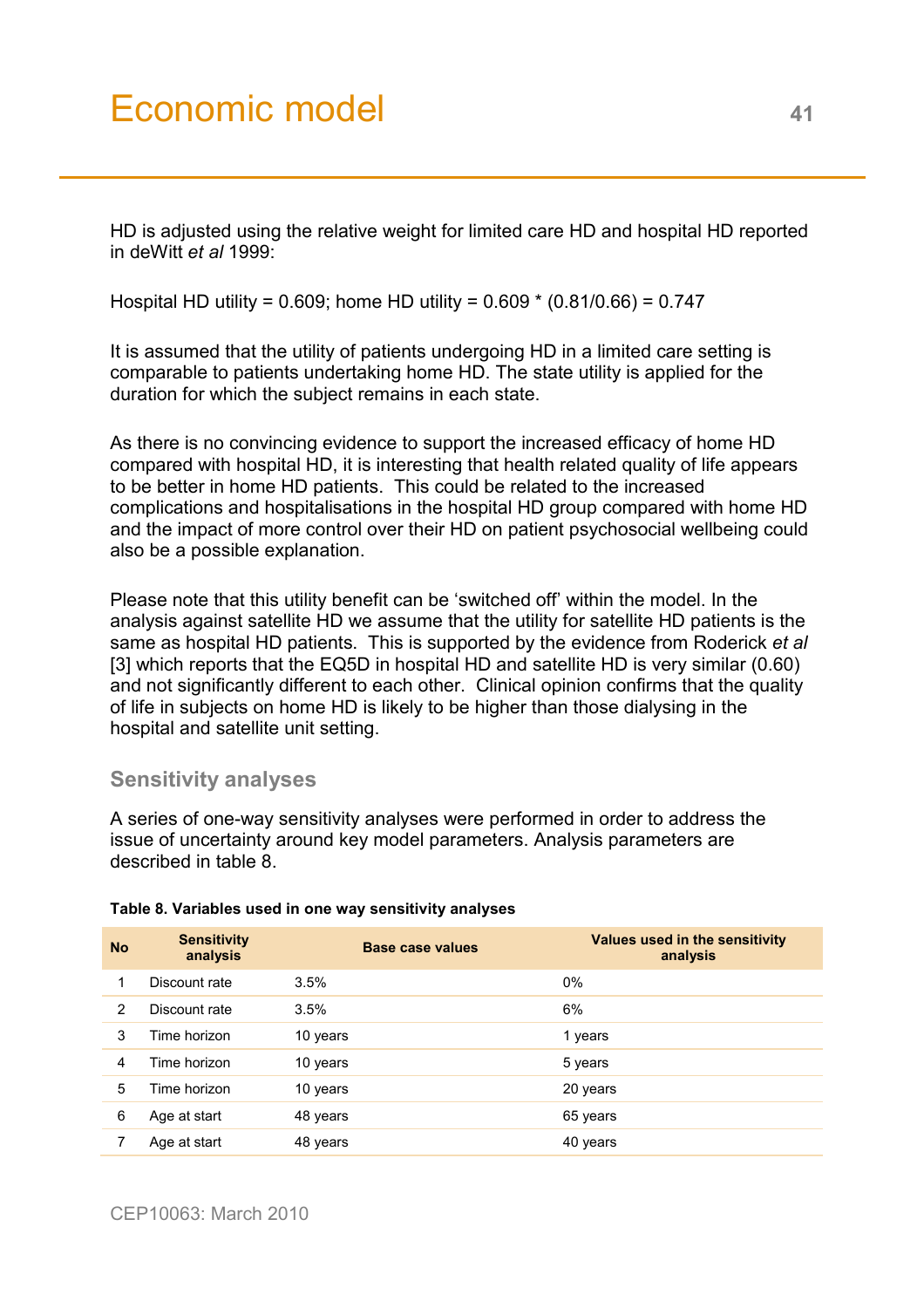# Economic model **<sup>42</sup>**

| 8  | Cost and utilities                                                    | Costs: See table 7<br>Utilities:<br>Hospital HD; Hospital HD/T home HD:<br>0.609<br>Home HD; home HDm1: 0.747 | Costs & utilities from Mowatt et al 2003<br>[2] converted to monthly costs:<br>Hospital HD: £2396.97; 0.66<br>Home HD: £2097.86; 0.81 |
|----|-----------------------------------------------------------------------|---------------------------------------------------------------------------------------------------------------|---------------------------------------------------------------------------------------------------------------------------------------|
| 9  | Cost                                                                  | Costs: See table 7                                                                                            | Costs from Baboola et al 2008 [18]<br>converted to monthly costs<br>Hospital HD: £2918.58<br>Home HD: £1730.33                        |
| 10 | Costs                                                                 | Home HD -annuitised cost of dialysis<br>machine                                                               | Home HD – non annuitised cost of<br>dialysis machine applied in home<br>HDm1 state                                                    |
| 11 | Costs                                                                 | Include NHS transport                                                                                         | Exclude NHS transport                                                                                                                 |
| 12 | <b>Utilities</b>                                                      | Utilities:<br>Hospital HD; hospital HD/T_home HD:<br>0.609<br>Home HD; home HDm1: 0.747                       | Utilities from McFarlane et al 2006 [13]<br>Hospital HD: 0.53<br>Home HD: 0.77                                                        |
| 13 | <b>Utilities</b>                                                      | Utilities:<br>Hospital HD; hospital HD/T_home HD:<br>0.609<br>Home HD; home HDm1: 0.747                       | Utilities:<br>Hospital HD; hospital HD/T home HD:<br>0.609<br>Home HD; home HDm1: 0.609                                               |
| 14 | Transition to home<br>HDm1 from Hospital<br>HD/T_home HD              | Mean training time is 2 months                                                                                | Mean training time is 4 months                                                                                                        |
| 15 | Transition to home<br>HDm1 from hospital<br>HD/T_home HD              | Mean training time is 2 months                                                                                | Mean training time is 1 month                                                                                                         |
| 16 | Transition to<br>hospital HD from<br>home HD/home<br>HD <sub>m1</sub> | 5%                                                                                                            | 20%                                                                                                                                   |
| 17 | Transition to<br>hospital HD from<br>home HD/home<br>HDm1             | 5%                                                                                                            | 0%                                                                                                                                    |
| 18 | <b>Transplantation rate</b>                                           | 18% annually                                                                                                  | 30% annually                                                                                                                          |
| 19 | Transplantation rate                                                  | 18% annually                                                                                                  | 0% annually                                                                                                                           |
| 20 | Mortality                                                             | Mortality RR = 1 for home HD                                                                                  | Kjellstrand [8] reported mortality RR =<br>0.44 for home HD                                                                           |

Scenario analyses were also conducted. Scenario 1 compared home HD against satellite HD. To assess the cost-effectiveness of home HD compared to satellite HD, the same model structure was used, where all home based HD states were replaced with satellite unit based HD. Although there is no training costs involved in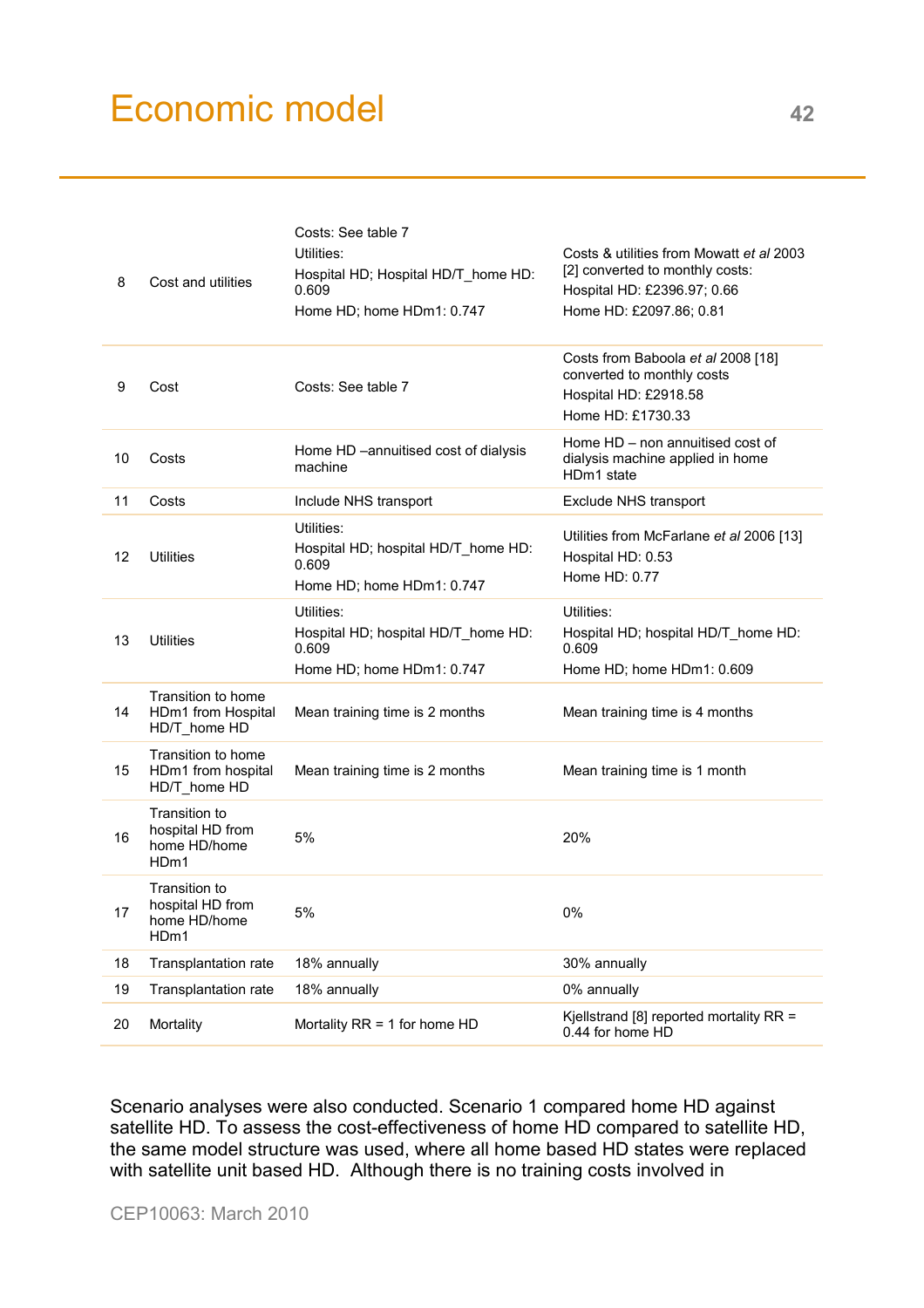preparation for satellite HD, it is assumed that patients start with HD in the hospital setting (for 1 month) before transitioning to a satellite HD unit. It is assumed that the cost of consumables, capital building costs and the cost of dialysis technicians are assumed to be the same as hospital HD. Medical staff time for satellite HD is based on the estimates reported in Mowatt *et al* [2], and the rest of the costs are based on the Roderick *et al* HTA [3].

The utility for the satellite HD intervention was assumed to be the same as the hospital HD intervention. Transition to the kidney transplant and PD absorbing states is assumed to be the same as for the home HD intervention. It is assumed however that the annual probability of satellite HD modality failure is half that of home HD (*i.e.* 2.5% a year), this was confirmed as being a reasonable assumption by the clinical expert. It is also assumed that the age related probability of death for satellite HD is the same as home HD.

Scenario 2 assessed the impact of including patient costs for travel and assigning a cost to informal care. Patient travel and wait time for hospital HD was included however the actual time for undertaking HD was not included. Clinical opinion suggests that 1 hour of carer time is required for each home HD session for set up, monitoring and disconnection. Although some patients dialysing at home will be able to complete the whole procedure independently, 1 hour carer time is assigned to the entire home HD cohort. Private transport travel costs were also included in this analysis.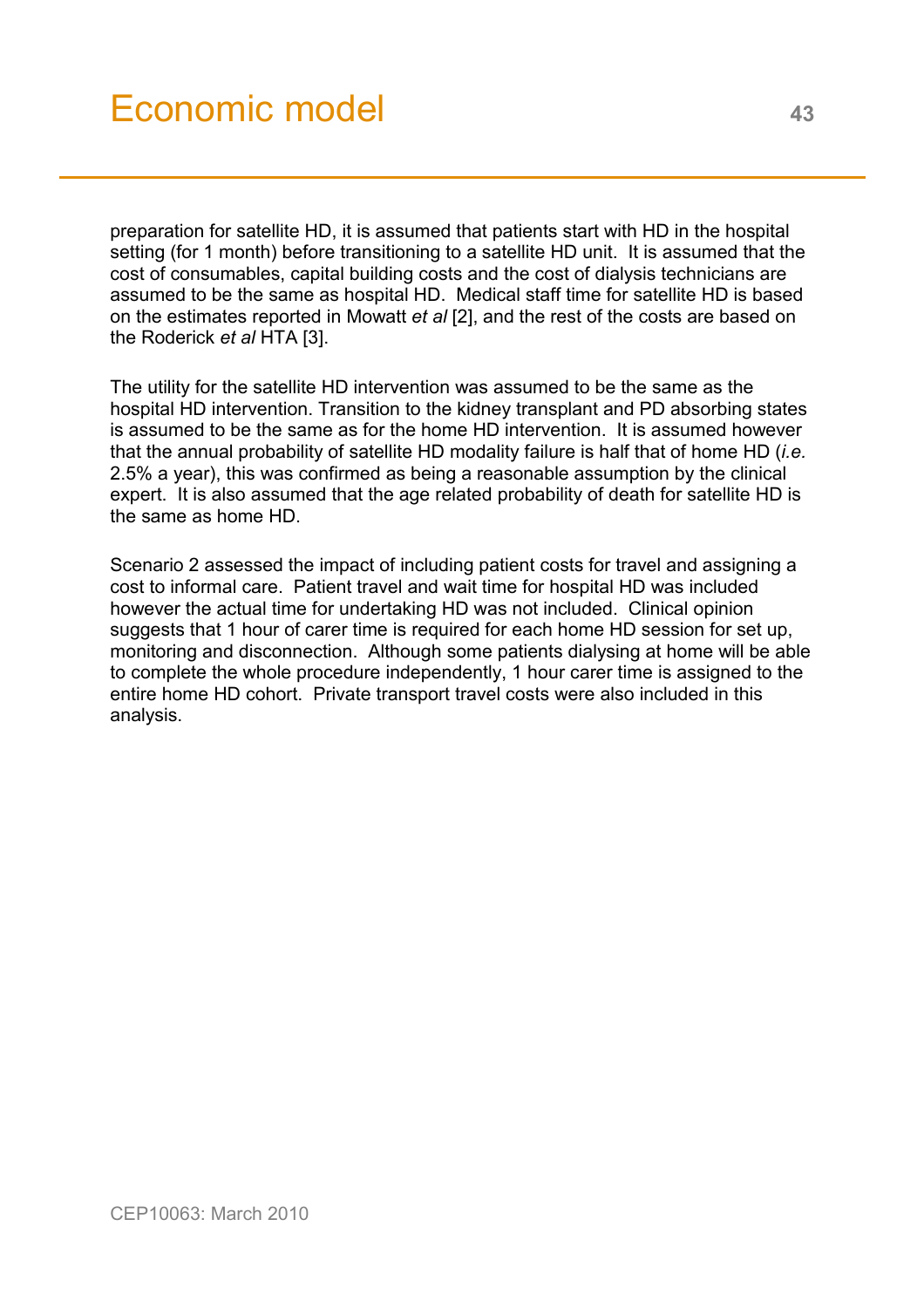<span id="page-43-0"></span>

### **Base case analysis**

The base case results comparing home HD to hospital HD are shown in table 9. home HD is the dominant strategy over hospital HD, producing better outcomes at a lower cost.

The total costs over the 10 year time horizon are substantial for both interventions, however home HD produces cost savings in the region of £20,700 compared to hospital HD. hospital HD staff costs are approximately £15,000 greater than home HD. As expected, the home HD intervention involves higher capital costs compared to hospital HD.

Over the 10 year period is it expected that the home HD patients will accrue approximately 0.38 more QALYs compared to hospital HD patients.

|                     | <b>Home</b><br>haemodialysis | <b>Hospital</b><br>haemodialysis | <b>Incremental</b>   |
|---------------------|------------------------------|----------------------------------|----------------------|
| Total cost $(E)$    | 68,284                       | 89,029                           | $-20,745$            |
| Capital costs $(E)$ | 8,886                        | 7,918                            | 969                  |
| Staff costs $(E)$   | 14,736                       | 30,033                           | $-15,297$            |
| <b>Total QALY</b>   | 2.42                         | 2.04                             | 0.38                 |
| Cost per QALY       |                              |                                  | Home HD<br>dominates |

#### **Table 9. Base case - home HD versus hospital HD**

The distribution of costs across the two treatment modalities is provided in Figure 2. Consumables and capital costs comprise the largest percentage of costs for the home HD patients, while travel costs and staff costs comprise the largest percentage of hospital HD costs.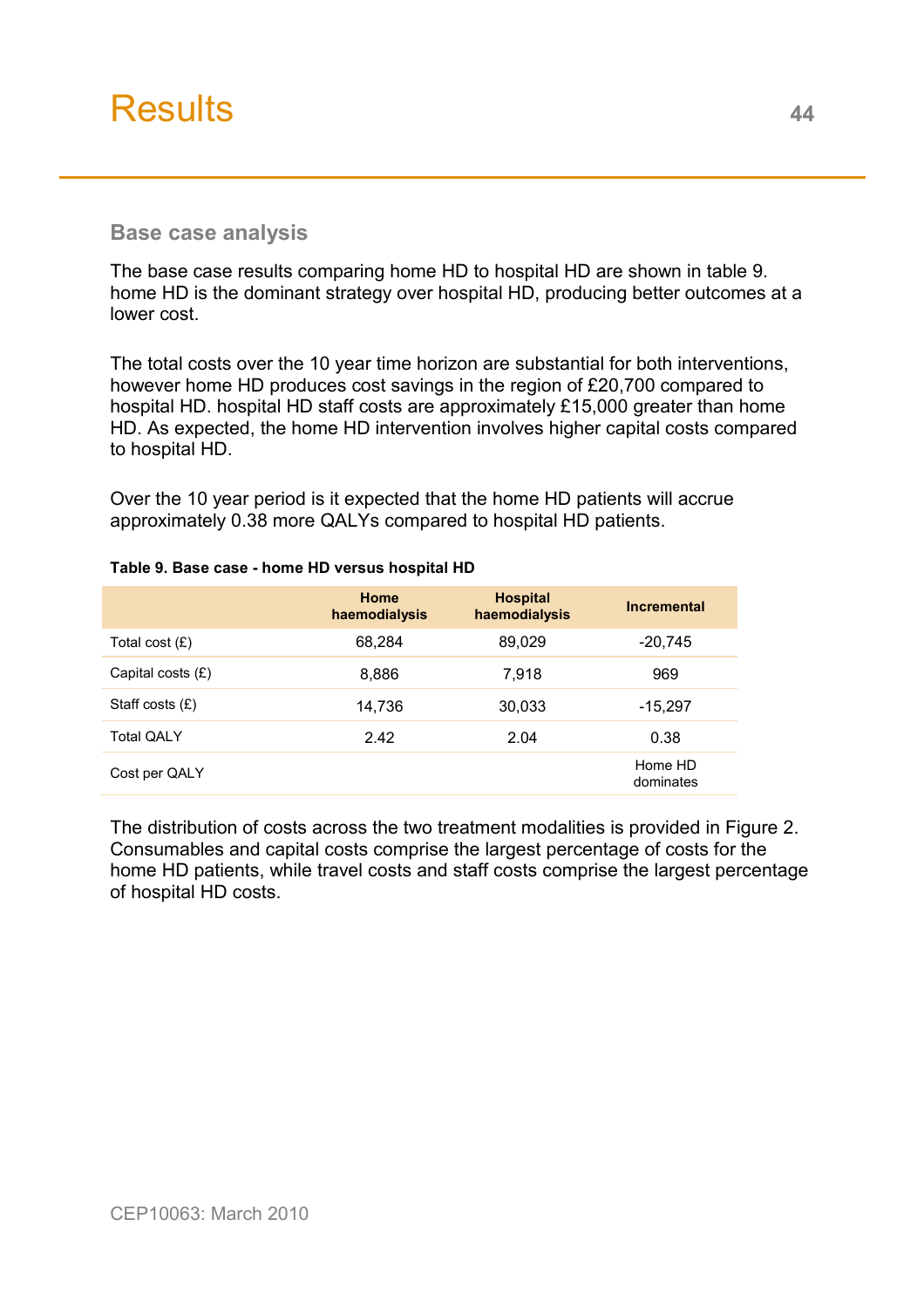

#### **Figure 2. Distribution of total costs by treatment modality**

# **Sensitivity analyses**

For the base case scenario, a set of one way sensitivity analyses have been completed and are reported below (table 10). The results of the one way sensitivity analysis show that in all scenarios home HD is the dominant strategy.

There were three different time horizons that were investigated (analysis 3-5). When the time horizon was decreased to 1 or 5 years, there was a substantial decrease in the cost savings and the incremental QALYs for the home HD intervention. When the time horizon was increased to 20 years, as expected home HD had slightly higher cost savings. Therefore the longer a patient remains in the home HD intervention, the longer the subject has to benefit from the treatment.

Changing the age of the cohort at the start of the model has a significant impact on the incremental cost results (analysis 6&7). When the age at start of the model was 70 years, the cost savings dramatically reduced. This is due to patients in the older age group not living long enough to benefit fully from home HD. When the age at start was decreased, cost savings increased.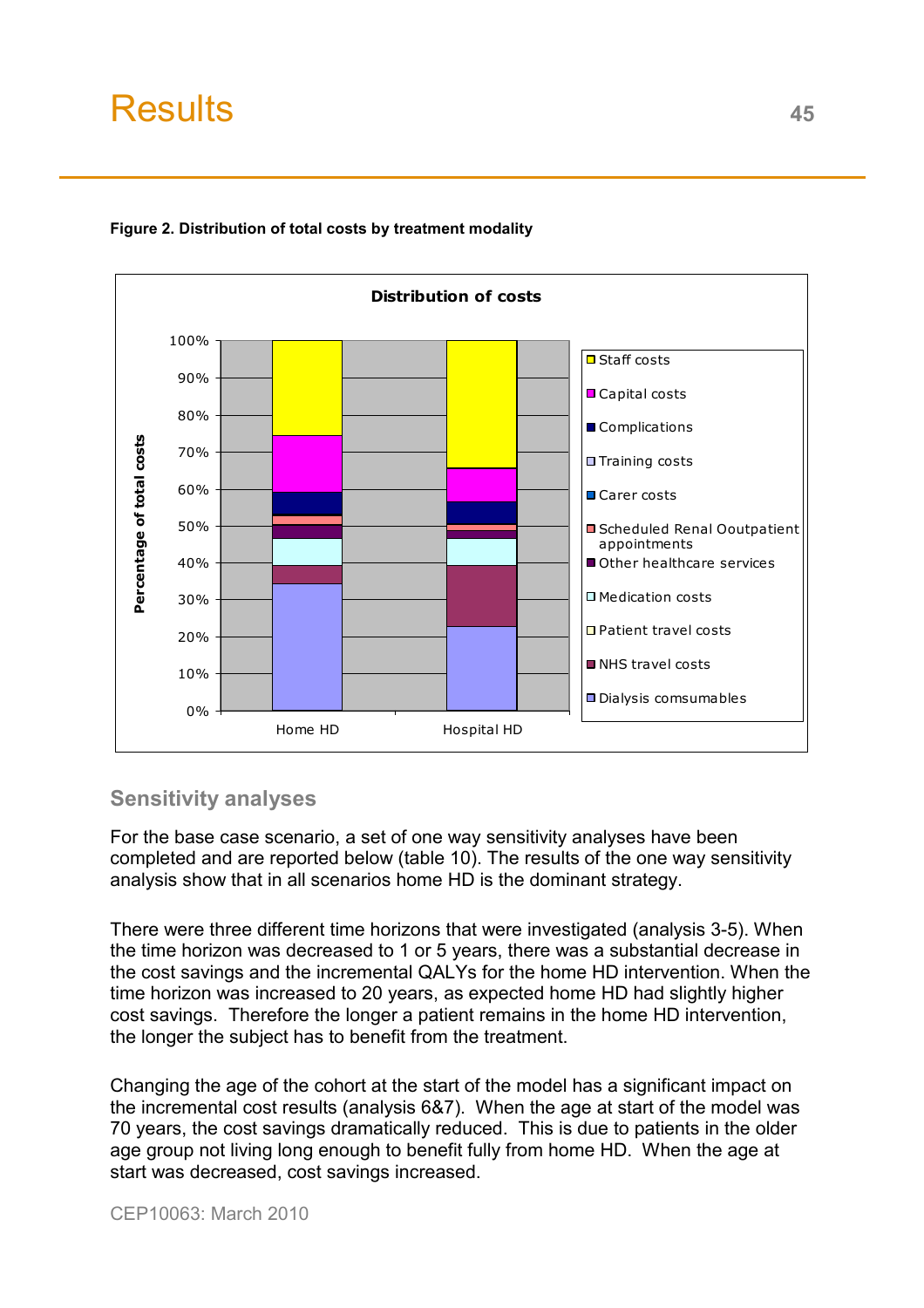

The impact of changing the cost and utility values was assessed in analyses 8 to 13. Estimates of costs and utilities from various sources were used to assess the impact on the resultant incremental costs and QALYs. In analysis 8, the state costs and utilities reported in the Mowatt *et al* [2] HTA was tested in the current model. This results in the estimated savings produced by the home HD intervention being much less than in the base case model. When the Baboolal *et al* [18] cost estimates for the Markov states were used, the cost savings for home HD improved considerably (analysis 9). In analysis 10, the impact of applying the entire cost for the dialysis machine at the start of the home based therapy was assessed. Analysis 11 assessed the impact of excluding NHS transport costs. Both these analyses result in significantly reduced cost savings for the home HD intervention.

When using the utilities reported by McFarlane and colleagues [13], the incremental QALY gain for the home HD intervention was greater than in the base case analysis (analysis 12). When no utility benefit was assumed, home HD remained a cost saving strategy (analysis 13).

Analysis 14 and 15 assessed the impact of changing the time required to train patients for home HD. This parameter has limited impact on the results.

Increasing transitions out of the home HD state either into the transplantation state or back to the hospital HD state due to home HD modality failure resulted in reduced cost savings and benefits for the home HD strategy. Conversely, decreasing the probability of transitions out of the home HD state, improves cost savings and benefits for the home HD intervention (analysis 16-19).

Analysis 20 assessed the impact of different assumptions regarding risk of death in the model. A crude mortality assumption based on the RR value reported by Kjellstrand *et al* [8] is used (RR = 0.44) and is applied for the entire time horizon. This resulted in the incremental QALYs increasing as expected, however the cost savings for the home HD intervention decreased. This is because if patients die quicker as a result of an intervention, they no longer require expensive dialysis treatment and therefore the total cost decreases for the hospital HD intervention.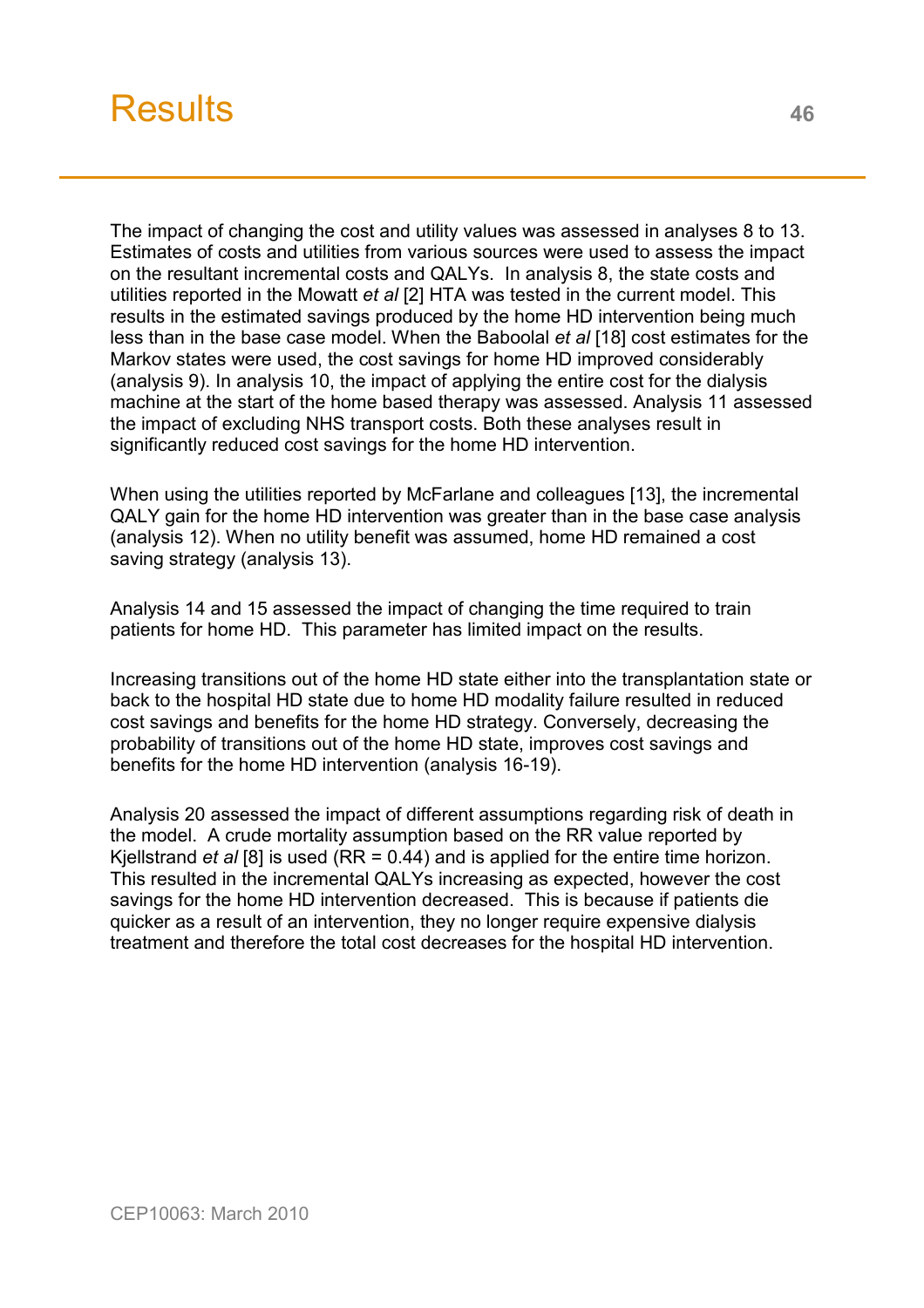**Table 10. Results of the one way sensitivity analyses - home HD versus HospHD** 

|                |                                            |                | <b>Costs</b>       |             |                |                    |                    | <b>Results</b>       |
|----------------|--------------------------------------------|----------------|--------------------|-------------|----------------|--------------------|--------------------|----------------------|
| <b>No</b>      | <b>Sensitivity analyses</b>                | <b>Home HD</b> | <b>Hospital HD</b> | Incremental | <b>Home HD</b> | <b>Hospital HD</b> | <b>Incremental</b> | <b>ICER</b>          |
|                | Base case                                  | 68,284         | 89,029             | $-20,745$   | 2.42           | 2.04               | 0.38               | home HD<br>dominates |
|                | Discount rate $-0\%$                       | 73,958         | 96,909             | $-22,951$   | 2.63           | 2.22               | 0.41               | home HD<br>dominates |
| $\overline{2}$ | Discount rate $-6%$                        | 64,873         | 84,275             | $-19,402$   | 2.29           | 1.93               | 0.36               | home HD<br>dominates |
| 3              | Time horizon $-1$ year                     | 23,576         | 24,718             | $-1,143$    | 0.64           | 0.54               | 0.10               | home HD<br>dominates |
| 4              | Time horizon $-5$ years                    | 55,597         | 72,047             | $-16,451$   | 1.97           | 1.65               | 0.32               | home HD<br>dominates |
| 5              | Time horizon $-20$ years                   | 71,950         | 93,543             | $-21,593$   | 2.54           | 2.14               | 0.40               | home HD<br>dominates |
| 6              | Age at start $-70$ years                   | 52,000         | 66,272             | $-14,272$   | 1.80           | 1.51               | 0.29               | home HD<br>dominates |
| 7              | Age at start - 40 years                    | 71,790         | 93,903             | $-22,112$   | 2.55           | 2.15               | 0.40               | home HD<br>dominates |
| 8              | Cost and utilities -<br>Mowatt et al [2]   | 88,376         | 98,304             | $-9,928$    | 2.62           | 2.21               | 0.41               | home HD<br>dominates |
| 9              | Cost - Baboolal et al<br>$[18]$            | 79,803         | 119,242            | $-39,439$   | 2.42           | 2.04               | 0.38               | home HD<br>dominates |
| 10             | Costs - non annuitised<br>HD machine costs | 81,567         | 89,029             | $-7,462$    | 2.42           | 2.04               | 0.38               | home HD<br>dominates |

CEP10063: March 2010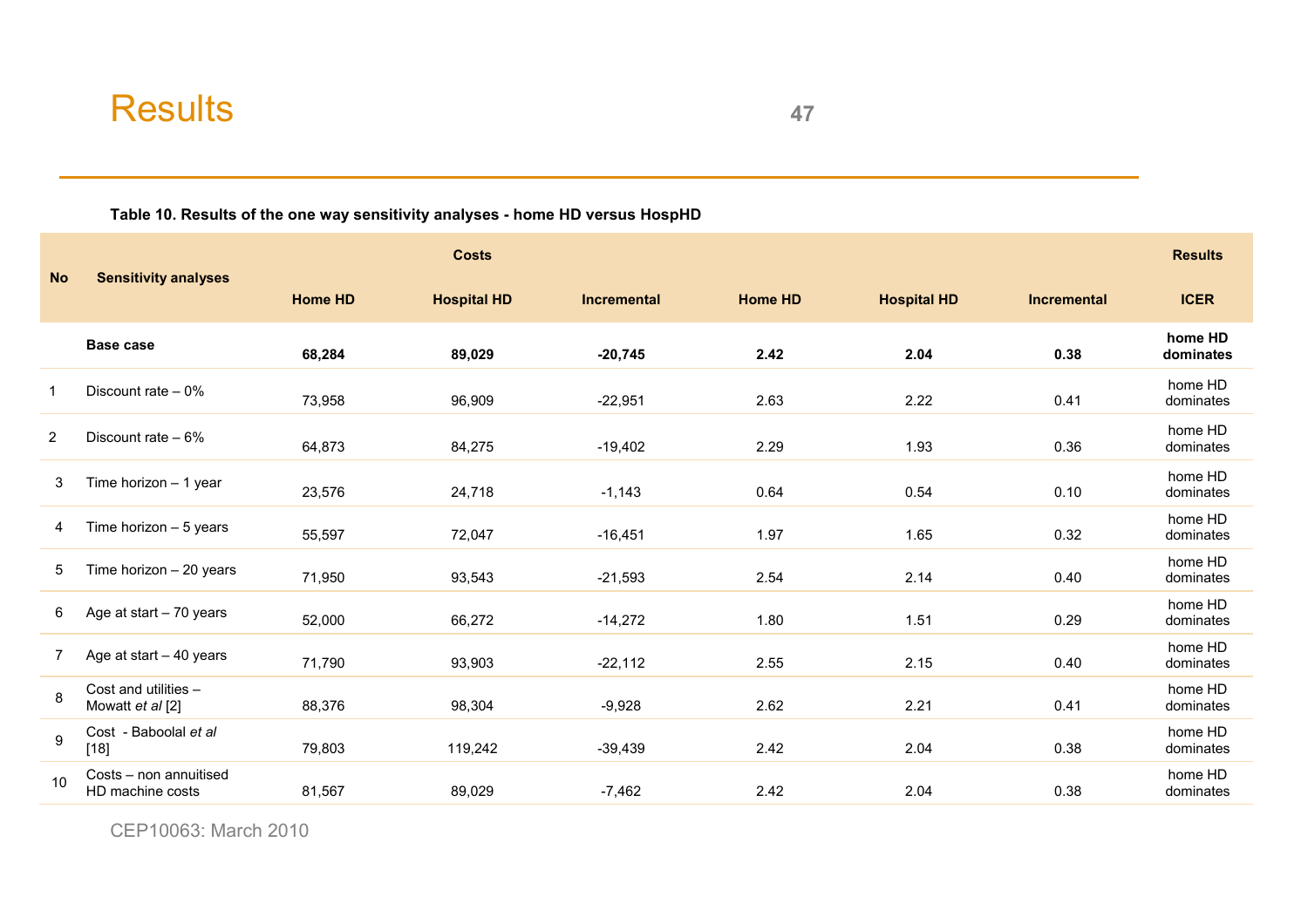|           |                                               |                | <b>Costs</b>       |                    |                |                    |                    | <b>Results</b>       |
|-----------|-----------------------------------------------|----------------|--------------------|--------------------|----------------|--------------------|--------------------|----------------------|
| <b>No</b> | <b>Sensitivity analyses</b>                   | <b>Home HD</b> | <b>Hospital HD</b> | <b>Incremental</b> | <b>Home HD</b> | <b>Hospital HD</b> | <b>Incremental</b> | <b>ICER</b>          |
|           | Base case                                     | 68,284         | 89,029             | $-20,745$          | 2.42           | 2.04               | 0.38               | home HD<br>dominates |
| 11        | Costs - exclude NHS<br>travel costs           | 65,784         | 74,590             | $-8,805$           | 2.42           | 2.04               | 0.38               | home HD<br>dominates |
| 12        | Utilities - McFarlane et<br>al [13]           | 68,284         | 89,029             | $-20,745$          | 2.44           | 1.77               | 0.66               | home HD<br>dominates |
| 13        | Utilities - no utility<br>benefit for home HD | 68,284         | 89,029             | $-20,745$          | 2.04           | 2.04               | 0.00               | home HD<br>dominates |
| 14        | Transition $-4$ months<br>training            | 69,389         | 89,029             | $-19,641$          | 2.40           | 2.04               | 0.36               | home HD<br>dominates |
| 15        | Transition - 1 month<br>training              | 67,714         | 89,029             | $-21,315$          | 2.43           | 2.04               | 0.39               | home HD<br>dominates |
| 16        | Transition - home HD<br>modality failure 20%  | 76,587         | 89,029             | $-12,442$          | 2.30           | 2.04               | 0.26               | home HD<br>dominates |
| 17        | Transition - home HD<br>modality failure 0%   | 64,338         | 89,029             | $-24,691$          | 2.48           | 2.04               | 0.44               | home HD<br>dominates |
| 18        | Transplantation rate -<br>30%                 | 48,331         | 60,974             | $-12,643$          | 1.65           | 1.38               | 0.26               | home HD<br>dominates |
| 19        | Transplantation rate -<br>0%                  | 131,655        | 176,552            | $-44,897$          | 4.81           | 4.07               | 0.74               | home HD<br>dominates |
| 20        | Mortality - home HD RR<br>$= 0.44$            | 72,180         | 89,029             | $-16,849$          | 2.58           | 2.04               | 0.54               | home HD<br>dominates |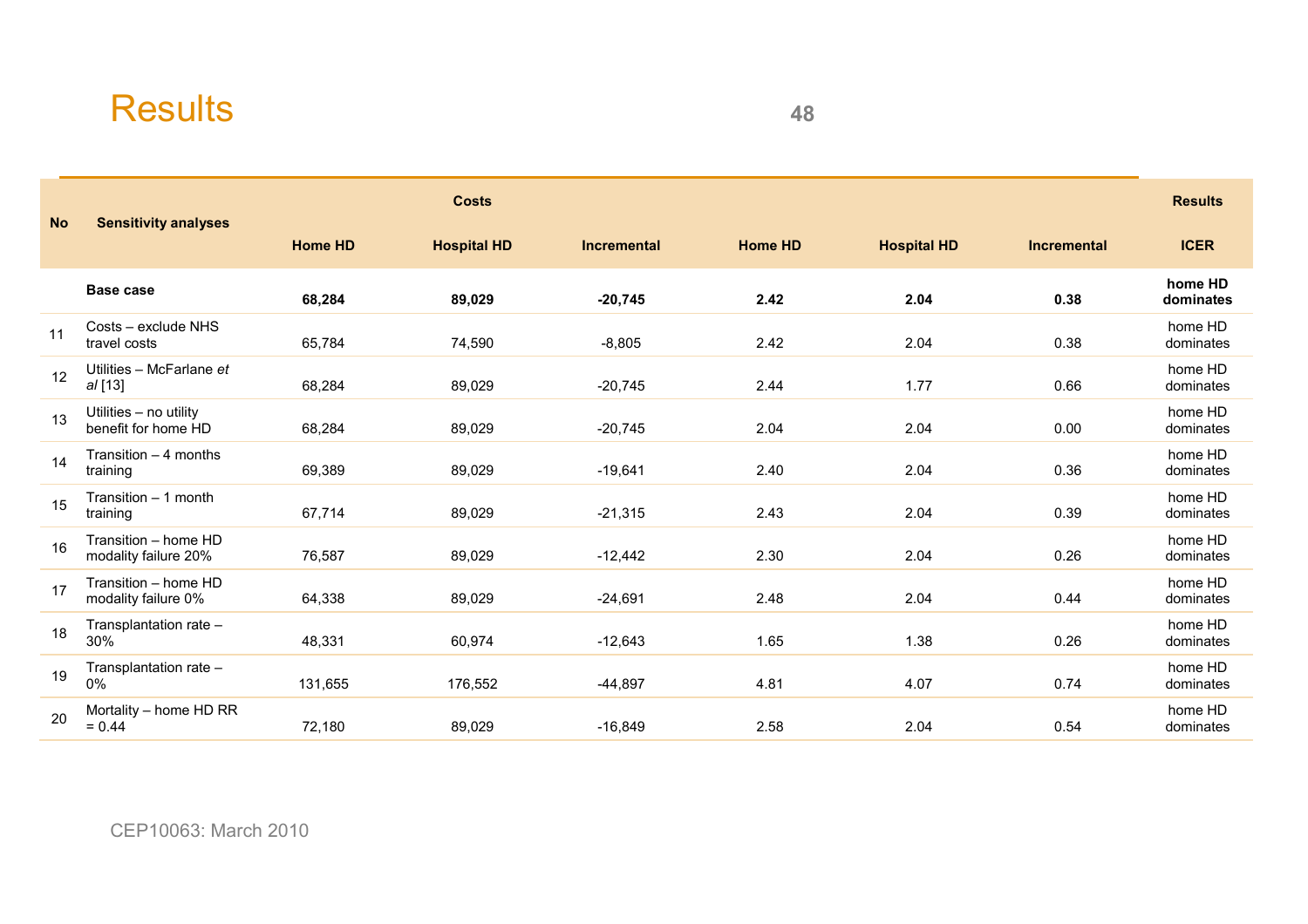# **Scenario 1: home HD versus satellite HD**

In the comparison against satellite HD, home HD dominated with cost savings in the region of £17,000 and a QALY gain of approximately 0.38 QALY over the 10 year time horizon (table 11). Figure 3 shows the distribution of costs for the home HD and satellite HD interventions. The distribution of costs for the satellite HD intervention is similar to the hospital HD intervention with staff and NHS travel costs being significant contributors to the total costs.

#### **Table 11. Scenario 1: home HD versus satellite HD**

|                     | <b>Home HD</b> | <b>Satellite HD</b> | <b>Incremental</b>   |
|---------------------|----------------|---------------------|----------------------|
| Total cost $(E)$    | 68,284         | 85,445              | $-17,160$            |
| Capital costs $(E)$ | 8,886          | 7,625               | 1,262                |
| Staff costs $(E)$   | 14,736         | 26.404              | $-11,668$            |
| <b>Total QALY</b>   | 2.42           | 2.04                | 0.38                 |
| Cost per QALY       |                |                     | home HD<br>dominates |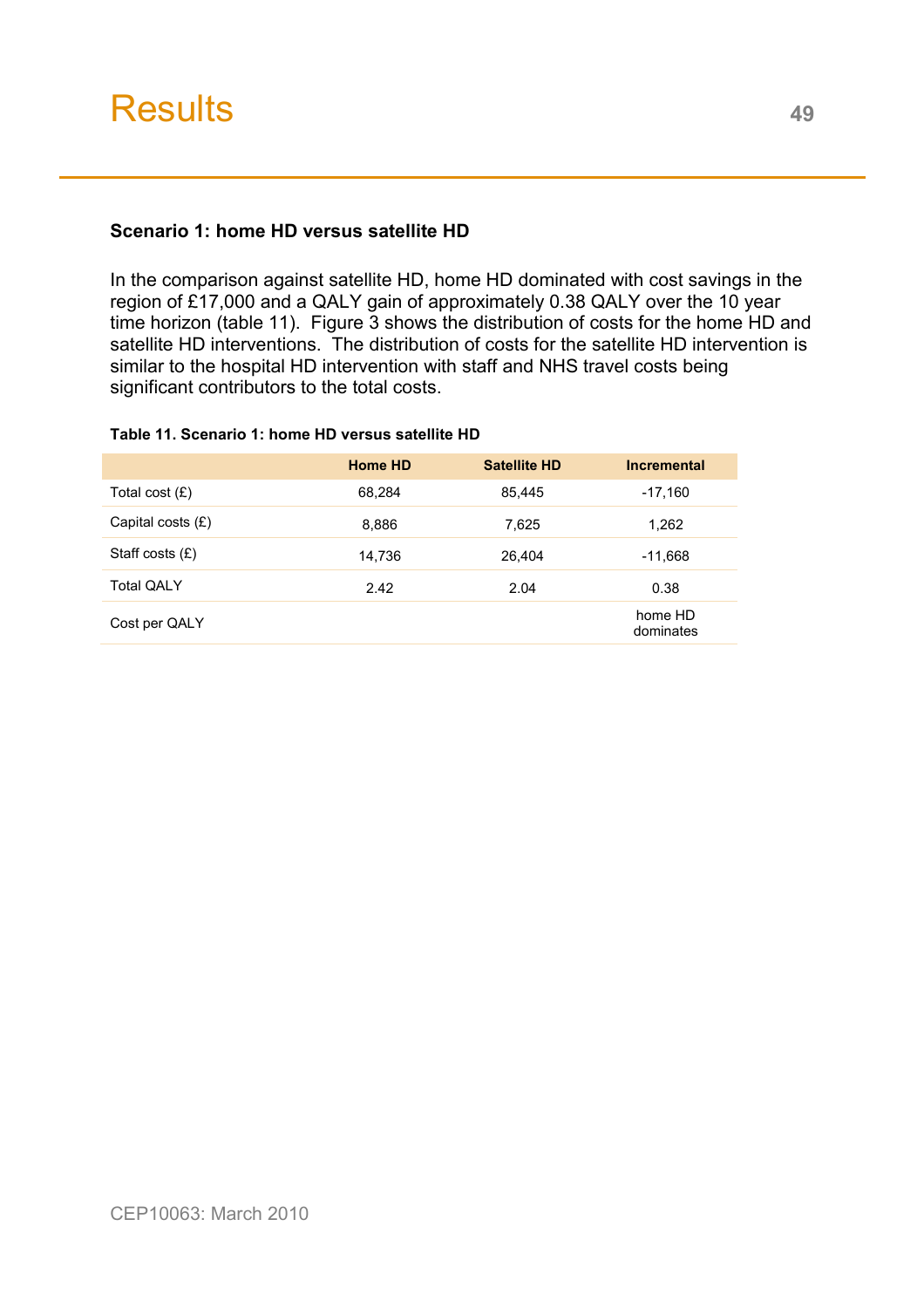

#### **Figure 3: Distribution of costs for scenario 1**

### **Scenario 2: inclusion of informal care and patient travel time (home HD versus hospital HD)**

In the comparison of home HD against hospital HD where costs of informal care were included, home HD dominated with cost savings in the region of £15,000 (table 12). A breakdown of the costs incurred indicates that in this analysis around 12% of total costs are accounted for by the informal care costs (

Figure 4).

|  |  |  | Table 12. Scenario 2: inclusion of informal care and patient travel time |
|--|--|--|--------------------------------------------------------------------------|
|--|--|--|--------------------------------------------------------------------------|

|                     | <b>Home HD</b> | <b>Hospital HD</b> | <b>Incremental</b> |
|---------------------|----------------|--------------------|--------------------|
| Total cost $(E)$    | 73,898         | 94.066             | $-20,167$          |
| Capital costs $(E)$ | 8,886          | 7.918              | 969                |
| Staff costs $(E)$   | 14,736         | 30,033             | $-15,297$          |
| <b>Total QALY</b>   | 2.42           | 2.04               | 0.38               |
|                     |                |                    |                    |

CEP10063: March 2010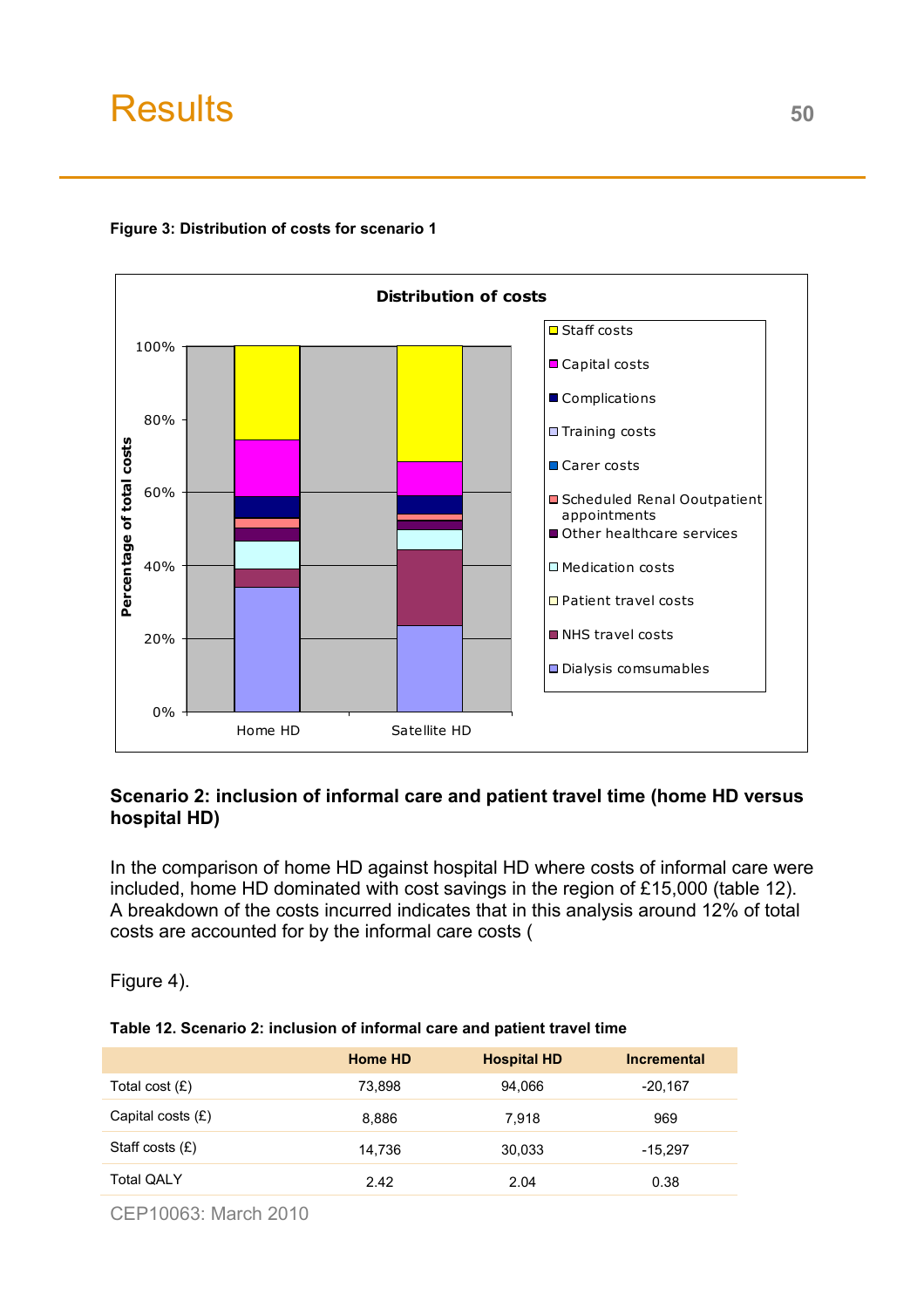Cost per QALY

home HD dominates



#### **Figure 4. Distribution of costs for scenario 2**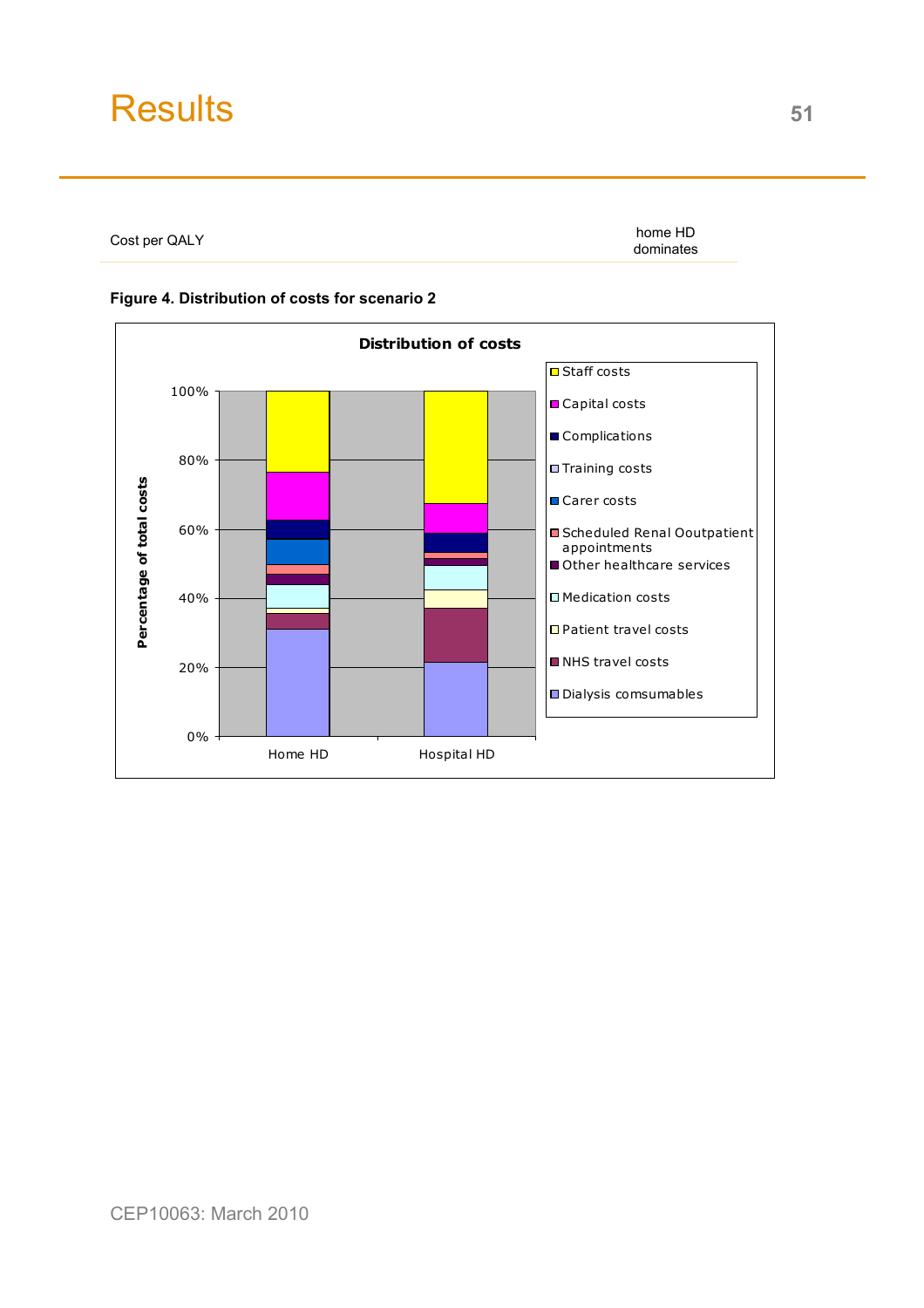# <span id="page-51-0"></span>**Discussion**

Kidney function is required to sustain life, and when kidney dysfunction reaches a critical level, RRT is required. After renal transplant, HD is the most common method of RRT used in the UK [1]. The current analysis explored the cost-effectiveness of home-based versus hospital-based HD in a cohort of young and relatively healthy cohort of patients on HD and suitable for home HD.

The literature review revealed relatively few studies specifically reporting the outcome of HD in different treatment settings. Due to the nature of the intervention, the majority of the papers where observational studies which are prone to selection bias, limiting their applicability to the cost-effectiveness model. Due to the lack of robust clinical data to populate the current model, many assumptions have been made. Expert clinical opinion was used to ascertain the most appropriate assumptions for the UK base case and these assumptions have been tested in one way sensitivity analyses. Although the assumptions were based on the most likely UK scenario, some assumptions that could have a large impact on the results were intentionally biased against home HD in order for the cost-effectiveness estimates to be conservative (*e.g.* no mortality benefit was used in the base case despite observational studies reporting this benefit [8,11]).

The current model incorporates features of the two most relevant modelling papers [2,13] and attempts to use the most current UK specific data to populate the analyses. Extensive sensitivity analyses have been completed to test the robustness of the model assumptions. The results indicate that home HD is less costly and more effective than hospital HD for the base case. The cost savings are in the order of £20,700 over the 10 year time frame. The utility benefit was in the order of 0.38 QALYs over the 10 year period for the base case assumptions. The direction of results are consistent with the outcome of the Mowatt *et al* [2] and the McFarlane *et al* [13] papers. This is not unexpected given the reliance of the current model on the data from these two papers. However, the current model's updated model structure, the use of more current data when available, and changes in key assumptions, ensure that the current model results adds to the literature available and reinforces that in the current UK setting, home HD remains a cost-effective strategy when compared with hospital and satellite HD.

As seen in the one-way sensitivity analyses, the model results were most sensitive to parameters that resulted in transitions from the home HD state. The largest cost savings occurred when the transplantation rate was assumed to be 0%, and the lowest cost savings occurred when the time horizon was limited to 1 year. This is predictable as the start-up costs would have been incurred, but there is a limited period in which the cohort could benefit from the home HD intervention. Using the Baboolal *et al* [18] state cost estimates also significantly increases the cost savings for the home HD intervention, whereas applying non-annuitised dialysis machine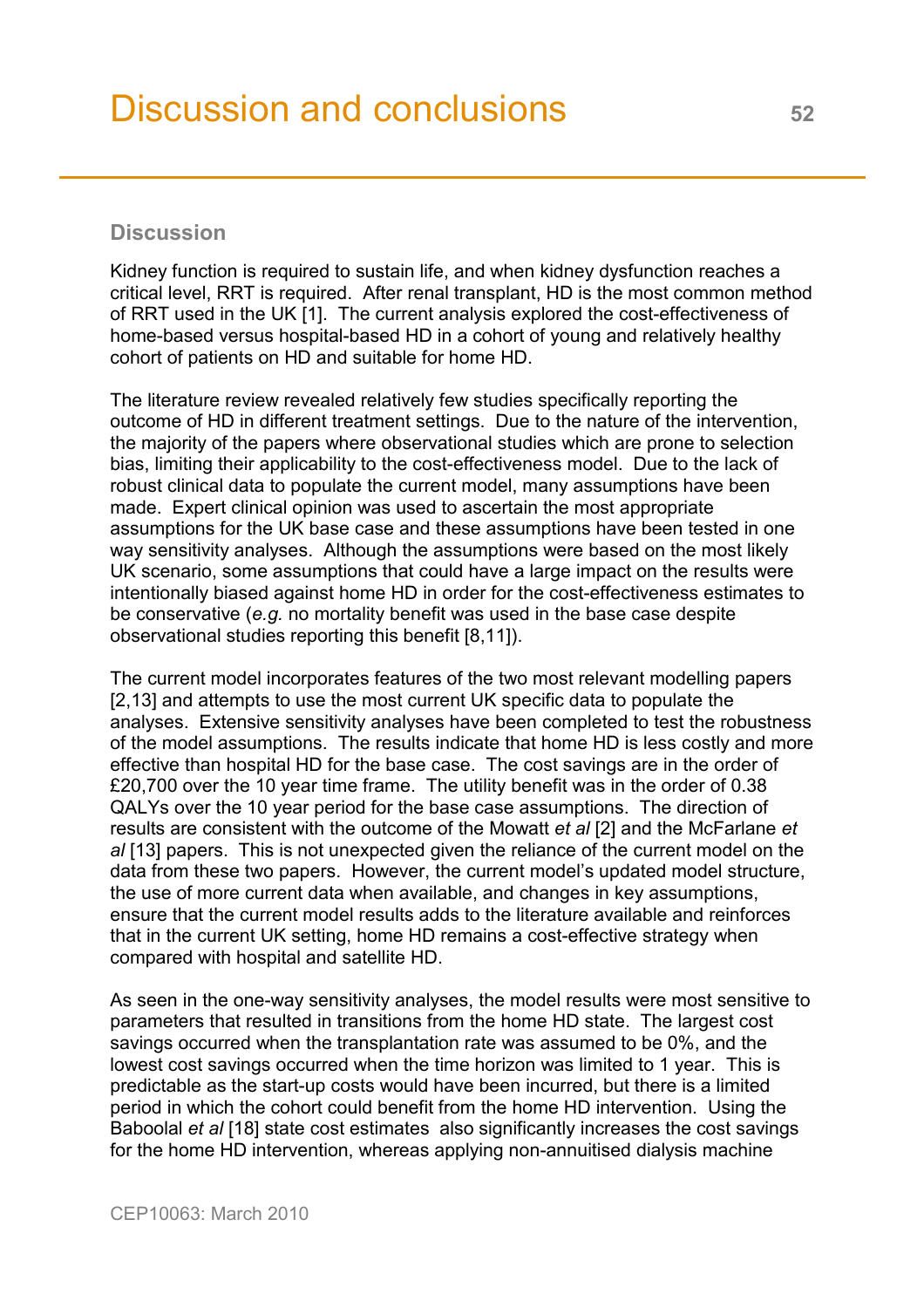costs and excluding the NHS transport costs significantly decreased the cost savings.

The sensitivity analyses that resulted in the highest incremental QALY estimates for the home HD intervention was the analysis which set the transplantation rate to 0%, the analysis which used the utility measures from the McFarlane [13] paper and when a survival benefit for the home HD intervention was applied. There was no QALY gain in the home HD intervention when state utilities were assumed to be equal and the QALY gain was significantly reduced when the probability of modality failure and transplantation was high.

There are several limitations to the current economic model. The first relates to the data used to populate the model; there are inherent sources of bias when using data from observational studies. There was a lack of resource use data available to accurately estimate the current costs especially for the home HD intervention and there were limited data on the utility associated with home HD. Therefore several assumptions have been made. Secondly, the model applies a relatively crude method for estimating utility and assumes that the utility of the Markov states do not change as patients age in the model. This is also a limitation of the current model but data did not exist to inform a more sophisticated approach. Thirdly, when there was a lack of current data, it was often necessary to use data from previous models, limiting the relevance of a de novo model. A final limitation involves the model's approach to the inclusion of indirect costs. Although some indirect costs are included, this scenario does not represent a true societal perspective and results should be interpreted with caution.

There is adequate evidence that the conventional regime of home HD is a more cost effective RRT modality compared to the conventional regime of hospital HD and satellite HD. Due to the recent increased interest in daily HD, and the logistical advantage of the home setting to deliver the daily regime of HD, it will be useful in conduct cost-effectiveness analyses for the UK setting comparing the impact of daily HD regimes in the home compared to conventional HD in the hospital or satellite unit setting. Although the current model structure is largely appropriate to undertake this analysis, further literature review will be required to assess the efficacy and cost inputs for the new interventions.

### **Conclusions**

As reported in previous cost-effectiveness studies, the current analysis found that home HD is a cost-effective RRT modality compared to hospital based HD and satellite HD in a select group of patients who are suitable for home HD. This analysis found that home HD was both cost saving and produced greater QALYs compared to hospital HD and satellite HD. Although there is limited high quality evidence to support the superiority of home HD, the model analyses found that home HD was cost-effective in the majority of analyses and scenarios tested.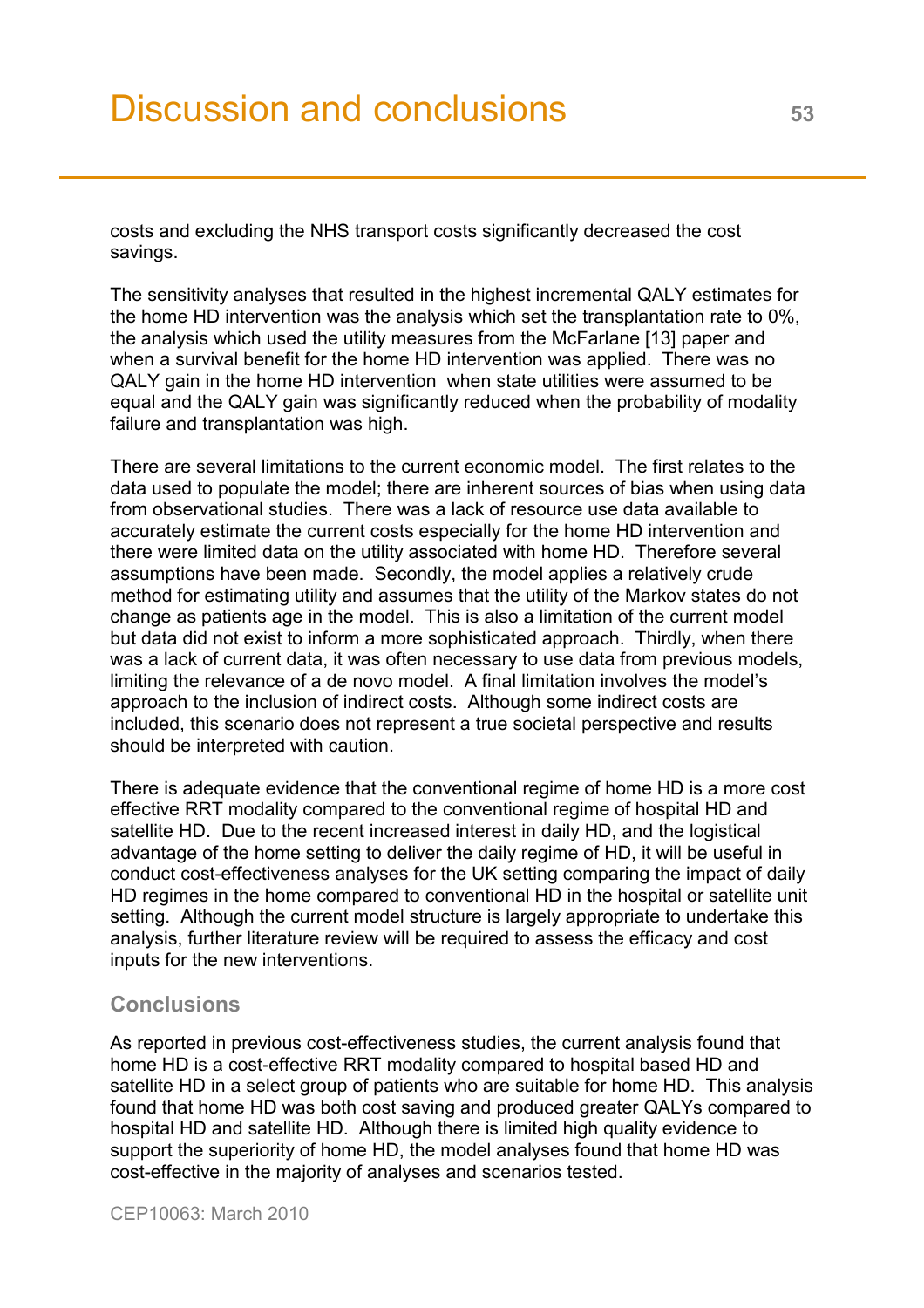# <span id="page-53-0"></span>Acknowledgements **<sup>54</sup>**

We should like to thank the following for their contribution to this report.

Stephen Morris, Professor of Health Economics, Research Department of Epidemiology and Public Health

Albert Power, Imperial College Kidney & Transplant Institute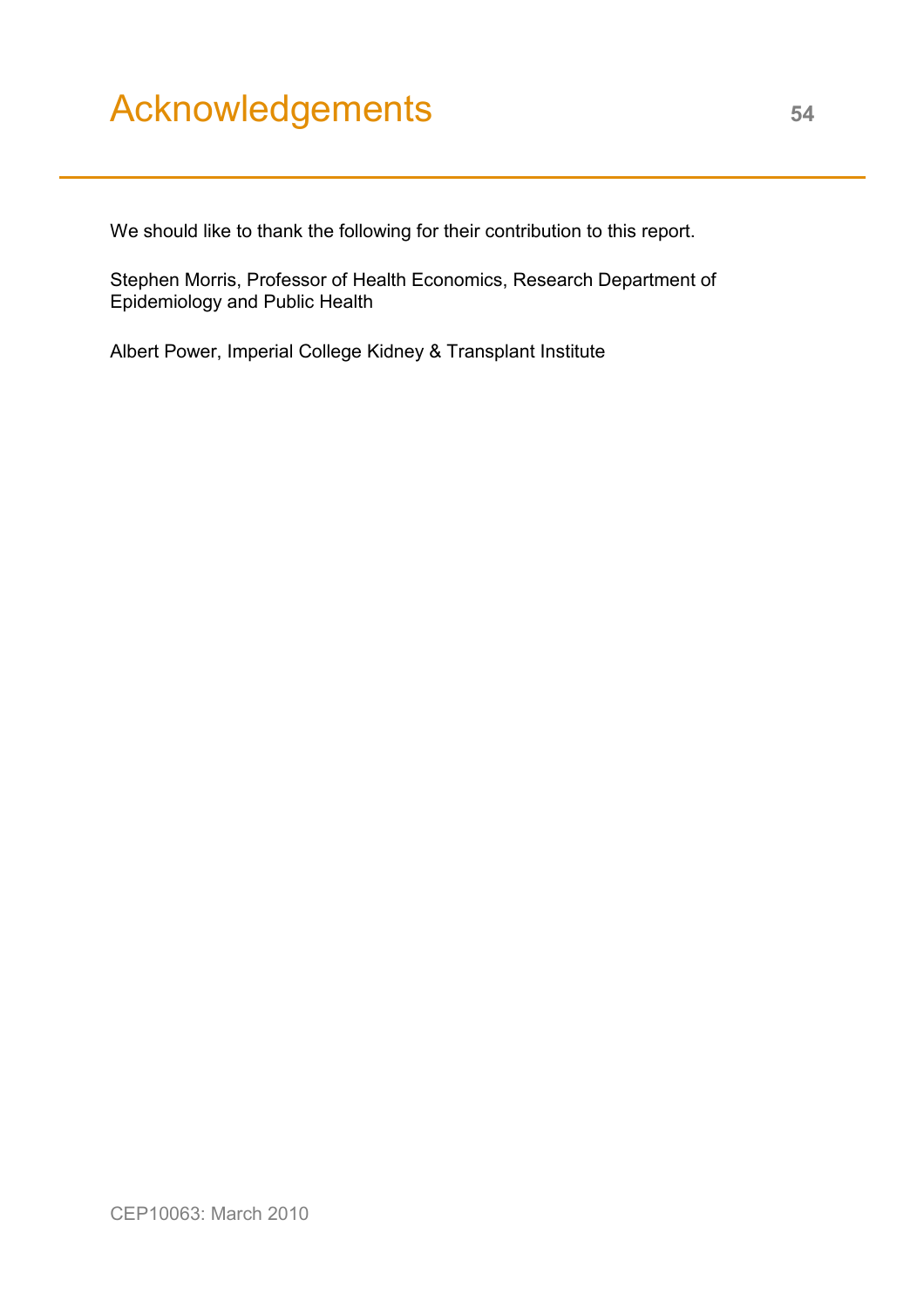- <span id="page-54-0"></span>(1) UK Renal Registry. The Eleventh Annual Report. 2008.
- (2) Mowatt G, Vale L, Perez J, Wyness L, Fraser C, Macleod A, et al. Systematic review of the effectiveness and cost-effectiveness, and economic evaluation, of home versus hospital or satellite unit haemodialysis for people with endstage renal failure. [Review] [64 refs]. Health Technology Assessment (Winchester, England) 2003;7(2):1-174.
- (3) Roderick P, Nicholson T, Armitage A, Mehta R, Mullee M, Gerard K, et al. An evaluation of the costs, effectiveness and quality of renal replacement therapy provision in renal satellite units in England and Wales. Health Technology Assessment 9(24)()(pp iii-92), 2005 Date of Publication: Jul 2005 2005;(24):iii-92.
- (4) Suri RS, Nesrallah GE, Mainra R, Garg AX, Lindsay RM, Greene T, et al. Daily hemodialysis: a systematic review. [Review] [78 refs]. Clinical Journal of The American Society of Nephrology: CJASN 2006 Jan;1(1):33-42.
- (5) Saner E, Nitsch D, Descoeudres C, Frey FJ, Uehlinger DE. Outcome of home haemodialysis patients: a case-cohort study. Nephrology Dialysis Transplantation 2005 Mar;20(3):604-10.
- (6) Kraus M, Burkart J, Hegeman R, Solomon R, Coplon N, Moran J. A comparison of center-based vs. home-based daily hemodialysis for patients with end-stage renal disease. Hemodialysis International 2007 Oct;11(4):468- 77.
- (7) Piccoli GB, Bermond F, Mezza E, Burdese M, Fop F, Mangiarotti G, et al. Vascular access survival and morbidity on daily dialysis: A comparative analysis of home and limited care haemodialysis. Nephrology Dialysis Transplantation 19(8)()(pp 2084-2094), 2004 Date of Publication: Aug 2004 2004;(8):2084-94.
- (8) Kjellstrand CM, Buoncristiani U, Ting G, Traeger J, Piccoli GB, Sibai-Galland R, et al. Short daily haemodialysis: Survival in 415 patients treated for 1006 patient-years. Nephrology Dialysis Transplantation 23(10)()(pp 3283-3289), 2008 Date of Publication: October 2008 2008;(10):3283-9.
- (9) Sands JJ, Lacson J, Ofsthun NJ, Kay JC, az-Buxo JA. Home hemodialysis: A comparison of in-center and home hemodialysis therapy in a cohort of successful home hemodialysis patients. ASAIO Journal 55(4)()(pp 361-368), 2009 Date of Publication: July-August 2009 2009;(4):361-8.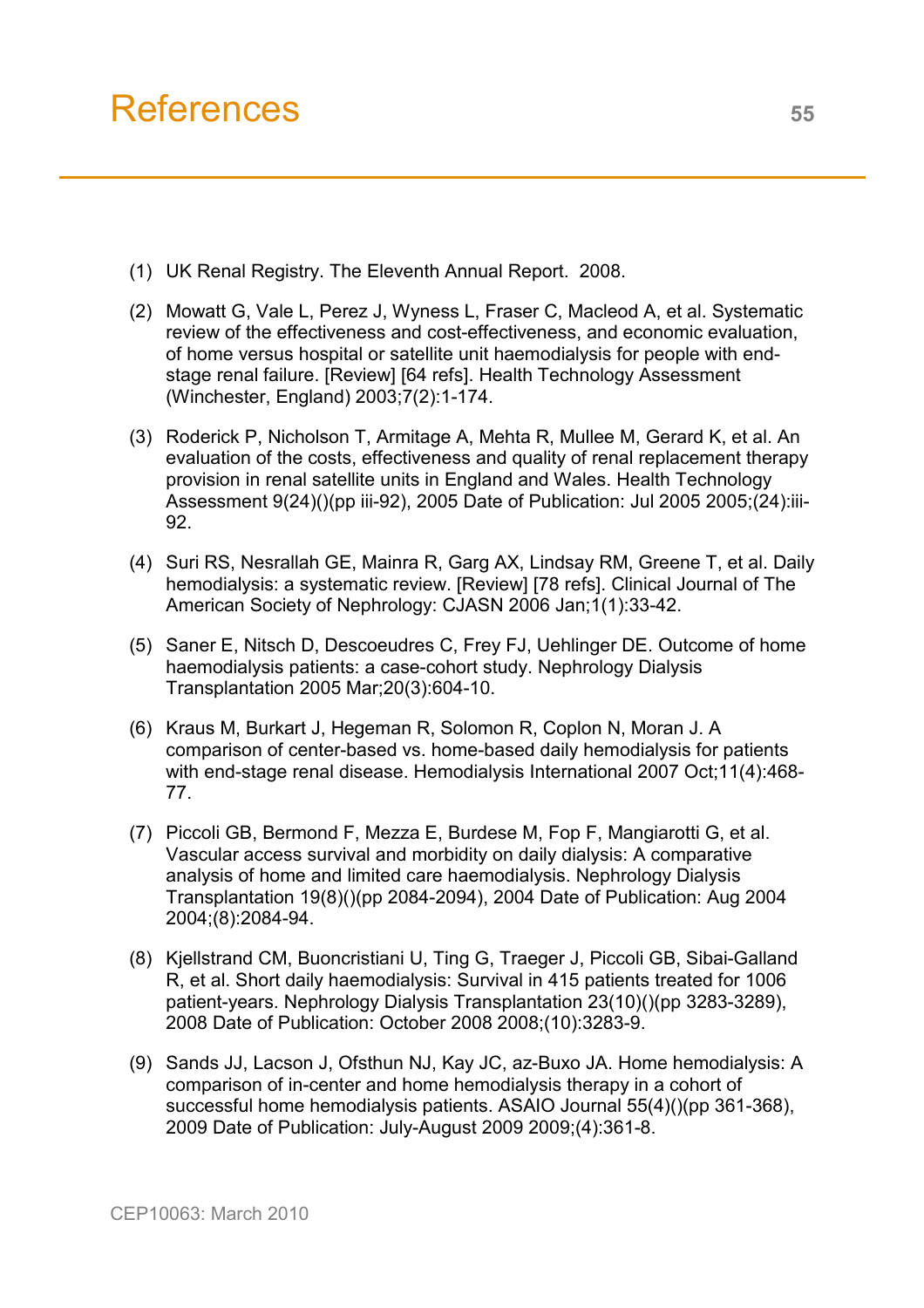# References 56

- (10) Ageborg M, Allenius BL, Cederfjall C. Quality of life, self-care ability, and sense of coherence in hemodialysis patients: a comparative study. Hemodialysis International 2005 Oct;9:Suppl-14.
- (11) Hellerstedt WL, Johnson WJ, Ascher N, Kjellstrand CM, Knutson R, Shapiro FL, et al. Survival rates of 2,728 patients with end-stage renal disease. Mayo Clin Proc 1984 Nov;59(11):776-83.
- (12) de Wit GA, Ramsteijn PG, de Charro FT. Economic evaluation of end stage renal disease treatment. Health Policy 1998 Jun;44(3):215-32.
- (13) McFarlane PA, Bayoumi AM, Pierratos A, Redelmeier DA. The impact of home nocturnal hemodialysis on end-stage renal disease therapies: a decision analysis. [Review] [67 refs]. Kidney International 2006 Mar;69(5):798-805.
- (14) McFarlane PA, Pierratos A, Redelmeier DA. Cost savings of home nocturnal versus conventional in-center hemodialysis. Kidney International 62(6)()(pp 2216-2222), 2002 Date of Publication: 2002 2002;(6):2216-22.
- (15) McFarlane PA, Bayoumi AM, Pierratos A, Redelmeier DA. The quality of life and cost utility of home nocturnal and conventional in-center hemodialysis. Kidney International 64(3)()(pp 1004-1011), 2003 Date of Publication: 01 Sep 2003 2003;(3):1004-11.
- (16) Kroeker A, Clark WF, Heidenheim AP, Kuenzig L, Leitch R, Meyette M, et al. An operating cost comparison between conventional and home quotidian hemodialysis. American Journal of Kidney Diseases 2003 Jul;42(1:Suppl):Suppl-55.
- (17) Winkelmayer WC, Weinstein MC, Mittleman MA, Glynn RJ, Pliskin JS. Health economic evaluations: the special case of end-stage renal disease treatment. Medical Decision Making 2002 Sep;22(5):417-30.
- (18) Baboolal K, McEwan P, Sondhi S, Spiewanowski P, Wechowski J, Wilson K. The cost of renal dialysis in a UK setting - A multicentre study. Nephrology Dialysis Transplantation 23(6)()(pp 1982-1989), 2008 Date of Publication: Jun 2008 2008;(6):1982-9.
- (19) Agar JWM, Knight RJ, Simmonds RE, Boddington JM, Waldron CM, Somerville CA. Nocturnal haemodialysis: An Australian cost comparison with conventional satellite haemodialysis. Nephrology 10(6)()(pp 557-570), 2005 Date of Publication: Dec 2005 2005;(6):557-70.
- (20) Manns B, Johnson JA, Taub K, Mortis G, Ghali WA, Donaldson C. Quality of life in patients treated with hemodialysis or peritoneal dialysis: What are the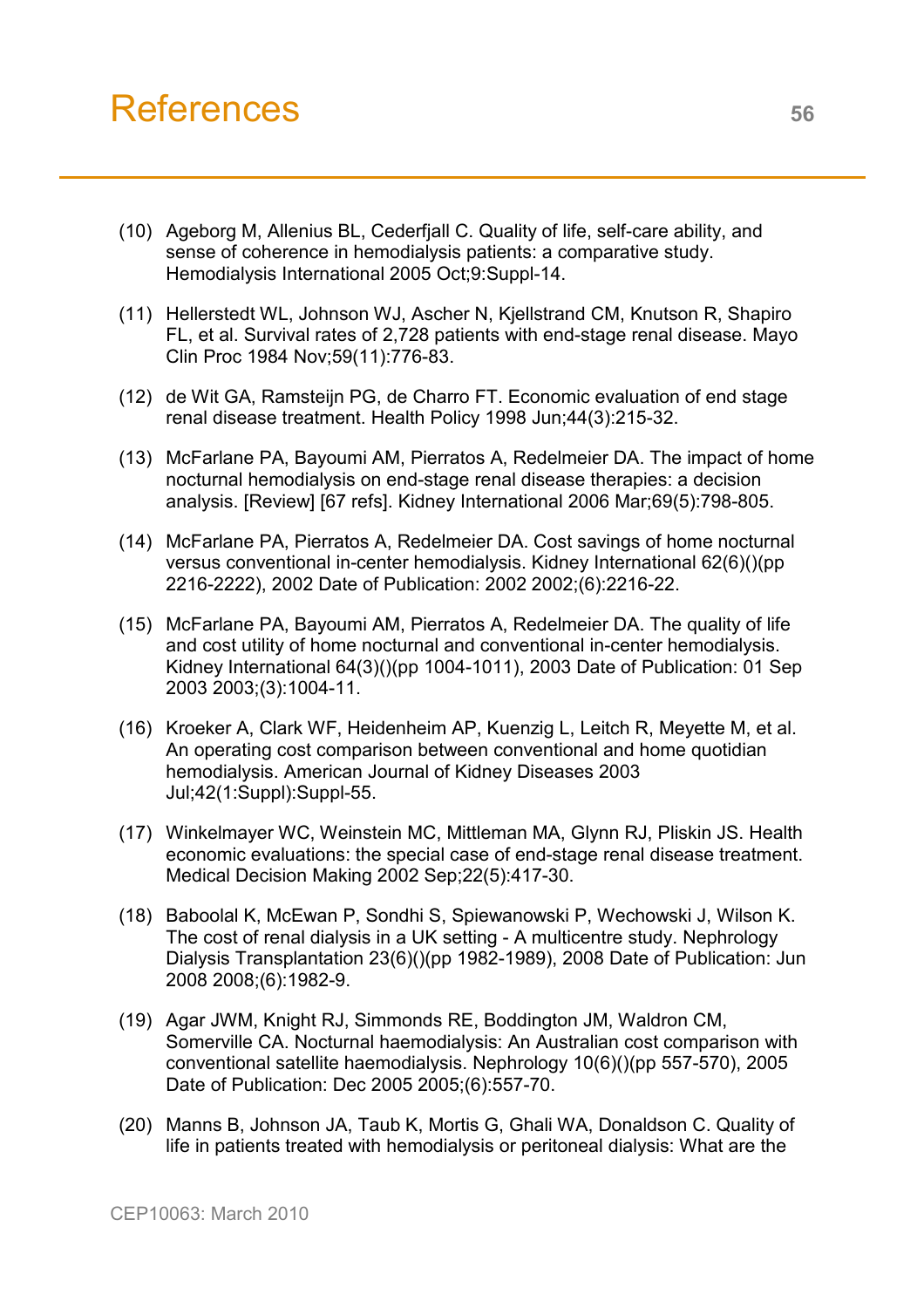# References **<sup>57</sup>**

important determinants? Clinical Nephrology 60(5)()(pp 341-351), 2003 Date of Publication: Nov 2003 2003;(5):341-51.

- (21) Dale PL, Hutton J, Elgazzar H. Utility of health states in chronic kidney disease: a structured review of the literature. [Review] [60 refs]. Current Medical Research & Opinion 2008 Jan;24(1):193-206.
- (22) Manns BJ, Walsh MW, Culleton BF, Hemmelgarn B, Tonelli M, Schorr M, et al. Nocturnal hemodialysis does not improve overall measures of quality of life compared to conventional hemodialysis. Kidney International 2009 Mar;75(5):542-9.
- (23) NICE. Guidance on home compared with hospital haemodialysis for patients with end-stage renal failure. Technology Appraisal Guidance - No. 48. 2002.
- (24) NHS Blood and Transpplant. Transplant Activity Report 2008-2009. 2009.
- (25) Office of National Statistics. Interim Life Tables, United Kingdom 2006-08. 2009.
- (26) Personal Social Services Research Unit (PSSRU). Unit Costs of Health and Social Care 2009. 2009.
- (27) Department of Health. NHS Reference Costs 2008-09. 2010.
- (28) BMJ Group and RPS Publishing. British National Formulary 58. 2009.
- (29) Office of National Statistics. 2009 Annual Survey of Hours and Earnings. 2009.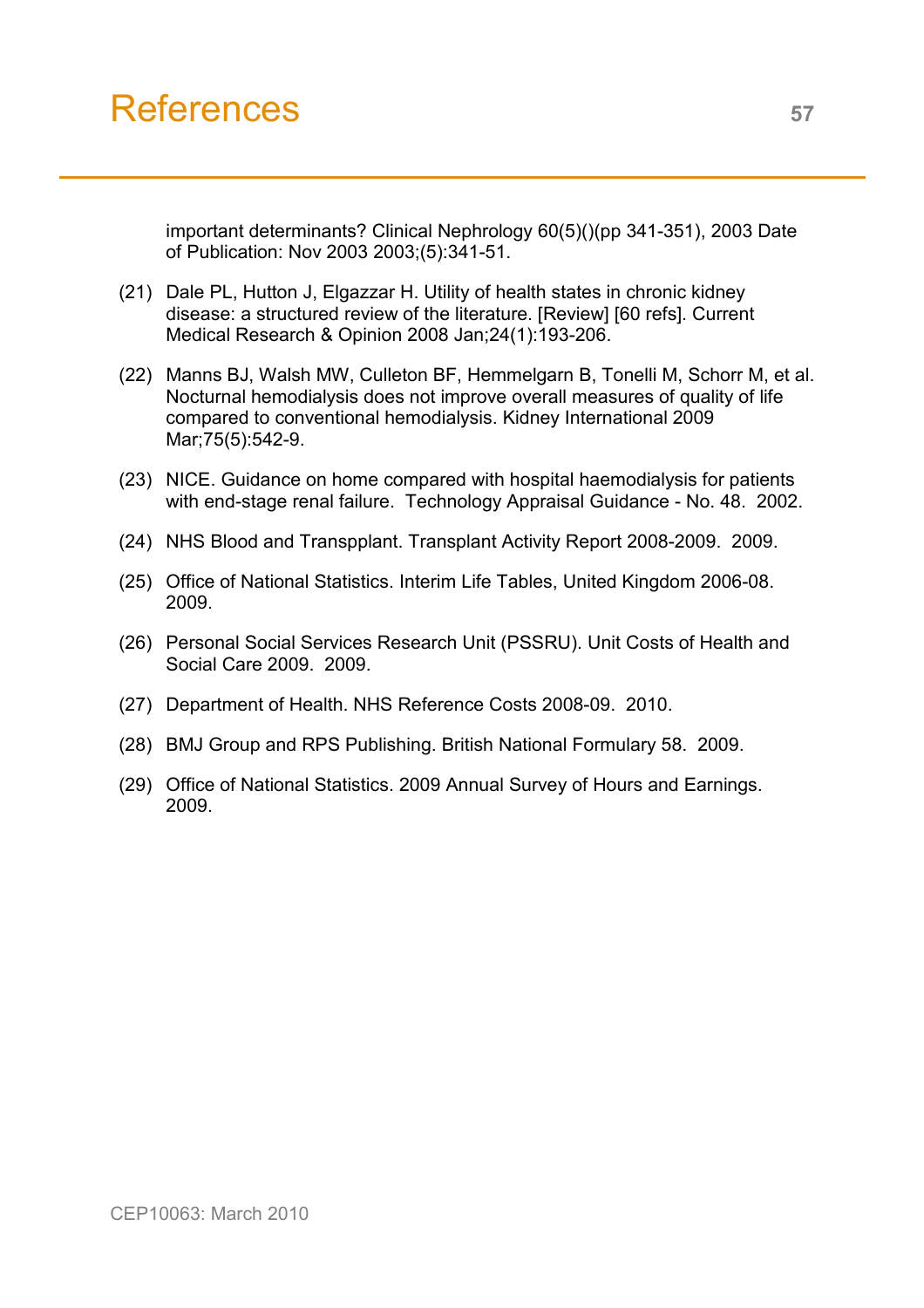| <b>Search</b> | <b>Strategy</b>                                                                                                                     |
|---------------|-------------------------------------------------------------------------------------------------------------------------------------|
| 1             | hemodialysis, home/                                                                                                                 |
| 2             | home dialysis/                                                                                                                      |
| 3             | hemodialysis/ or exp continuous hemodialysis/                                                                                       |
| 4             | exp renal replacement therapy/                                                                                                      |
| 5             | Hemodiafiltration/                                                                                                                  |
| 6             | exp chronic kidney failure/                                                                                                         |
| 7             | kidney, artificial/                                                                                                                 |
| 8             | hemodialysis units, hospital/                                                                                                       |
| 9             | dialysis centers/                                                                                                                   |
| 10            | dialysis patients/                                                                                                                  |
| 11            | (hemodia\$ or haemodia\$ or dialy\$).tw.                                                                                            |
| 12            | ((kidney? or renal) adj2 (replac\$ or artificial or extracorporeal or disease? or failure? or<br>sufficien\$ or insufficien\$)).tw. |
| 13            | ur?emi\$.tw.                                                                                                                        |
| 14            | $or/3-13$                                                                                                                           |
| 15            | home care services/                                                                                                                 |
| 16            | home care services, hospital-based/                                                                                                 |
| 17            | community health services/                                                                                                          |
| 18            | home nursing/                                                                                                                       |
| 19            | home nursing, professional/                                                                                                         |
| 20            | (home or domicilliary or community).tw.                                                                                             |
| 21            | night care/                                                                                                                         |
| 22            | (nocturnal or night).tw.                                                                                                            |
| 23            | ((slow or daily or regimen?) adj2 (hemodia\$ or haemodia\$ or daily\$)).tw.                                                         |

<span id="page-57-0"></span>**Table 13. Search strategy (adapted and updated search by Mowatt** *et al* **2003 (2)**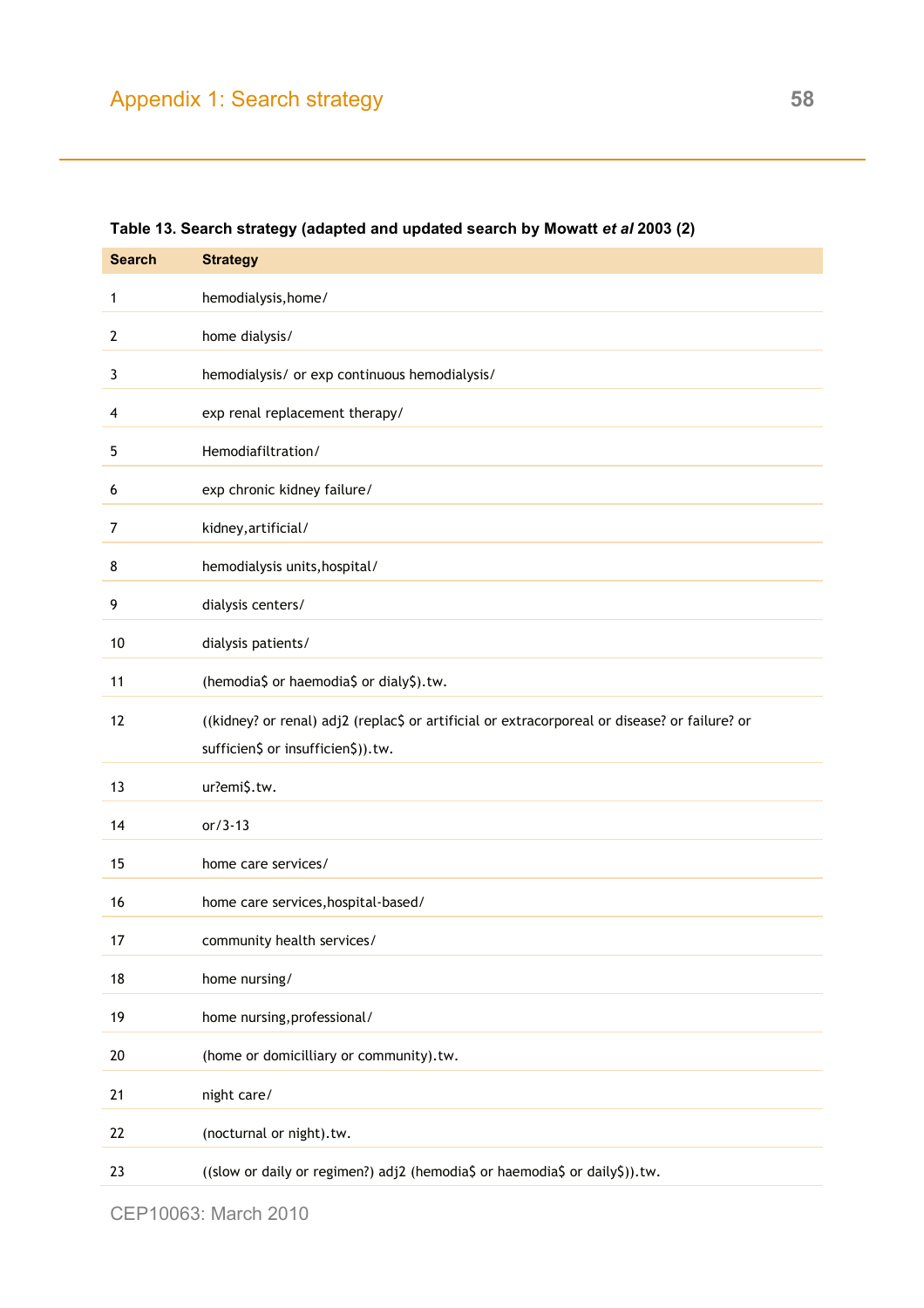| 24 | $or/15-23$                                         |
|----|----------------------------------------------------|
| 25 | 1 or 2 or (14 and 24)                              |
| 26 | randomized controlled trial/                       |
| 27 | controlled clinical trial/                         |
| 28 | clinical trial/                                    |
| 29 | non randomized trials/                             |
| 30 | intervention studies/                              |
| 31 | exp randomization/                                 |
| 32 | random assignment/                                 |
| 33 | case-control studies/                              |
| 34 | non equivalent control group/                      |
| 35 | evaluation studies/                                |
| 36 | comparative studies/                               |
| 37 | comparative study/                                 |
| 38 | experiment\$.tw.                                   |
| 39 | impact.tw.                                         |
| 40 | intervention?.tw.                                  |
| 41 | chang\$.tw.                                        |
| 42 | evaluat\$.tw.                                      |
| 43 | effect?.tw.                                        |
| 44 | (randomised or randomized).tw.                     |
| 45 | case control.tw.                                   |
| 46 | controls.tw.                                       |
| 47 | compar\$.tw.                                       |
| 48 | (control adj (group? or subject? or patient?)).tw. |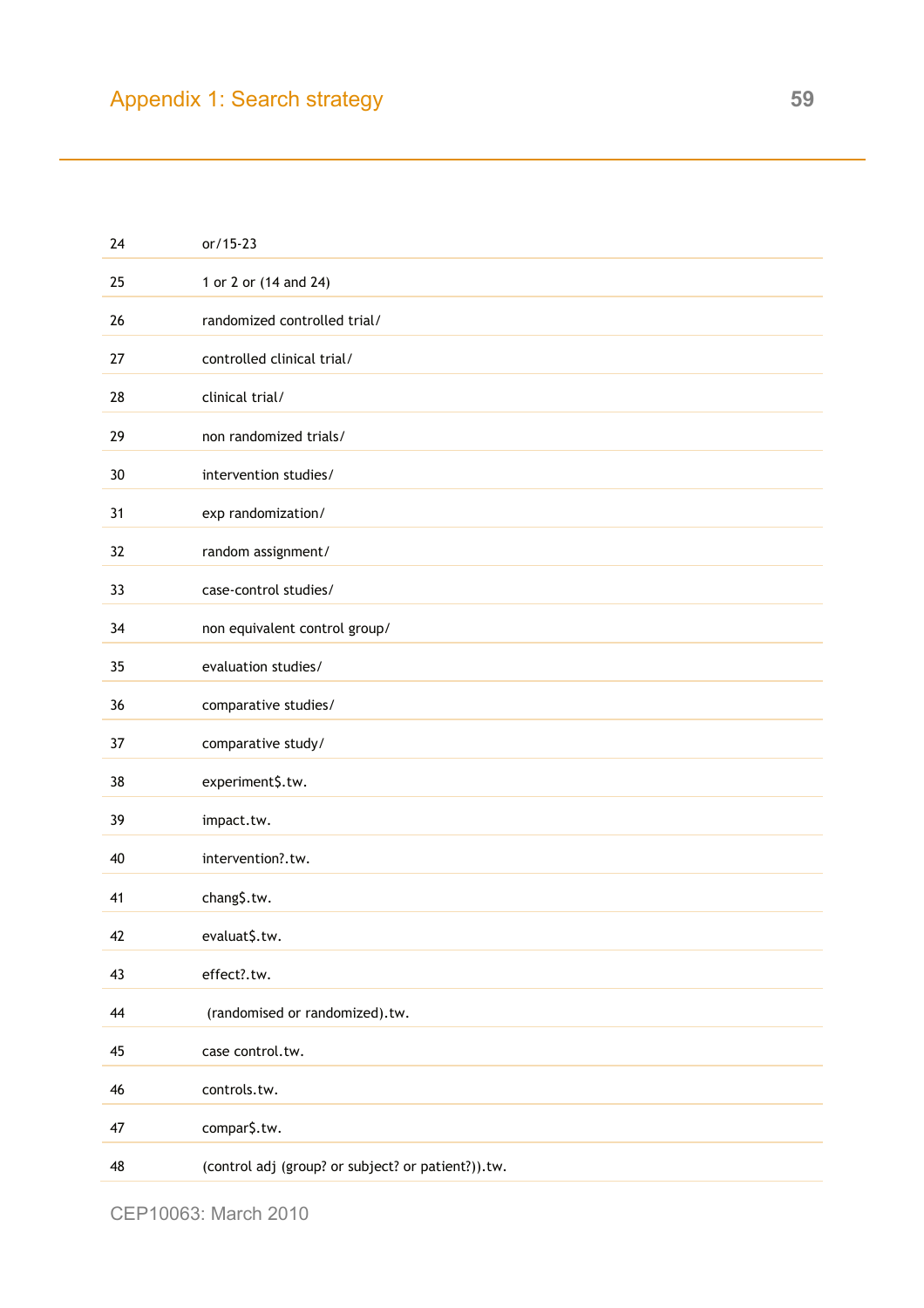| 49 | animal/                                                                                                                                                                    |
|----|----------------------------------------------------------------------------------------------------------------------------------------------------------------------------|
| 50 | human/                                                                                                                                                                     |
| 51 | 50 not 49                                                                                                                                                                  |
| 52 | or/26-48                                                                                                                                                                   |
| 53 | 52 not 51                                                                                                                                                                  |
| 54 | 25 and 53                                                                                                                                                                  |
| 55 | (home adj1 (hemodia\$ or haemodia\$ or dialy\$)).ti.                                                                                                                       |
| 56 | 54 or 55                                                                                                                                                                   |
| 57 | meta-analysis/                                                                                                                                                             |
| 58 | review/                                                                                                                                                                    |
| 59 | systematic review/                                                                                                                                                         |
| 60 | (meta or synthesis or literature or published).ab.                                                                                                                         |
| 61 | (extraction or medline or selection or sources).ab.                                                                                                                        |
| 62 | (trials or review or reviewed).ab.                                                                                                                                         |
| 63 | (articles or english or landguage).ab.                                                                                                                                     |
| 64 | (randomised or trial? or controlled).hw.                                                                                                                                   |
| 65 | or/57-63                                                                                                                                                                   |
| 66 | (comment or letter or editorial).mp. [mp=title, abstract, subject headings, heading word, drug<br>trade name, original title, device manufacturer, drug manufacturer name] |
|    |                                                                                                                                                                            |
| 67 | 65 not (51 or 66)                                                                                                                                                          |
| 68 | 25 and 67                                                                                                                                                                  |
| 69 | 65 or 68                                                                                                                                                                   |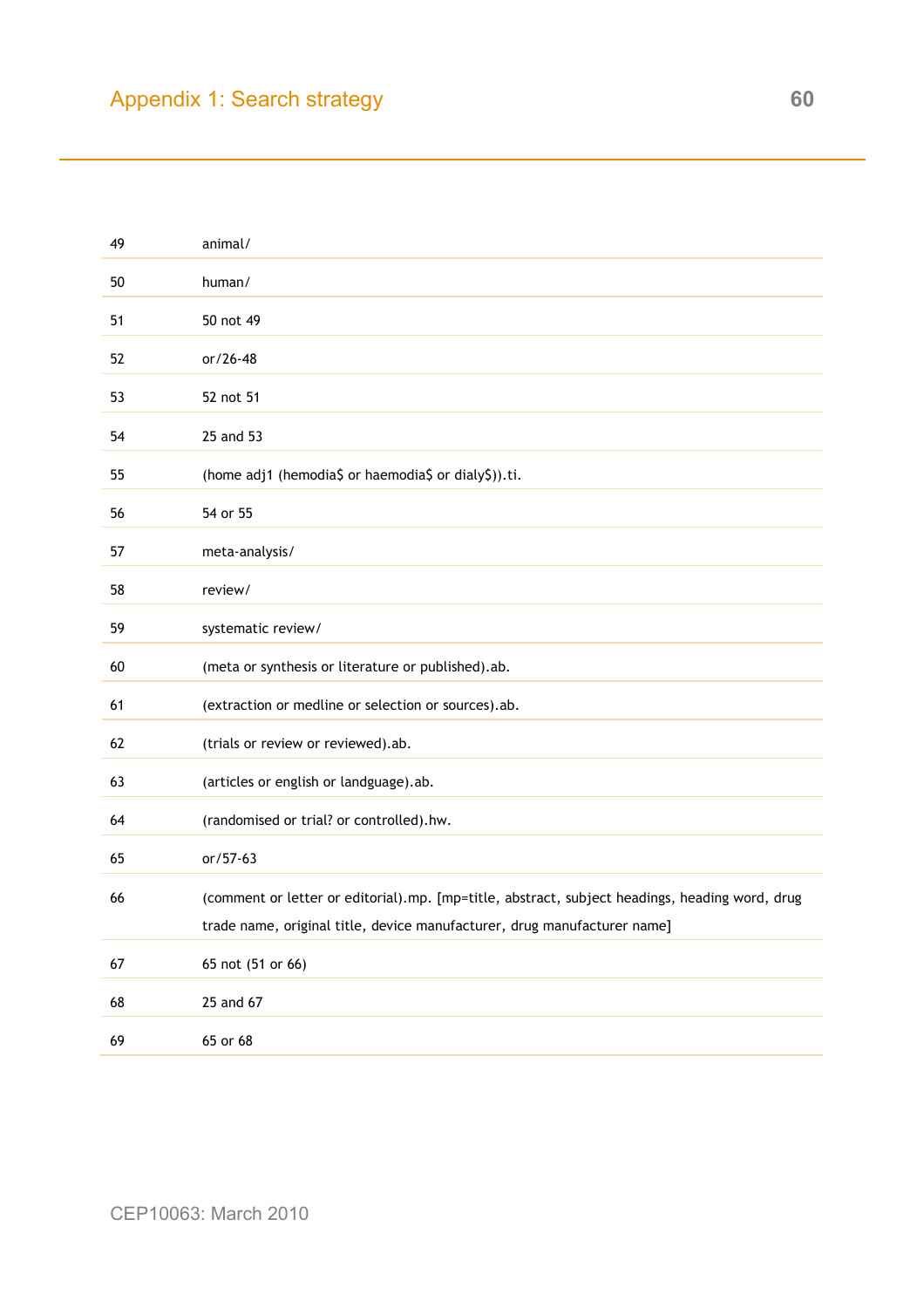#### <span id="page-60-0"></span>**Table 14. Data extraction table for economic models: McFarlane** *et al* **2006 [13]**

**Reference:** McFarlane *et al* 2006 [13] **Country:** Canada

#### **Population:**

Simulated cohort have characteristics of a previous study by authors [14,15]. The typical patient in the simulated cohort is male, relatively young has better education and has fewer co-morbidities compared to a typical patient on haemodialysis.

#### **Setting and perspective:**

Haemodialysis unit with home nocturnal haemodialysis (HNHD) program; Health care payer

#### **Time horizon:**  Lifetime

**Study design:**  Cost-effectiveness analysis*.* 

#### **Comparators:**

Only in-centre HD (ICH) (in hospital) ICH followed by transfer to HNHD

#### **Study endpoints:**

Cost, QALYs, NMB

#### **Cost derivation:**

Taken from previously published study by authors [14,15] and presented in 2003 Canadian dollars

#### **Analytic framework:**

Decision analytic Markov model developed in TreeAge®. Several Markov states to incorporate the differential costs in the 1<sup>st</sup> year of HNHD compared to subsequent years, complications and post kidney transplant states. Cycle length 1 week.

#### **Differential timing:**

3% annual discount rate for costs and outcomes.

#### **Sponsorship/Research Support***:*  Canadian Society for Nephrology &

Kidney Foundation of Canada

#### **Health outcomes:**

QALY weights, complication rates previously published study by authors [15] and other published papers Mortality – Published paper by Wolfe *et al* 1999 Post transplant variables taken from various published sources.

#### **Costs:**

Summary costs for states (annual), and weekly costs for complications previously published study by authors [14] and other published papers. Post transplant costs taken from various published sources.

#### **Incremental analysis:**

Cost per QALY – HNHD found to be more effective and cost saving. NMB positive for various willingness to pay thresholds between \$0-\$100,000 per QALY. HNHD was dominant strategy for all scenarios tested.

#### **Sensitivity analysis:**

HNHD was dominant strategy for all scenarios tested. HNHD was not cost effective in the following SA:

- ICH less costly than HNHD
- ICH utility better than HNHD
- Time to death or transplantation < 108 weeks

#### **Study limitations:**

The authors report limitations including the lack of rigorous RCT data for key inputs; the possibility that the model simplifies the lives of patients undergoing HD; selection bias – cohort systematically different to the average haemodialysis subject; data on prevalent dialysis patients used in the model introducing survivorship bias.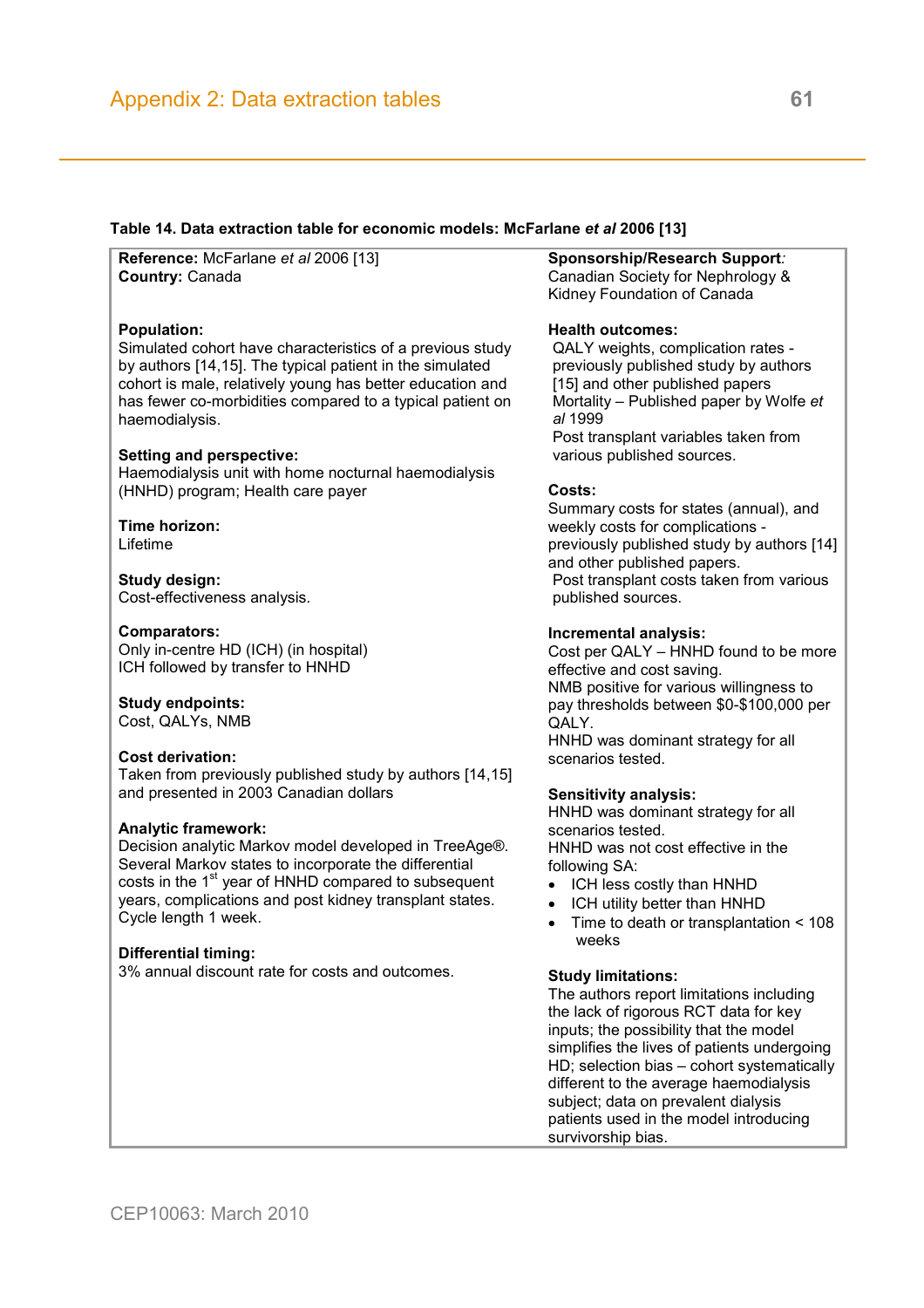#### **Table 15. Data extraction table for economic models: Mowatt** *et al* **[2]**

**Reference:** Mowatt *et al* [2] **Country:** UK

#### **Population:**

Patients with end stage renal disease Subgroups: Low (base case), medium and high risk patients

#### **Setting and perspective:**

Haemodialysis provision in the different settings in the UK; Health care payer

#### **Time horizon:**

Lifetime

**Study design:**  Cost-effectiveness analysis

#### **Comparators:**

Home HD versus Hospital HD - 3 times a week Home HD versus satellite unit HD – 3 times a week

#### **Study endpoints:**

Cost, QALYs

#### **Cost derivation:**

Majority of costs taken from the European Dialysis and Cost effectiveness study. Costs presented in 2001/02 pounds sterling

#### **Analytic framework:**

Decision analytic Markov model developed in TreeAge®. Starting Markov states included Hospital HD, Satellite HD and Home HD. Absorbing states included death, transplantation and peritoneal dialysis Cycle length - 1 year

#### **Differential timing:**

6% annual discount rate for costs 1.5% annual discount rate for outcomes

#### **Sponsorship/Research Support***:*

Commissioned to inform the appraisal and guidance development processes managed by NICE

#### **Health outcomes:**

QALY weights – Published paper by de Wit *et al* 1998 Mortality – Published paper by Hellerstedt *et al* 1984 Transition to other absorbing states – UK Renal Registry data

#### **Costs:**

Direct costs – access surgery; training; dialysis and complications cost. Majority of costs taken from the European Dialysis and Cost effectiveness study. Indirect costs – time, travel and productivity costs reported separately.

#### **Incremental analysis:**

Cost per QALY – Home HD was the dominant strategy compared to hospital HD for all time horizons. Home haemodialysis was the dominant strategy compared to satellite unit HD for the  $1<sup>st</sup>$  year, and then resulted in a cost per QALY of <£4000 for other timeframes.

#### **Sensitivity analysis:**

Various OWSA were performed and the factors with the most influence on the results was travel costs and cost of carer allowances.

#### **Study limitations:**

The authors report limitations including the lack of rigorous RCT data for key inputs; the possibility that the newer home dialysis units that were in development could change the result of this analysis.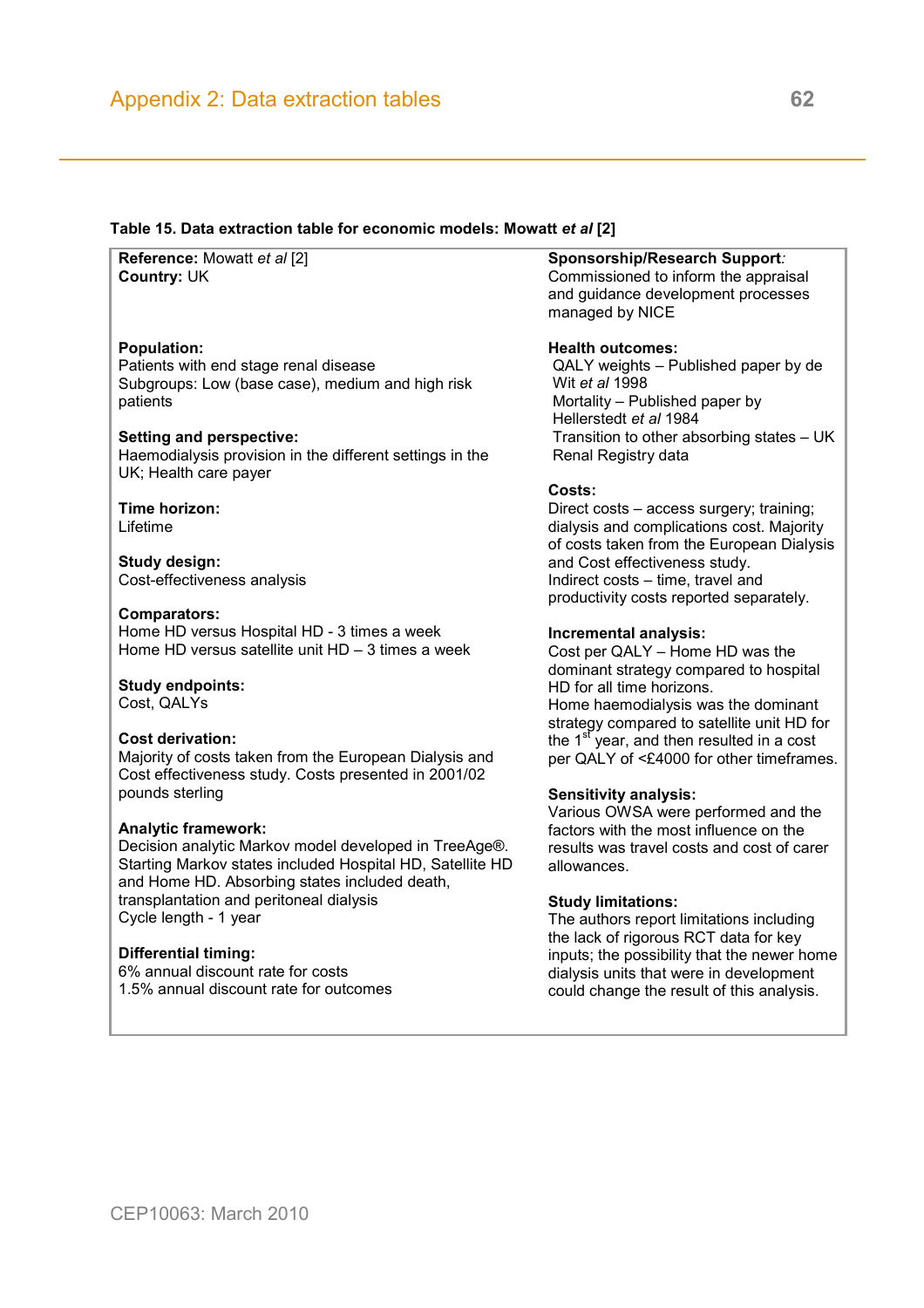|                      | Home HD haemodialysis transition matrix year 1 |                                    |                |                   |                          |        |           |       |  |
|----------------------|------------------------------------------------|------------------------------------|----------------|-------------------|--------------------------|--------|-----------|-------|--|
|                      |                                                | <b>Transition from states</b>      |                |                   |                          |        |           |       |  |
|                      |                                                | Hospital<br>HD/T home<br><b>HD</b> | Hospital<br>HD | Home<br><b>HD</b> | Home<br>HD <sub>m1</sub> | Transp | <b>PD</b> | Death |  |
|                      | Hospital<br>HD/T home<br><b>HD</b>             | 0.981                              | 0.000          | 0.000             | 0.000                    | 0.000  | 0.000     | 0.000 |  |
|                      | <b>Hospital HD</b>                             | 0.000                              | 0.981          | 0.004             | 0.004                    | 0.000  | 0.000     | 0.000 |  |
|                      | Home HD                                        | 0.000                              | 0.000          | 0.977             | 0.977                    | 0.000  | 0.000     | 0.000 |  |
| Transition to states | Home<br>H <sub>Dm1</sub>                       | 0.000                              | 0.000          | 0.000             | 0.000                    | 0.000  | 0.000     | 0.000 |  |
|                      | Transp                                         | 0.016                              | 0.016          | 0.016             | 0.016                    | 1.000  | 0.000     | 0.000 |  |
|                      | <b>PD</b>                                      | 0.003                              | 0.003          | 0.003             | 0.003                    | 0.000  | 1.000     | 0.000 |  |
|                      | Death                                          | 0.000                              | 0.000          | 0.000             | 0.000                    | 0.000  | 0.000     | 1.000 |  |

# <span id="page-62-0"></span>**Table 16. Monthly transition matrix for the training period for the home HD intervention**

#### **Table 17. Monthly transition matrix for the first year of the home HD intervention**

|                      |                                    | Home HD haemodialysis transition matrix year 1 |                       |                   |                          |        |           |       |  |
|----------------------|------------------------------------|------------------------------------------------|-----------------------|-------------------|--------------------------|--------|-----------|-------|--|
|                      |                                    | <b>Transition from states</b>                  |                       |                   |                          |        |           |       |  |
|                      |                                    | Hospital<br>HD/T home<br><b>HD</b>             | Hospital<br><b>HD</b> | Home<br><b>HD</b> | Home<br>H <sub>Dm1</sub> | Transp | <b>PD</b> | Death |  |
| Transition to states | Hospital<br>HD/T home<br><b>HD</b> | 0.000                                          | 0.000                 | 0.000             | 0.000                    | 0.000  | 0.000     | 0.000 |  |
|                      | <b>Hospital HD</b>                 | 0.000                                          | 0.981                 | 0.004             | 0.004                    | 0.000  | 0.000     | 0.000 |  |
|                      | Home HD                            | 0.000                                          | 0.000                 | 0.977             | 0.977                    | 0.000  | 0.000     | 0.000 |  |
|                      | Home<br>H <sub>Dm1</sub>           | 0.981                                          | 0.000                 | 0.000             | 0.000                    | 0.000  | 0.000     | 0.000 |  |
|                      | Transp                             | 0.016                                          | 0.016                 | 0.016             | 0.016                    | 1.000  | 0.000     | 0.000 |  |
|                      | <b>PD</b>                          | 0.003                                          | 0.003                 | 0.003             | 0.003                    | 0.000  | 1.000     | 0.000 |  |
|                      | Death                              | 0.000                                          | 0.000                 | 0.000             | 0.000                    | 0.000  | 0.000     | 1.000 |  |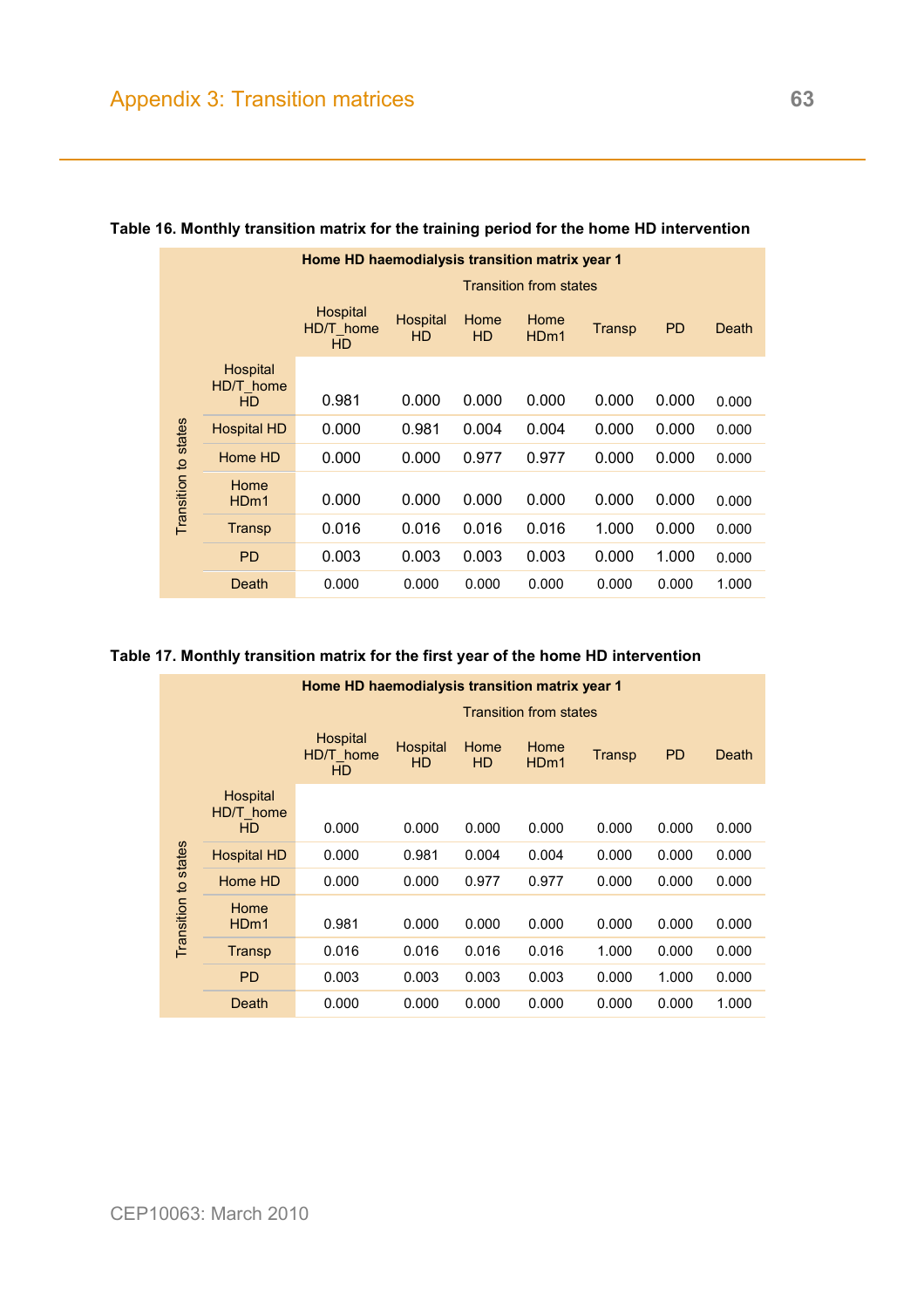|                      | Home HD haemodialysis transition matrix after year 1 |                                           |                       |                   |                          |        |           |       |  |
|----------------------|------------------------------------------------------|-------------------------------------------|-----------------------|-------------------|--------------------------|--------|-----------|-------|--|
|                      |                                                      | <b>Transition from states</b>             |                       |                   |                          |        |           |       |  |
|                      |                                                      | Hospita<br><b>IHD/T</b> home<br><b>HD</b> | Hospital<br><b>HD</b> | Home<br><b>HD</b> | Home<br>HD <sub>m1</sub> | Transp | <b>PD</b> | Death |  |
| Transition to states | Hospital<br>HD/T home<br><b>HD</b>                   | 0.0000                                    | 0.0000                | 0.0000            | 0.0000                   | 0.0000 | 0.0000    | 0.000 |  |
|                      | <b>Hospital HD</b>                                   | 0.0000                                    | 0.9833                | 0.0043            | 0.0043                   | 0.0000 | 0.0000    | 0.000 |  |
|                      | Home HD                                              | 0.0000                                    | 0.0000                | 0.9791            | 0.9791                   | 0.0000 | 0.0000    | 0.000 |  |
|                      | Home<br>H <sub>Dm1</sub>                             | 0.9833                                    | 0.0000                | 0.0000            | 0.0000                   | 0.0000 | 0.0000    | 0.000 |  |
|                      | Transp                                               | 0.0164                                    | 0.0164                | 0.0164            | 0.0164                   | 1.0000 | 0.0000    | 0.000 |  |
|                      | <b>PD</b>                                            | 0.0003                                    | 0.0003                | 0.0003            | 0.0003                   | 0.0000 | 1.0000    | 0.000 |  |
|                      | Death                                                | 0.000                                     | 0.000                 | 0.000             | 0.000                    | 0.000  | 0.000     | 1.000 |  |

### **Table 18. Monthly transition matrix after the first year of the home HD intervention**

#### **Table 19. Monthly transition matrix for the first year of the hospital HD intervention**

|                      | <b>Hospital HD haemodialysis transition matrix year 1</b> |                               |            |                   |                          |        |           |       |
|----------------------|-----------------------------------------------------------|-------------------------------|------------|-------------------|--------------------------|--------|-----------|-------|
|                      |                                                           | <b>Transition from states</b> |            |                   |                          |        |           |       |
|                      |                                                           | Hospital<br>HD/T home<br>HD.  | HospitalHD | Home<br><b>HD</b> | Home<br>H <sub>Dm1</sub> | Transp | <b>PD</b> | Death |
|                      | Hospital<br>HD/T_home<br><b>HD</b>                        | 0.981                         | 0.000      | 0.000             | 0.000                    | 0.000  | 0.000     | 0.000 |
|                      |                                                           |                               |            |                   |                          |        |           |       |
|                      | <b>HospitalHD</b>                                         | 0.000                         | 0.981      | 0.004             | 0.004                    | 0.000  | 0.000     | 0.000 |
|                      | Home HD                                                   | 0.000                         | 0.000      | 0.977             | 0.000                    | 0.000  | 0.000     | 0.000 |
| Transition to states | Home<br>H <sub>Dm1</sub>                                  | 0.000                         | 0.000      | 0.000             | 0.977                    | 0.000  | 0.000     | 0.000 |
|                      | Transp                                                    | 0.016                         | 0.016      | 0.016             | 0.016                    | 1.000  | 0.000     | 0.000 |
|                      | <b>PD</b>                                                 | 0.003                         | 0.003      | 0.003             | 0.003                    | 0.000  | 1.000     | 0.000 |
|                      | Death                                                     | 0.000                         | 0.000      | 0.000             | 0.000                    | 0.000  | 0.000     | 1.000 |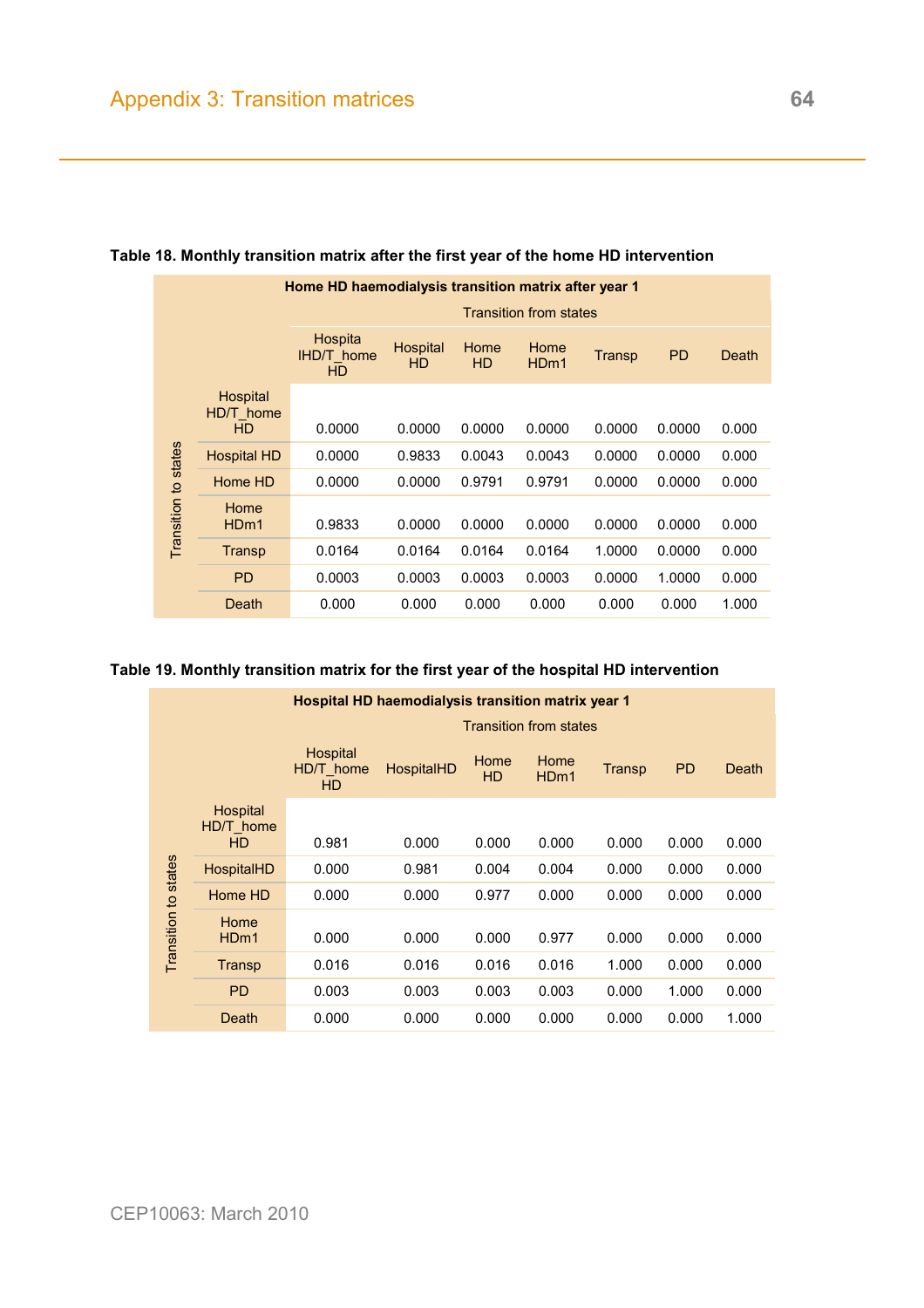| <b>Hospital HD haemodialysis transition matrix after year 1</b> |                             |                                    |                       |                   |                          |        |           |       |  |
|-----------------------------------------------------------------|-----------------------------|------------------------------------|-----------------------|-------------------|--------------------------|--------|-----------|-------|--|
|                                                                 |                             | <b>Transition from states</b>      |                       |                   |                          |        |           |       |  |
|                                                                 |                             | Hospital<br>HD/T home<br><b>HD</b> | Hospital<br><b>HD</b> | Home<br><b>HD</b> | Home<br>H <sub>Dm1</sub> | Transp | <b>PD</b> | Death |  |
| Transition to states                                            | Hospital<br>HD/T home<br>HD | 0.0000                             | 0.0000                | 0.0000            | 0.0000                   | 0.0000 | 0.0000    | 0.000 |  |
|                                                                 | <b>Hospital HD</b>          | 0.0000                             | 0.9833                | 0.0043            | 0.0043                   | 0.0000 | 0.0000    | 0.000 |  |
|                                                                 | Home HD                     | 0.0000                             | 0.0000                | 0.9791            | 0.0000                   | 0.0000 | 0.0000    | 0.000 |  |
|                                                                 | Home<br>H <sub>Dm1</sub>    | 0.9833                             | 0.0000                | 0.0000            | 0.9791                   | 0.0000 | 0.0000    | 0.000 |  |
|                                                                 | Transp                      | 0.0164                             | 0.0164                | 0.0164            | 0.0164                   | 1.0000 | 0.0000    | 0.000 |  |
|                                                                 | <b>PD</b>                   | 0.0003                             | 0.0003                | 0.0003            | 0.0003                   | 0.0000 | 1.0000    | 0.000 |  |
|                                                                 | Death                       | 0.000                              | 0.000                 | 0.000             | 0.000                    | 0.000  | 0.000     | 1.000 |  |

#### **Table 20. Monthly transition matrix after the first year of the hospitalHD intervention**

\*Note that the transition to death is dependent on age and therefore has not been included in the transition matrix (see Mortality section)